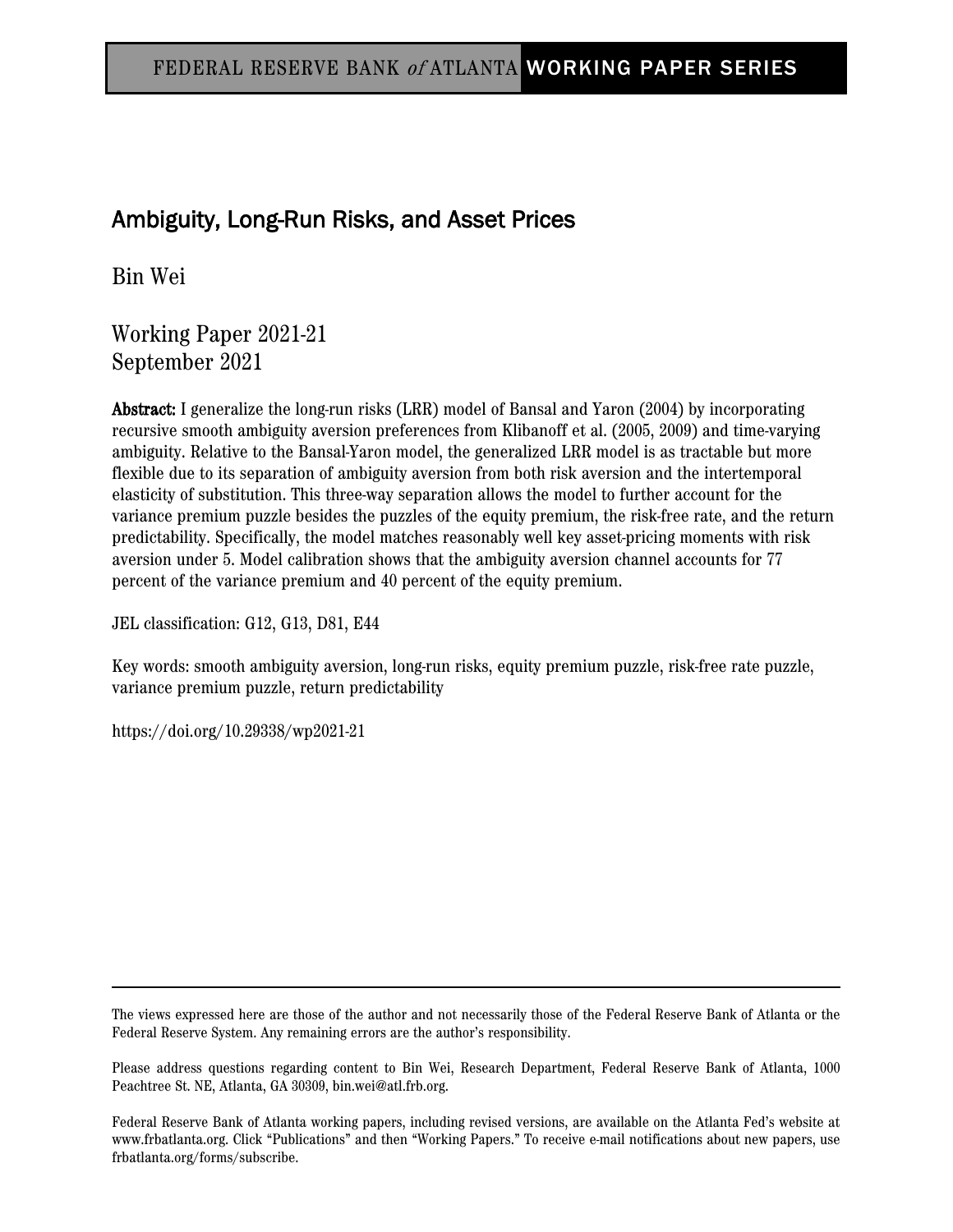### 1 Introduction

The equity premium puzzle [\(Mehra and Prescott,](#page-28-0) [1985\)](#page-28-0) and the risk-free rate puzzle [\(Weil,](#page-29-0) [1989\)](#page-29-0) are two major puzzles in the asset pricing literature. In standard representative-agent asset pricing models with the power utility function, risk aversion and the intertemporal elasticity of substitution (IES) are reciprocally related. This reciprocal relation poses a challenge to jointly explain these puzzles. On the one hand, the large equity premium in the data requires the representative agent to be implausibly risk averse. On the other hand, such strong risk aversion—needed to generate the large equity premium—generates an implausibly high risk-free rate, which is at odds with the low rate observed in the data.

The long-run risks (LRR) model proposed in [Bansal and Yaron](#page-26-0) [\(2004\)](#page-26-0) constitutes an important contribution in the asset pricing literature for its ability to jointly explain the above two puzzles, as well as the return predictability puzzle that dividend yields predict the stock market return. The Epstein-Zin preferences used in the LRR model sever the tight link between risk aversion and the IES. As a result, both risk aversion and the IES can be made large enough that the standard LRR model can generate the large equity premium and the low risk-free rate simultaneously. Furthermore, the preference for early resolution of uncertainty and the aversion to the long-run consumption risk help to further amplify the equity premium, and drive both the price-dividend ratio and the stock market return, thereby giving rise to the return predictability of the price-dividend ratio.

The standard LRR model is, however, silent about the *variance premium puzzle*: (*i*) the variance premium—defined as the difference between the expected stock market variances under the risk-neutral and objective measures—is too large and volatile in the data to be explained by consumption-based asset pricing models; and  $(ii)$  the variance premium predicts the stock market return.

In this paper we generalize the standard LRR model in [Bansal and Yaron](#page-26-0) [\(2004\)](#page-26-0) by incorporating recursive smooth ambiguity aversion preferences from [Klibanoff et al.](#page-28-1) [\(2005,](#page-28-1) [2009\)](#page-28-2) to further account for the variance premium puzzle in addition to the aforementioned puzzles. The recursive smooth ambiguity aversion preferences allow for a three-way separation between ambiguity aversion, risk aversion, and the IES. The Epstein-Zin preferences are embedded as a special case when ambiguity aversion is equal to risk aversion. As the Epstein-Zin preferences contribute to the success of the standard LRR model by separating between risk aversion and the IES, the further separation of ambiguity aversion achieved by the recursive smooth ambiguity aversion preferences enhances the flexibility of the generalized LRR model. The generalized LRR model can explain all of the aforementioned asset pricing puzzles (including the variance premium puzzle) with risk aversion less than 5.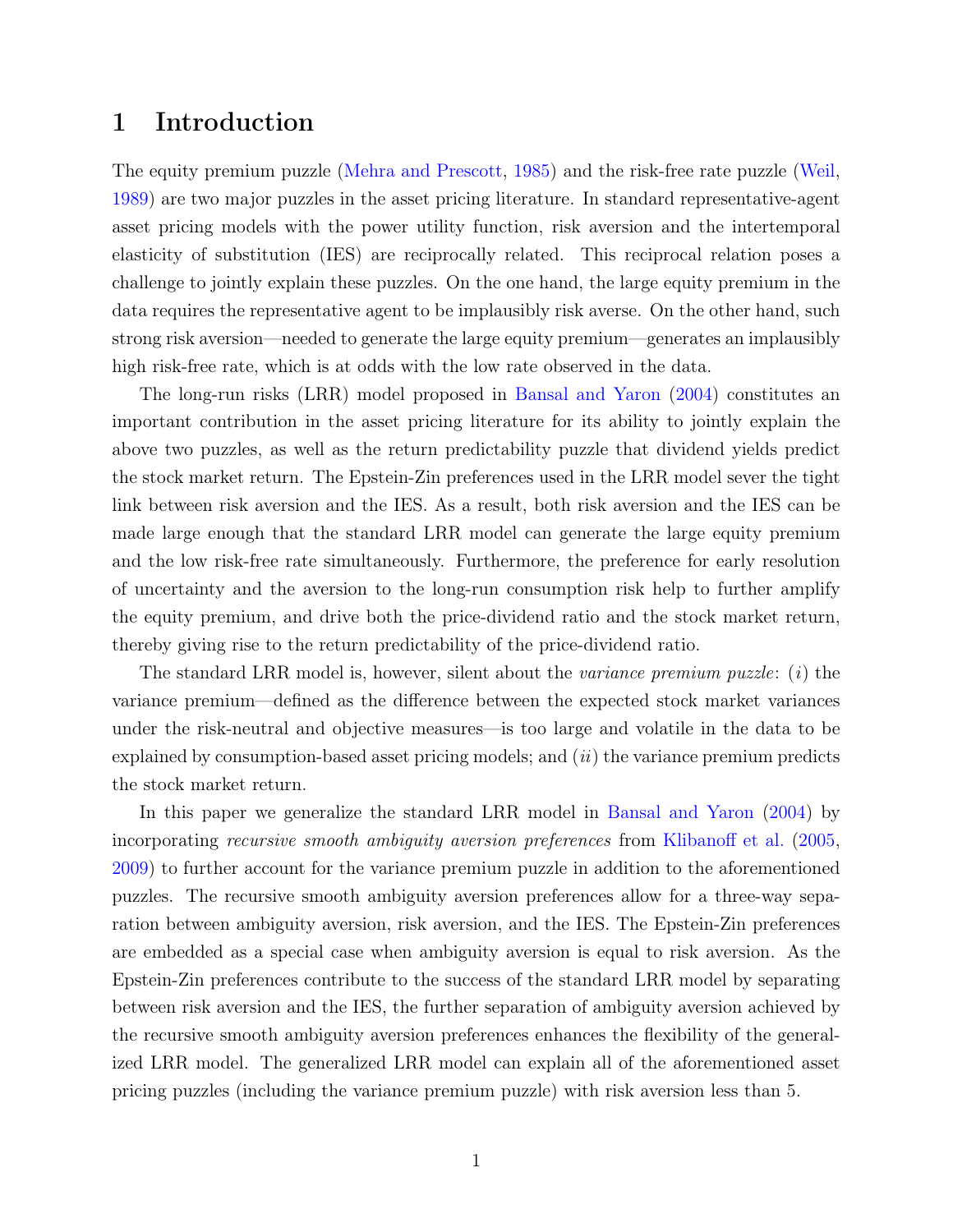In our generalized LRR model, the representative agent is averse to *ambiguity* about economic volatility. Consistent with the notation of "Knightian uncertainty" [\(Knight,](#page-28-3) [1921;](#page-28-3) [Keynes,](#page-28-4) [1936\)](#page-28-4), we refer to ambiguity as the situation where the decision maker is uncertain about probability measures due to, for example, very imprecise information, and refer to risk as the situation where there exists a probability measure for certain to guide choice. Specifically, we assume that there exists a set of possible conditional probability distributions regarding economic volatility and the agent is ambiguous about which conditional distribution will occur. Roughly speaking, the size of the set of possible distributions measures the degree of ambiguity. Our notation of ambiguity can also be interpreted as model uncertainty in the robustness theory developed by [Hansen](#page-27-0) [\(2007\)](#page-27-0) and [Hansen and Sargent](#page-27-1) [\(2001,](#page-27-1) [2007,](#page-27-2) [2008\)](#page-28-5), which is about decision-making that is robust to possible model misspecification.

The generalized LRR model is not only flexible but also tractable. Specifically, the equity premium, the risk-free rate, and the variance premium all admit closed-form expressions under the log-linearized model. The closed-form expressions are similar to those in [Bansal](#page-26-0) [and Yaron](#page-26-0) [\(2004\)](#page-26-0), but differ by an important additional term that captures the ambiguity aversion channel. This additional term in the expression of the equity or variance premium measures ambiguity-induced compensation, which increases with either ambiguity or ambiguity aversion. We thus refer to this term as the "ambiguity premium." Quantitatively, we show that the standard LRR model with an ambiguity-neutral agent has difficulty matching the mean and volatility of the variance premium in the data. Introducing smooth ambiguity preferences results in an eightfold increase in the level of the model-implied variance premium to match the data, and also enables the model to reproduce about 25% of the volatility of the variance premium in the data. Furthermore, we find that the ambiguity premium component accounts for 77% of the variance premium, and for 40% of the equity premium. Our findings suggest that a large portion of the variance premium is attributable to the ambiguity aversion channel, and that ambiguity aversion has a much larger effect on the variance premium than on the equity premium.

The ambiguity aversion channel amplifies the variance premium by distorting the ambiguityaverse agent's beliefs. As detailed later, the variance premium in the generalized LRR model can be written as a weighted average of the model-specific variance premiums that would prevail under a specific probability distribution (i.e., model). The corresponding weight is the *distorted* probability of the specific scenario; that is, the real probability distribution distorted or tilted toward bad states. The distortion is caused by the agent's pessimistic beliefs. The more ambiguity averse the agent is or the more ambiguity there is, the more tilted toward bad states the weights are. As a result, if the agent is more ambiguity averse or the environment becomes more ambiguous, more compensation is demanded, resulting in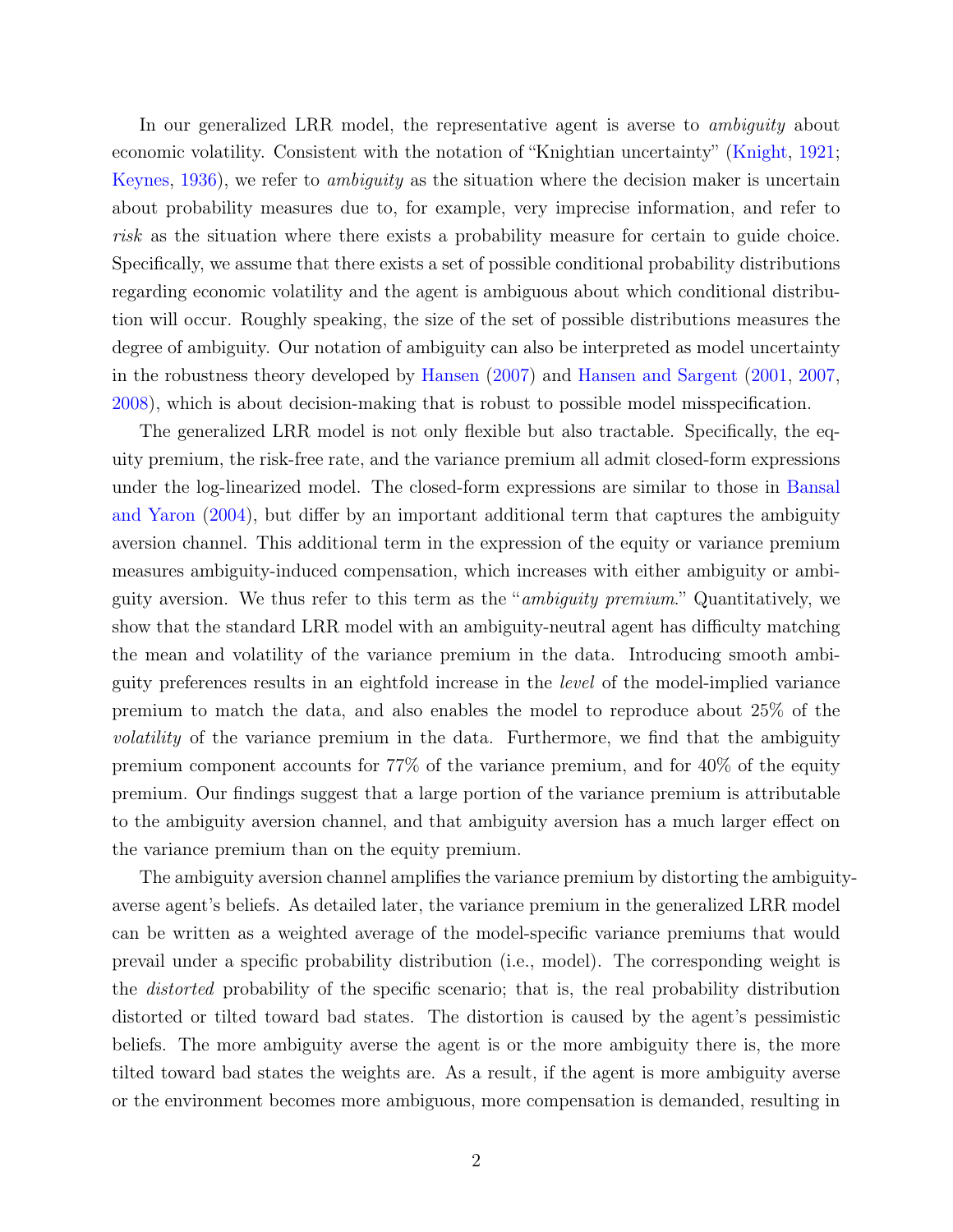a higher variance premium. A similar intuition applies to other asset pricing moments. As such, the ambiguity aversion channel arising from the three-way separation provides a new amplification mechanism that helps the generalized LRR model to better match the asset pricing moments in the data.

In the standard LRR model, the equity premium is sizable and time-varying, but the variance premium is small and constant. This outcome implies that the variance premium has zero volatility and no power of predicting the stock market return. Through the ambiguity aversion channel, the generalized LRR model generates a time-varying variance premium and the return predictability as more ambiguity drives up both the variance premium and the stock market return. The generalized LRR model is able to match about 25% of the volatility of the variance premium observed in the data. Our findings suggest that both time variation and the return predictability of the variance premium are both closely tied to time variation in ambiguity, rather than the underlying economic volatility.

Lastly, we make inferences about the latent long-run risks and ambiguity via particle filtering based on [Schorfheide et al.](#page-29-1) [\(2018\)](#page-29-1). Specifically, we derive a nonlinear state-space system that relates the unobserved state to the observables based on the annual data of consumption and dividend growth rates, the market return, the risk-free rate, the pricedividend ratio, and the variance premium. The state-space system is linear conditional on the latent volatility and ambiguity states, and it can be used to back out the latent state variables via particle filtering (see [Herbst and Schorfheide,](#page-28-6) [2015\)](#page-28-6). Using the filtered state variables, we find that the generalized LRR model tracks the observed data series reasonably well, particularly the evolution of the variance premium over time. The state-space approach also allows us to conduct variance decomposition to analyze the relative contributions of the long-run risks, economic volatility, and ambiguity to the volatilities of the stock market return, the risk-free rate, the price-dividend ratio, and the variance premium. The variance decomposition results suggest that almost all time variation in the variance premium is driven by time variation in ambiguity. Moreover, the variabilities of the stock market return and the risk-free rate are, in almost equal parts, attributable to the variations in economic volatility and ambiguity.

This paper contributes to the literature on the long-run risks asset pricing models. Following the seminal work by [Bansal and Yaron](#page-26-0) [\(2004\)](#page-26-0), there have been important subsequent work to explain asset pricing puzzles for the term structure [\(Piazzesi and Schneider,](#page-28-7) [2007\)](#page-28-7), for bond risk premiums [\(Bansal and Shaliastovich,](#page-26-1) [2013\)](#page-26-1), for credit spreads [\(Chen,](#page-27-3) [2010\)](#page-27-3), for option prices ([\(Drechsler and Yaron,](#page-27-4) [2011;](#page-27-4) [Eraker and Shaliastovich,](#page-27-5) [2008\)](#page-27-5), for crosssectional stock returns [\(Bansal et al.,](#page-26-2) [2005;](#page-26-2) [Hansen et al.,](#page-27-6) [2008;](#page-27-6) [Bansal et al.,](#page-26-3) [2009\)](#page-26-3), for the wealth-consumption ratio [\(Ai,](#page-26-4) [2010\)](#page-26-4), and for exchange rate [\(Colacito and Croce,](#page-27-7) [2011\)](#page-27-7).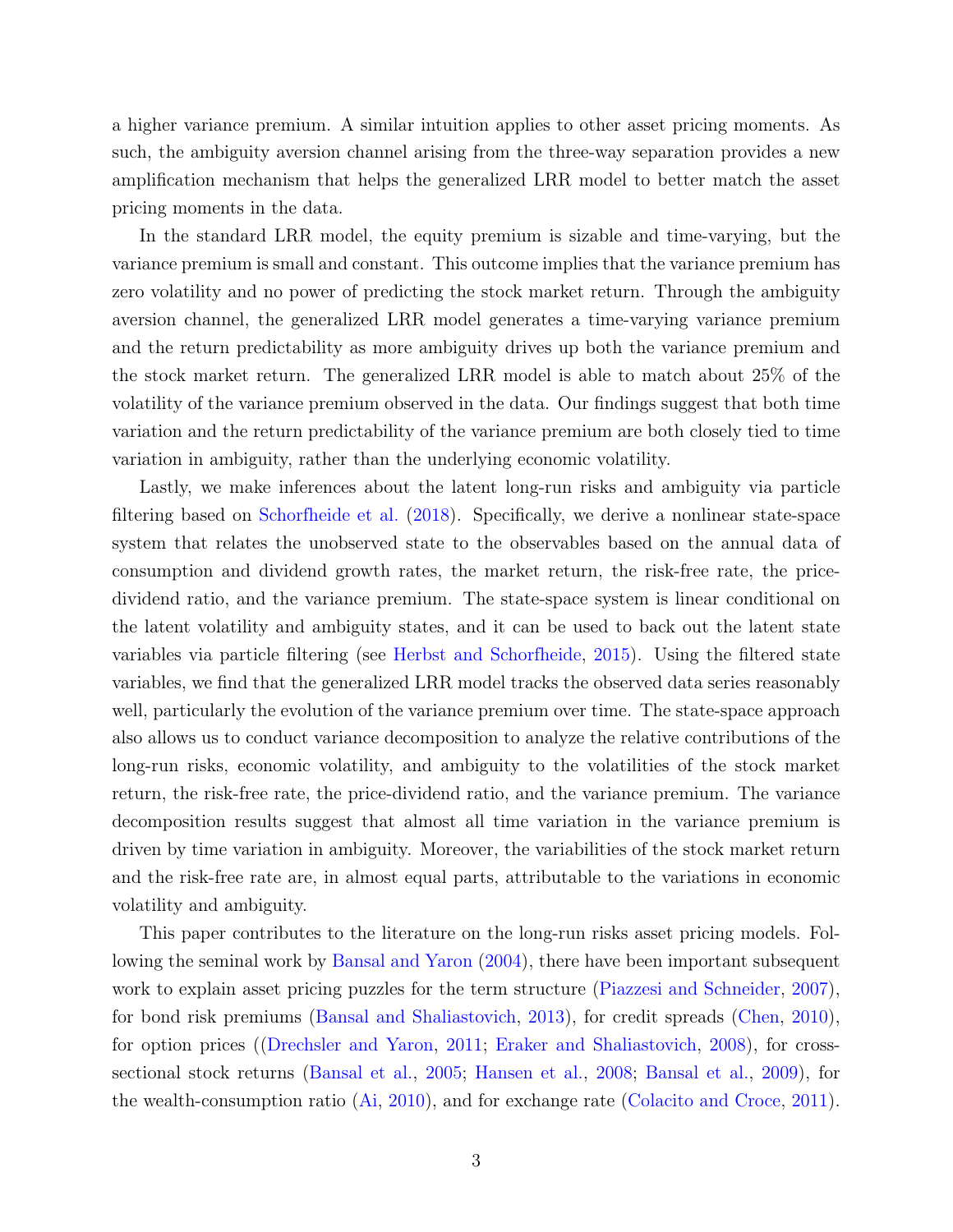Building upon the literature on ambiguity, robustness, and asset pricing,  $1$  this paper introduces smooth ambiguity preferences into the long-run risks model in an attempt to solve the variance premium puzzle. The present paper is thus closely related to [Branger et al.](#page-26-5) [\(2016\)](#page-26-5) and [Gallant et al.](#page-27-8) [\(2018\)](#page-27-8). These papers also introduce smooth ambiguity preferences into the long-run risks model. [Branger et al.](#page-26-5) [\(2016\)](#page-26-5) assumes that the conditional volatility of consumption growth is unobservable and constructs the distribution of the unobservable volatility based on analysts' GDP forecasts in the Survey of Professional Forecasters. [Gallant et al.](#page-27-8) [\(2018\)](#page-27-8) assumes that the long-run risks component is unobservable and infers the distribution of the unobservable long-run risks component via Kalman filtering. Complementing these studies, the present paper takes a dramatically different approach to incorporate smooth ambiguity preferences. Both of the above papers assume that the agent is ambiguous about the value of a specific variable. Our approach instead models the agent as facing ambiguity about the distribution of a certain variable. Our notion of ambiguity is based on Knightian uncertainty; that is, ambiguity refers to the situation where no known probabilities are available.

Our paper also contributes to the literature on the variance premium (e.g., [Bakshi et al.,](#page-26-6) [2015;](#page-26-6) [Bollerslev et al.,](#page-26-7) [2009;](#page-26-7) [Carr and Wu,](#page-27-9) [2009;](#page-27-9) [Todorov,](#page-29-2) [2009\)](#page-29-2). In order to explain the variance premium puzzle, [Drechsler and Yaron](#page-27-4) [\(2011\)](#page-27-4) introduce jumps into the standard LRR model and show that the extended model is able to generate many of the quantitative features of the variance premium. Rather than generalizing cash flow processes in the standard LRR model, these authors note that one could generalize the preferences further: "[a] possible direction for generating interesting transient dynamics like the ones documented here is by generalizing preferences to include features of ambiguity aversion and a desire for robustness." A few prior studies provide ambiguity-based explanations for the variance premium puzzle. [Drechsler](#page-27-10) [\(2013\)](#page-27-10) extends the Bansal-Yaron model in a continuous-time robust control framework to further explain anomalies in the option market, namely the large magnitude of the variance premium and the "volatility skew." To account for these anomalies and properties of equity returns and the risk-free rate, [Drechsler](#page-27-10) [\(2013\)](#page-27-10) develops a very flexible framework in which ambiguity operates through multiple channels. So it is very difficult to know which channels are important to explain a certain anomaly (e.g., the variance premium). In contrast, our model is parsimonious, aiming to primarily explain the variance

<span id="page-4-0"></span><sup>1</sup>See [Epstein and Wang](#page-27-11) [\(1994\)](#page-27-11), [Chen and Epstein](#page-27-12) [\(2002\)](#page-27-12), [Cao et al.](#page-26-8) [\(2005\)](#page-26-8), [Garlappi et al.](#page-27-13) [\(2007\)](#page-27-13), [Epstein and Schneider](#page-27-14) [\(2008\)](#page-27-14), [Leippold et al.](#page-28-8) [\(2008\)](#page-28-8), [Routledge and Zin](#page-28-9) [\(2009\)](#page-28-9), [Drechsler](#page-27-10) [\(2013\)](#page-27-10), [Collard](#page-27-15) [et al.](#page-27-15) [\(2018\)](#page-27-15), and [Shi](#page-29-3) [\(2019\)](#page-29-3) for asset-pricing applications of multiple-priors models, and [Ju and Miao](#page-28-10) [\(2012\)](#page-28-10), [Jahan-Parvar and Liu](#page-28-11) [\(2014\)](#page-28-11), [Ai and Bansal](#page-26-9) [\(2018\)](#page-26-9), [Miao et al.](#page-28-12) [\(2019\)](#page-28-12) for asset-pricing applications of smooth ambiguity models. See [Hansen and Sargent](#page-27-16) [\(1999\)](#page-27-16), [Hansen and Sargent](#page-27-1) [\(2001\)](#page-27-1), [Anderson et al.](#page-26-10) [\(2003\)](#page-26-10), [Uppal and Wang](#page-29-4) [\(2003\)](#page-29-4), [Maenhout](#page-28-13) [\(2004\)](#page-28-13), [Liu et al.](#page-28-14) [\(2005\)](#page-28-14), and [Cagetti et al.](#page-26-11) [\(2015\)](#page-26-11) for models of robustness and applications.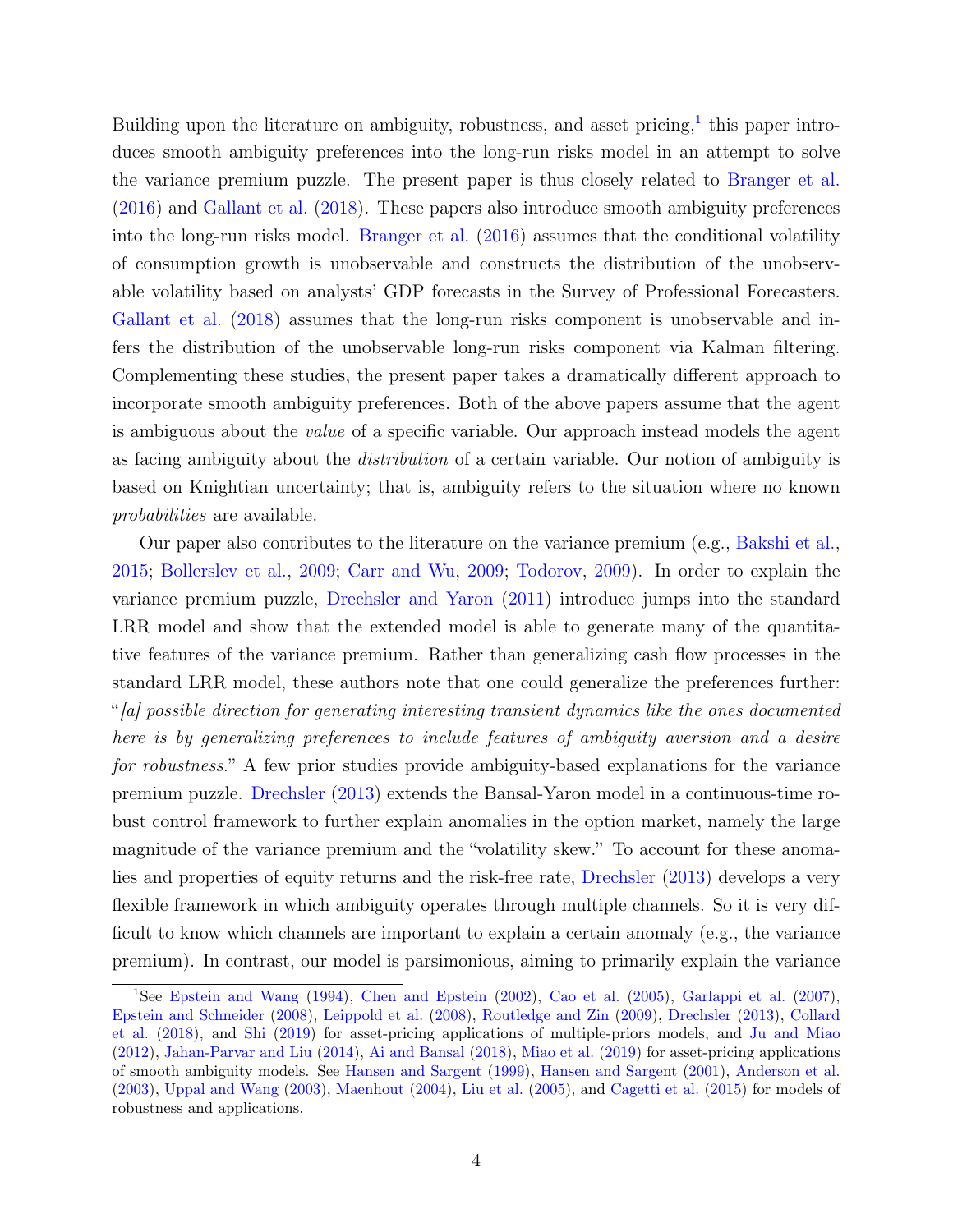premium puzzle through the channel of ambiguity in economic volatility. Furthermore, our model reproduces the large variance premium without introducing jumps, whereas shutting off the jumps channel in [Drechsler](#page-27-10) [\(2013\)](#page-27-10) would reduce the variance premium by an order of magnitude. Lastly, the multiple-priors approach used in [Drechsler](#page-27-10) [\(2013\)](#page-27-10) is embedded as a special case of smooth ambiguity preferences in this paper in which the ambiguity aversion coefficient is infinitely large. As a result, relative to [Drechsler](#page-27-10) [\(2013\)](#page-27-10), we can separately examine the role of ambiguity aversion in generating the dynamics of the variance premium, and estimate the magnitude of the ambiguity aversion coefficient based on particular filtering. [Miao et al.](#page-28-12) [\(2019\)](#page-28-12) show that the regime-switching model in [Ju and Miao](#page-28-10) [\(2012\)](#page-28-10) can generate a sizable variance premium as in the data. However, due to lack of tractability, their model does not admit closed form expressions for the variance premium and can only be numerically solved. In contrast, our generalized model is not only tractable, but can also distinguish between risk and ambiguity which are inseparable in their paper in which the agent's belief, the only state variable, drives both.

The rest of the paper is organized as follows. Section [2](#page-5-0) presents the generalized LRR model. We then discuss its asset pricing implications using analytical log-linearization approximations in Section [3.](#page-9-0) In Section [4,](#page-16-0) we describe the data sample, our calibration methodology, and we discuss our central findings. Section [5](#page-24-0) concludes. We delegate proofs and details in the log-linearization analysis to Appendix [A](#page-30-0) and particle-filter-based estimation to Appendix [B.](#page-40-0)

### <span id="page-5-0"></span>2 A Generalized Long-Run Risks Model

We generalize the standard long-run risks model of [Bansal and Yaron](#page-26-0) [\(2004\)](#page-26-0) by introducing recursive smooth ambiguity aversion preferences. Our generalized LRR model departs from the Bansal-Yaron model in terms of modeling of ambiguity and ambiguity aversion.

As in the standard LRR model, the dynamics for consumption and dividend growth rates,  $\Delta c_{t+1} \equiv \log (C_{t+1}/C_t)$  and  $\Delta d_{t+1} \equiv \log (D_{t+1}/D_t)$ , respectively, are given by

$$
\Delta c_{t+1} = \mu_c + x_t + \sigma_t \epsilon_{c,t+1}, \tag{1}
$$

$$
\Delta d_{t+1} = \mu_d + \phi x_t + \varphi_d \sigma_t (\rho_d \epsilon_{c,t+1} + \sqrt{1 - \rho_d^2} \epsilon_{d,t+1}), \tag{2}
$$

$$
x_{t+1} = \rho_x x_t + \varphi_x \sigma_t \epsilon_{x,t+1}, \tag{3}
$$

where  $\epsilon_{c,t+1}$ ,  $\epsilon_{d,t+1}$ , and  $\epsilon_{x,t+1}$  have independent standard normal distributions,  $\mu_c$  and  $\mu_d$ represent their respective unconditional average growth rates, and  $\sigma_t$  represents fluctuating economic volatility. The small persistent component  $x_t$  captures the long-run consumption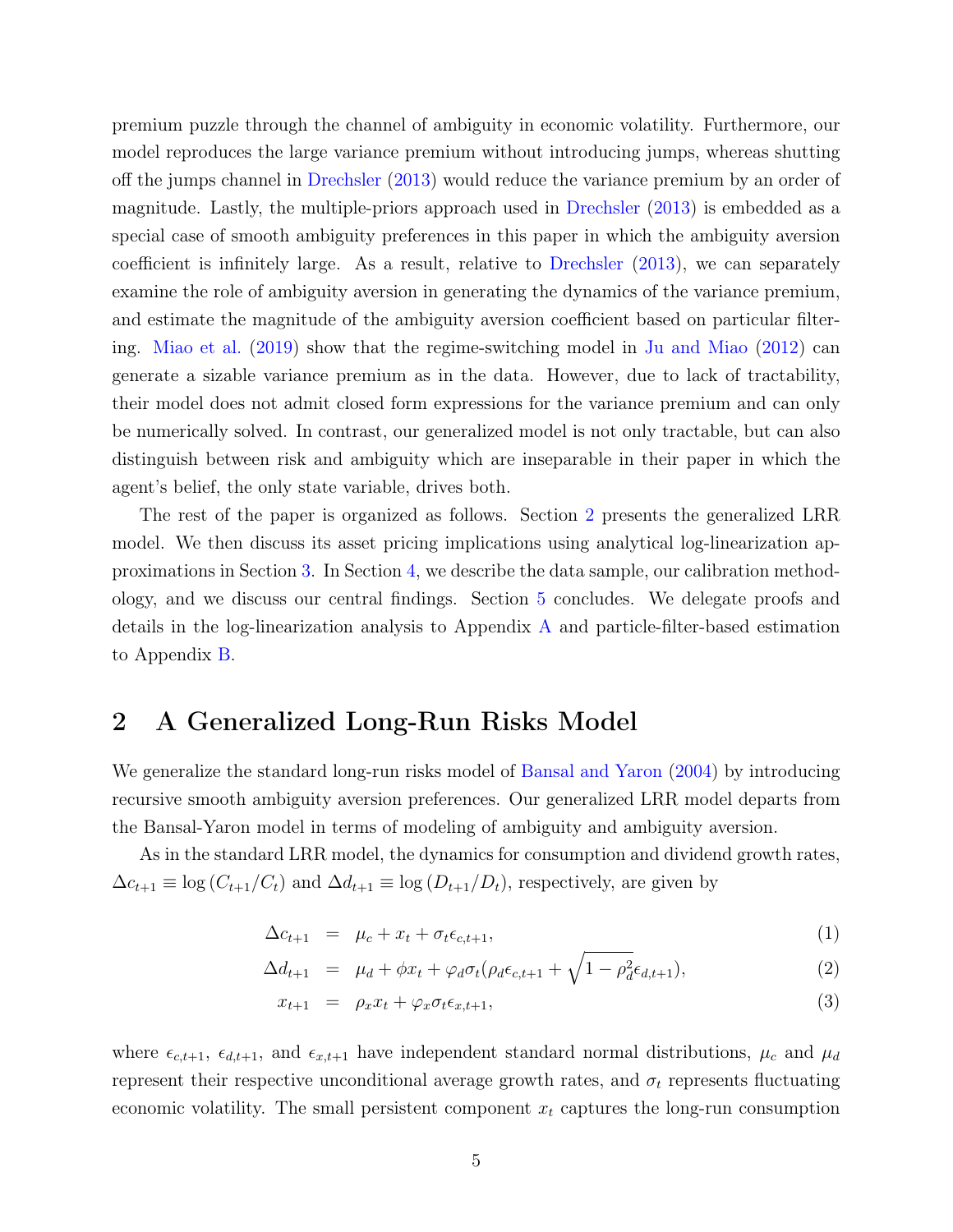risks in the economy. Dividend growth is exposed to the long-run risks, but also to short-run consumption risks captured by the coefficient of correlation  $\rho_d$ .

Ambiguity. As one of key departures from [Bansal and Yaron](#page-26-0) [\(2004\)](#page-26-0), we introduce ambiguity into the model such that the agent is ambiguous about economic volatility  $\sigma_t^2$ . Specifically, the economic volatility follows the following process

$$
\sigma_{t+1}^2 = \sigma^2 + \rho_\sigma \left(\sigma_t^2 - \sigma^2\right) + \varphi_\sigma \epsilon_{\sigma, t+1},\tag{4}
$$

where the shock  $\epsilon_{\sigma,t+1}$  has a conditional normal distribution with its mean  $\tilde{z}_t$  being stochastic and normally distributed

<span id="page-6-2"></span>
$$
\epsilon_{\sigma,t+1} \sim \mathcal{N}(\widetilde{z}_t,1), \qquad (5)
$$

$$
\widetilde{z}_t \sim \mathcal{N}\left(0, \tau_t^2\right). \tag{6}
$$

The degree of ambiguity is determined by  $\tau_t^2$  and evolves as follows:

<span id="page-6-1"></span>
$$
\tau_{t+1}^2 = \tau^2 + \rho_\tau \left( \tau_t^2 - \tau^2 \right) + \varphi_\tau \sigma_t \epsilon_{\tau, t+1}, \tag{7}
$$

where the shock  $\epsilon_{\tau,t+1}$  has a standard normal distribution. Absent ambiguity (i.e.,  $\tau = 0$ ), the generalized LRR model reduces to the Bansal-Yaron model.

Our notation of ambiguity builds upon "Knightian uncertainty" [\(Knight,](#page-28-3) [1921;](#page-28-3) [Keynes,](#page-28-4) [1936\)](#page-28-4) in the sense that the agent is uncertain about the conditional probability distributions of  $\sigma_t^2$  $\sigma_t^2$ . It can also be interpreted as model uncertainty in robustness theory.<sup>2</sup> From the perspective of the agent, there are an infinite number of possible "models" for the process of  $\sigma_t^2$  because each random draw  $\tilde{z}_t = z$  leads to a "model" or a conditional distribution of  $\mathcal{N}(\sigma^2 + \rho_\sigma(\sigma_t^2 - \sigma^2) + \varphi_\sigma z, \varphi_\sigma^2)$  regarding the economic volatility next period.

Depending on whether ambiguity is time-invariant or not, there are two cases to consider. We refer to the *homoskedastic*-ambiguity case with constant ambiguity (i.e.,  $\tau_t \equiv \tau$  for any time t) as Case I of the generalized LRR model, or simply as "gLRR1." We will show shortly that with a sufficiently large coefficient of ambiguity aversion, this case can generate a large enough variance premium to match the magnitude in the data. However, the variance premium in this case is constant. This motivates us to consider the heteroskedastic-ambiguity case with fluctuating ambiguity. We refer to this case as Case II of the generalized LRR model, or simply as "gLRR2." Note that in both cases the equity premium is time-varying, driven partly by fluctuating economic volatility. Moreover, economic volatility also feeds back positively into ambiguity because the diffusion term in Eq. [\(7\)](#page-6-1) is proportional to  $\sigma_t$ .

<span id="page-6-0"></span><sup>2</sup>For this reason, we use ambiguity and model uncertainty interchangeably in the paper.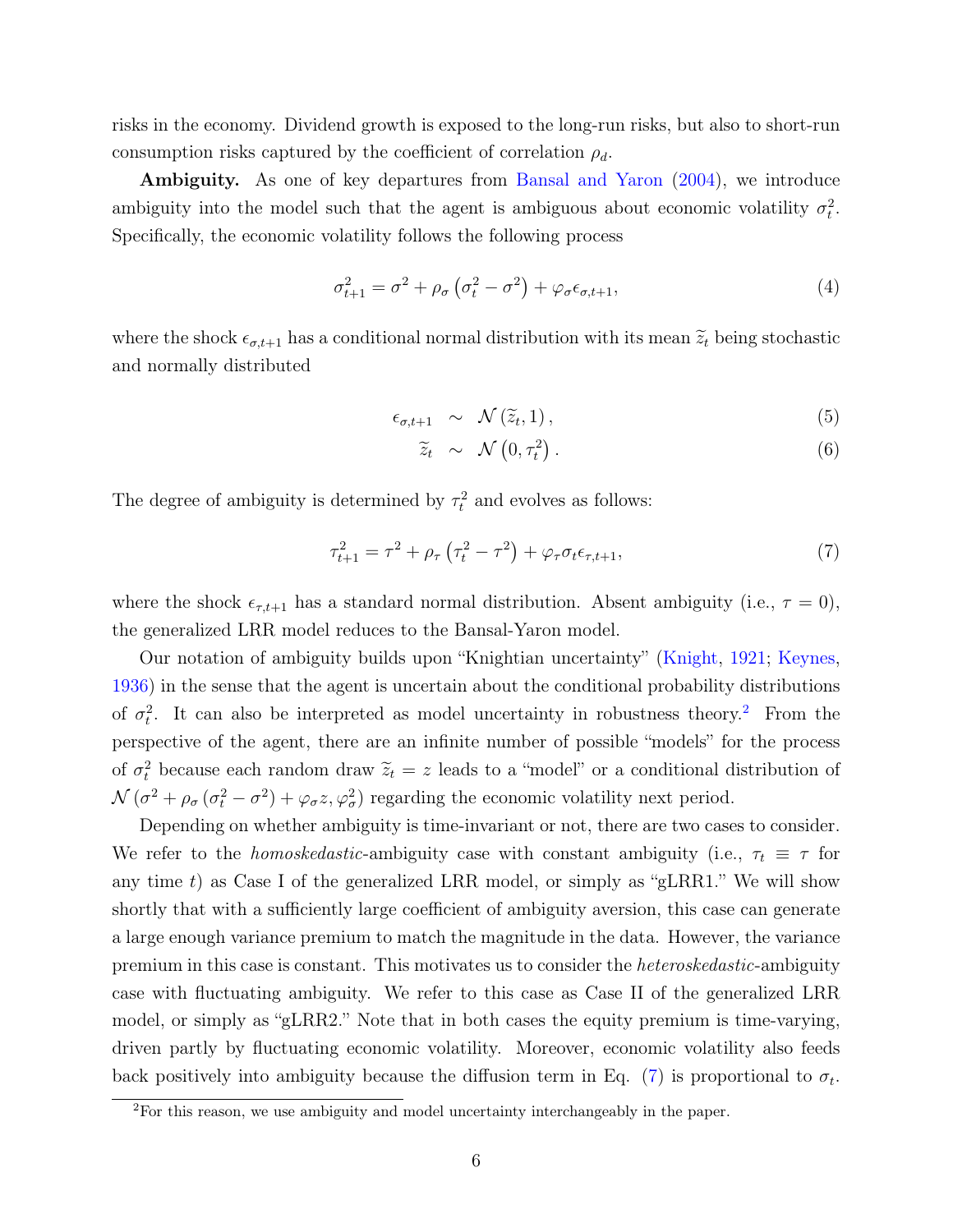In times of greater volatility, the agent faces more ambiguity as the dispersion among all possible models increases.

The timing in the model is as follows. At the beginning of period  $t$  when the agent makes consumption-investment decisions, he observes the history of consumption and dividends up to the current period  $s^t \equiv \{C_0, D_0, C_1, D_1, ..., C_t, D_t\}$ . However, he does not observe  $\widetilde{z}_t$  and thus faces ambiguity as described above. Ambiguity is only resolved following the realization of  $\tilde{z}_t$  after decisions have been made. Then in the end of period t, all shocks (e.g.,  $\epsilon_{x,t+1}$ ) occur and then consumption and dividends are realized. The same sequence of events repeats in all future periods.

Before we turn to the recursive smooth ambiguity aversion preferences, it is convenient to express the dynamics of the system in vector form:

$$
Y_{t+1} = \mu + FY_t + G_t \epsilon_{t+1}, \tag{8}
$$

where

$$
Y_t \equiv \begin{pmatrix} \Delta c_t \\ \Delta d_t \\ x_t \\ \sigma_t^2 \\ \tau_t^2 \end{pmatrix}, \mu \equiv \begin{pmatrix} \mu_c \\ \mu_d \\ 0 \\ (1 - \rho_\sigma) \sigma^2 \\ (1 - \rho_\sigma) \tau^2 \end{pmatrix}, \epsilon_{t+1} \equiv \begin{pmatrix} \epsilon_{c,t+1} \\ \epsilon_{d,t+1} \\ \epsilon_{x,t+1} \\ \epsilon_{\sigma,t+1} \\ \epsilon_{\tau,t+1} \end{pmatrix},
$$

and

$$
F \equiv \begin{pmatrix} 0 & 0 & 1 & 0 & 0 \\ 0 & 0 & \phi & 0 & 0 \\ 0 & 0 & \rho_x & 0 & 0 \\ 0 & 0 & 0 & \rho_\sigma & 0 \\ 0 & 0 & 0 & 0 & \rho_\tau \end{pmatrix}, G_t \equiv \begin{pmatrix} \sigma_t & 0 & 0 & 0 & 0 \\ \rho_d \varphi_d \sigma_t & \sqrt{1 - \rho_d^2} \varphi_d \sigma_t & 0 & 0 & 0 \\ 0 & 0 & \varphi_x \sigma_t & 0 & 0 \\ 0 & 0 & 0 & \varphi_\sigma & 0 \\ 0 & 0 & 0 & 0 & \varphi_\tau \sigma_t \end{pmatrix}.
$$

Due to ambiguity, the agent has a different view on the conditional expectation of  $Y_{t+1}$  under a different dynamics: given a particular realization of  $\tilde{z}_t = z_t$ ,

$$
\mathbb{E}_{\pi_{z,t}}\left[Y_{t+1}\right] = \left(\mu + FY_t\right) + \mu_t,
$$

where we use  $\mathbb{E}_{\pi_{z,t}}$  to denote the conditional expectation operator under the condition distribution fixing a particular realization of  $\tilde{z}_t$ , and

$$
\mu_t \equiv (0, 0, 0, \varphi_{\sigma} z_t, 0)'. \tag{9}
$$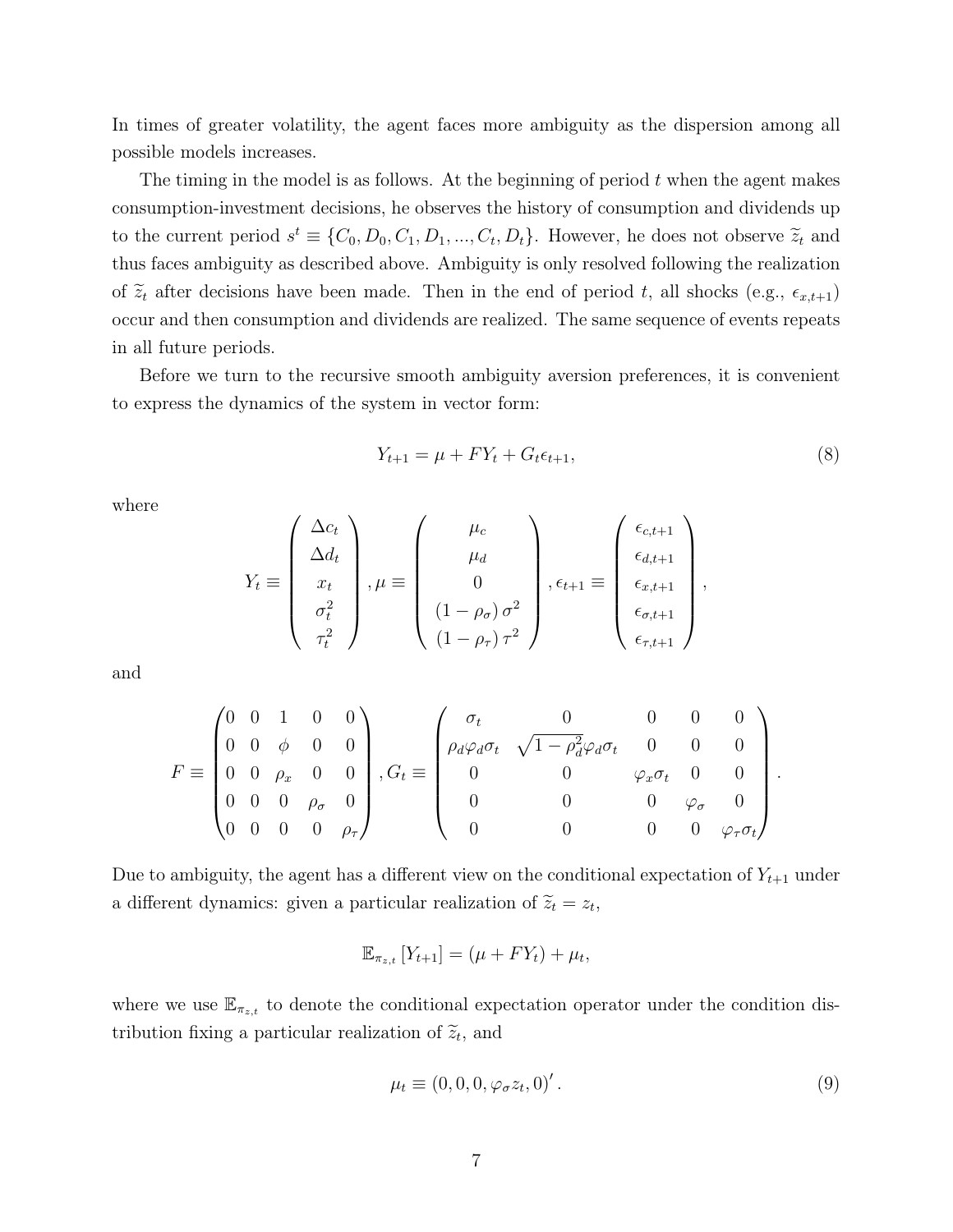$\mu_t$  reflects the effect of ambiguity on the conditional mean of  $Y_{t+1}$  perceived by the agent. Note that because ambiguity only affects the volatility process  $\sigma_t$ , all elements of  $\mu_t$  are zero except the second-to-last element. Recall that from Eq.  $(6)$ ,  $\mu_t$  follows a normal distribution  $\mu_t \sim \mathcal{N}(0, G_t \Omega_t G_t)$ , where

$$
\Omega_t \equiv diag([0, 0, 0, \tau_t^2, 0]).
$$

Although we focus on the above specification for the sake of simplicity, ambiguity could also be introduced with a more general structure. For example, we could allow for ambiguity in the process of the long-run risks (e.g.,  $\tau_{x,t}^2$ ) and other processes. We leave these extenions of the model for future research.

Smooth Ambiguity Aversion. As another key departure from [Bansal and Yaron](#page-26-0) [\(2004\)](#page-26-0), the representative agent has the recursive smooth ambiguity aversion preferences, proposed by [Hayashi and Miao](#page-28-15) [\(2011\)](#page-28-15) and [Ju and Miao](#page-28-10) [\(2012\)](#page-28-10) who generalize the model of [Klibanoff et al.](#page-28-2) [\(2009\)](#page-28-2).

Let  $V_t(C)$  denote the continuation utility at date t. Following [Ju and Miao](#page-28-10) [\(2012\)](#page-28-10), assume that  $V_t(C)$  satisfies the following recursive equation:

<span id="page-8-0"></span>
$$
V_t(C) = [(1 - \beta) C_t^{1-\rho} + \beta \{ \mathcal{R}_t (V_{t+1}(C)) \}^{1-\rho}]^{\frac{1}{1-\rho}}, \qquad (10)
$$

$$
\mathcal{R}_{t}\left(V_{t+1}\left(C\right)\right) = \left\{\mathbb{E}_{\mu_{t}}\left(\mathbb{E}_{\pi_{z,t}}\left[V_{t+1}^{1-\gamma}\left(C\right)\right]\right)^{\frac{1-\eta}{1-\gamma}}\right\}^{\frac{1}{1-\eta}},\tag{11}
$$

where  $\mathcal{R}_t(V_{t+1}(C))$  is an uncertainty aggregator that maps an  $s^{t+1}$ -measurable random variable  $V_{t+1}(C)$  to an  $s<sup>t</sup>$ -measurable random variable, and  $\mathbb{E}_{\pi_{z,t}}$  denotes the conditional expectation operator that is applied to  $\epsilon_{t+1}$  under the distribution  $\mathcal{N}(z_t, \mathcal{I})$  given a particular realization  $z_t$ , and  $\mathbb{E}_{\mu_t}$  denotes the conditional expectation operator that is applied to  $\mu_t$  under the distribution  $\mathcal{N}(0, G_t \Omega_t G_t')$ . In addition,  $\beta \in (0, 1)$  represents the subjective discount factor,  $1/\rho > 0$  represents the IES,  $\gamma > 0$  represents the degree of risk aversion, and  $\eta \ge \gamma$ represents the degree of ambiguity aversion.

The major advantage offered by the recursive smooth ambiguity aversion preferences is the three-way separation among ambiguity aversion, risk aversion, and the IES. The coefficient of ambiguity aversion  $\eta$  is tied to the curvature of the uncertainty aggregator  $\mathcal{R}_t(V_{t+1}(C))$  in Eq. [\(11\)](#page-8-0). When  $\eta = \gamma$ , the smooth ambiguity preferences reduce to the Epstein-Zin preferences. In this case, the agent is ambiguity-neutral and computes the certainty equivalent value as  $\left(\mathbb{E}_{\mu_t} \circ \mathbb{E}_{\pi_{z,t}}\left[V_{t+1}^{1-\gamma}(C)\right]\right)^{\frac{1}{1-\gamma}}$ .

When  $\eta > \gamma$ , the agent is ambiguity averse. The intuition is the following. At time t, each possible realization of  $\tilde{z}_t$  leads to a different conditional distribution (or "model") of  $Y_{t+1}$ , resulting in the certainty equivalent of expected continuation value,  $(\mathbb{E}_{\pi_{z,t}}[V^{1-\gamma}_{t+1}(C)])^{\frac{1}{1-\gamma}}$ .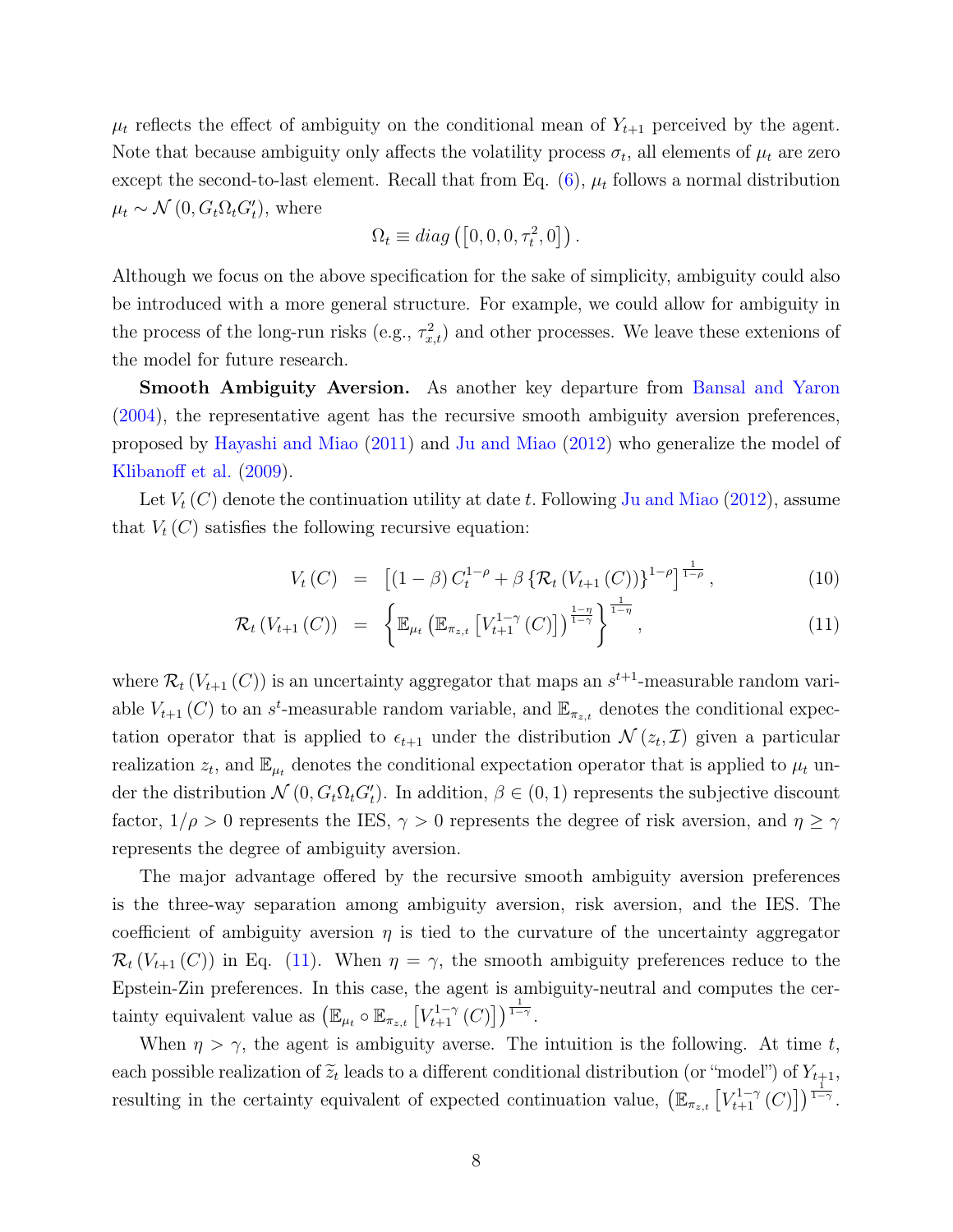Uncertainty resulting from  $\tilde{z}_t$  leads to ambiguity about the above certainty equivalent of expected continuous value which changes with the realization of  $\tilde{z}_t$ . Aversion to such ambiguity implies that the aggregate certainty equivalent value  $\mathcal{R}_t(V_{t+1}(C))$  evaluated across all possible "models" is lower than it would be in an ambiguity-neutral case; that is,

$$
\mathcal{R}_t\left(V_{t+1}\left(C\right)\right)<\left(\mathbb{E}_{\mu_t}\circ\mathbb{E}_{\pi_{z,t}}\left[V_{t+1}^{1-\gamma}\left(C\right)\right]\right)^{\frac{1}{1-\gamma}},
$$

which holds if and only if  $\eta > \gamma$ . Note that when  $\eta > \gamma$ , the compound conditional distributions for  $\epsilon_{t+1}$  and  $\mu_t$  cannot be reduced to a single distribution in [\(11\)](#page-8-0). This irreducibility of compound distributions captures ambiguity aversion.

For recursive smooth ambiguity aversion preferences, [Ju and Miao](#page-28-10) [\(2012\)](#page-28-10) show that the pricing kernel, conditional on a particular model with conditional mean  $\mu_t = \sigma_t G z_t$ , is given by

<span id="page-9-1"></span>
$$
M_{z_t, t+1} = \beta \left(\frac{C_{t+1}}{C_t}\right)^{-\rho} \left(\frac{V_{t+1}}{\mathcal{R}_t(V_{t+1})}\right)^{\rho - \gamma} \left(\frac{\left(\mathbb{E}_{\pi_{z,t}}\left[V_{t+1}^{1-\gamma}\right]\right)^{\frac{1}{1-\gamma}}}{\mathcal{R}_t(V_{t+1})}\right)^{-(\eta - \gamma)}.
$$
 (12)

The last term on the right-hand side of [\(12\)](#page-9-1) arises from ambiguity aversion. When the agent is ambiguity neutral (i.e.,  $\eta = \gamma$ ), this term vanishes and the pricing kernel reduces to the same one as studied in [Bansal and Yaron](#page-26-0) [\(2004\)](#page-26-0). In the general case with ambiguity aversion (i.e.,  $\eta > \gamma$ ), this adjustment term exists, capturing the feature that an ambiguity averse agent puts a higher weight on the states in which his continuation value is lower. To prepare for the log-linearization analysis, we derive an equivalent expression for the pricing kernel below:  $n-\gamma$ 

<span id="page-9-2"></span>
$$
M_{z_t,t+1} = \underbrace{\beta^{\theta} \left(\frac{C_{t+1}}{C_t}\right)^{-\rho \theta} R_{c,t+1}^{-\left(1-\theta\right)} \left(\beta^{\theta} \mathbb{E}_{\pi_{z,t}} \left[\left(\frac{C_{t+1}}{C_t}\right)^{-\rho \theta} R_{c,t+1}^{\theta}\right]\right)^{-\frac{\eta-\gamma}{1-\gamma}}}_{\equiv M_{z_t,t}^A},\tag{13}
$$

where  $R_{c,t+1}$  denotes the return on the consumption claim and  $\theta \equiv \frac{1-\gamma}{1-\rho}$  $\frac{1-\gamma}{1-\rho}$ .

# <span id="page-9-0"></span>3 Asset Pricing Implications

We now provide a log-linearization analysis of the generalized long-run risks model with smooth ambiguity preferences. The log-linearized model is so tractable that we are able to derive closed-form expressions for the risk-free rate, the equity premium, and the variance premium. The closed-form expressions are very useful to bring out important asset pricing implications of the model.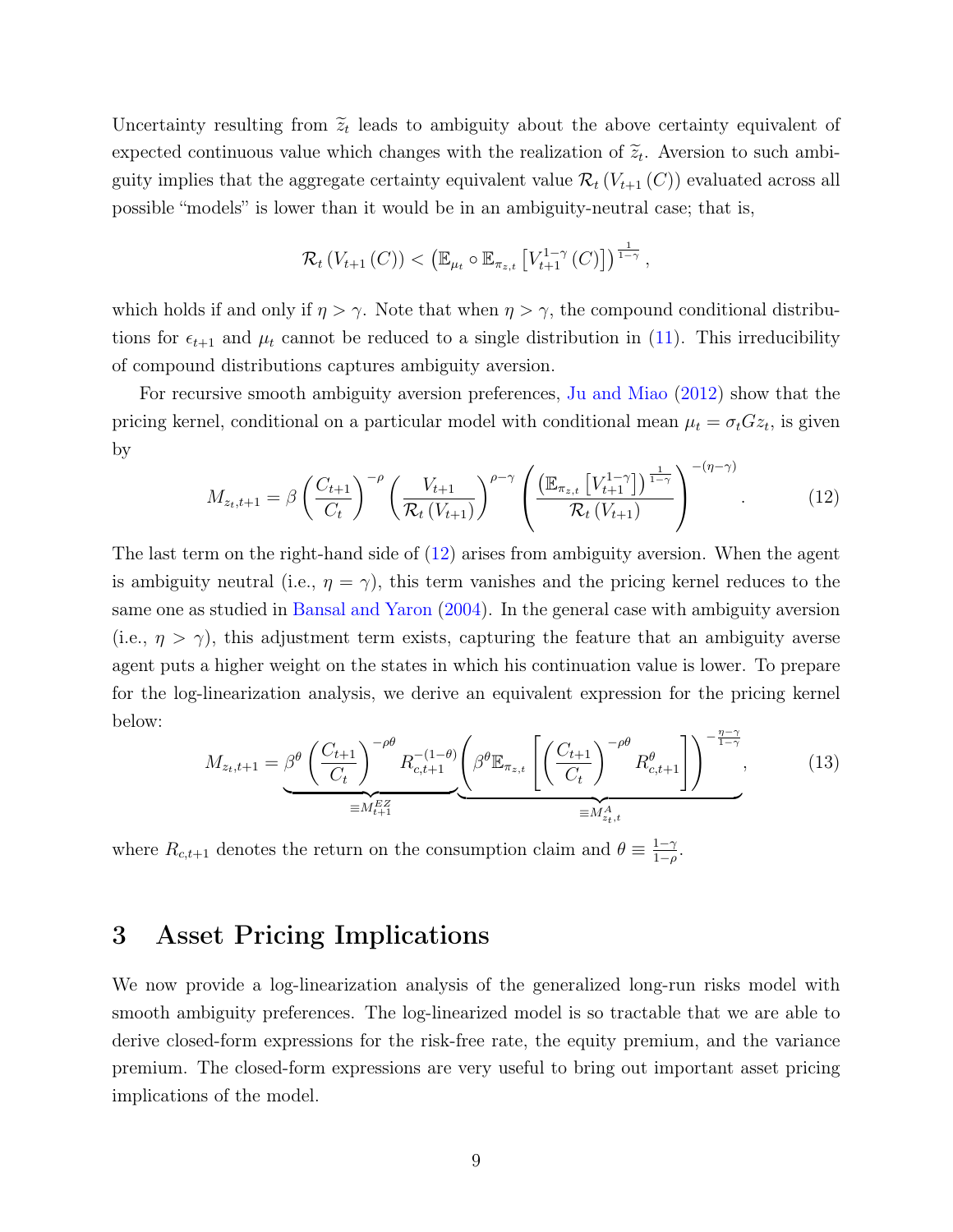**Log-linearization.** Following [Campbell and Shiller](#page-26-12) [\(1988\)](#page-26-12), we first log-linearize  $R_{c,t+1}$ as follows

<span id="page-10-0"></span>
$$
r_{c,t+1} = \log R_{c,t+1} = \kappa_0 + \kappa_1 v_{t+1} - v_t + \Delta c_{t+1},\tag{14}
$$

where  $v_t \equiv \log(V_t)$  denotes the logarithm of the wealth-to-consumption ratio  $V_t$ . The coefficients  $\kappa_1 = \frac{\exp(\overline{v})}{\exp(\overline{v})+1}$  and  $\kappa_0 = \log(\exp(\overline{v})+1) - \kappa_1\overline{v}$  are determined based on the long-run mean of the wealth-to-consumption rate  $\overline{v}$ .

The rest of this section will discuss the log-linearization results and the model's asset pricing implications. The discussion will focus on the return on the consumption claim for the sake of simplicity. The same argument also applies to the equity return on the dividend claim. We derive the results for the equity return in the appendix and use them for numerical analysis in the next section.

The model economy is characterized by the state variables  $x_t$ ,  $\sigma_t^2$ , and  $\tau_t^2$ . We conjecture that the logarithm of the wealth-to-consumption ratio  $v_t$  is affine in the state variables:

<span id="page-10-1"></span>
$$
v_t = A_0 + A_x x_t + A_\sigma \sigma_t^2 + A_\tau \tau_t^2, \tag{15}
$$

where the log-linearization coefficients  $A_0$ ,  $A_x$ ,  $A_\sigma$ ,  $A_\tau$  are determined via the Euler condition (see Appendix  $A.1$  for the derivation):

$$
A_0 = \frac{\log \beta + \kappa_0 + (1 - \rho) \mu_c + \kappa_1 A_\sigma (1 - \rho_\sigma) \sigma^2 + \kappa_1 A_\tau (1 - \rho_\tau) \tau^2 + \frac{1}{2} \theta (\kappa_1 A_\sigma \varphi_\sigma)^2}{1 - \kappa_1} (16a)
$$

$$
A_x = \frac{1 - \rho}{1 - \kappa_1 \rho_x},\tag{16b}
$$

$$
A_{\sigma} = \frac{1 - \gamma (1 - \rho)^2 + (\kappa_1 A_x \varphi_x)^2 + (\kappa_1 A_\tau \varphi_\tau)^2}{2 (1 - \kappa_1 \rho_\sigma)},
$$
(16c)

$$
A_{\tau} = \frac{1 - \eta}{1 - \rho} \frac{(\kappa_1 A_{\sigma} \varphi_{\sigma})^2}{2 (1 - \kappa_1 \rho_{\tau})}.
$$
\n(16d)

The expressions for  $A_x$  and  $A_\sigma$  are almost the same as in [Bansal and Yaron](#page-26-0) [\(2004\)](#page-26-0). When the IES is greater than one (i.e.,  $\rho < 1$ ),  $A_x > 0$  implies that the wealth-to-consumption ratio increases in response to higher expected growth, because the intertemporal substitution effect dominates the wealth effect such that the agent buys more assets. If, in addition, the agent prefers early resolution of uncertainty (i.e.,  $\gamma > 1/\rho > 1$ ), then  $A_{\sigma} < 0$ , which implies that economic volatility has an adverse effect on the wealth-to-consumption ratio.

The coefficient of ambiguity  $A_{\tau}$  depends directly on the ambiguity aversion parameter  $\eta$ . When the IES is greater than one (i.e.,  $\rho < 1$ ), the coefficient  $A_{\tau}$  is negative if ambiguity aversion is large enough (i.e.,  $\eta > 1$ ), and becomes more negative as the agent becomes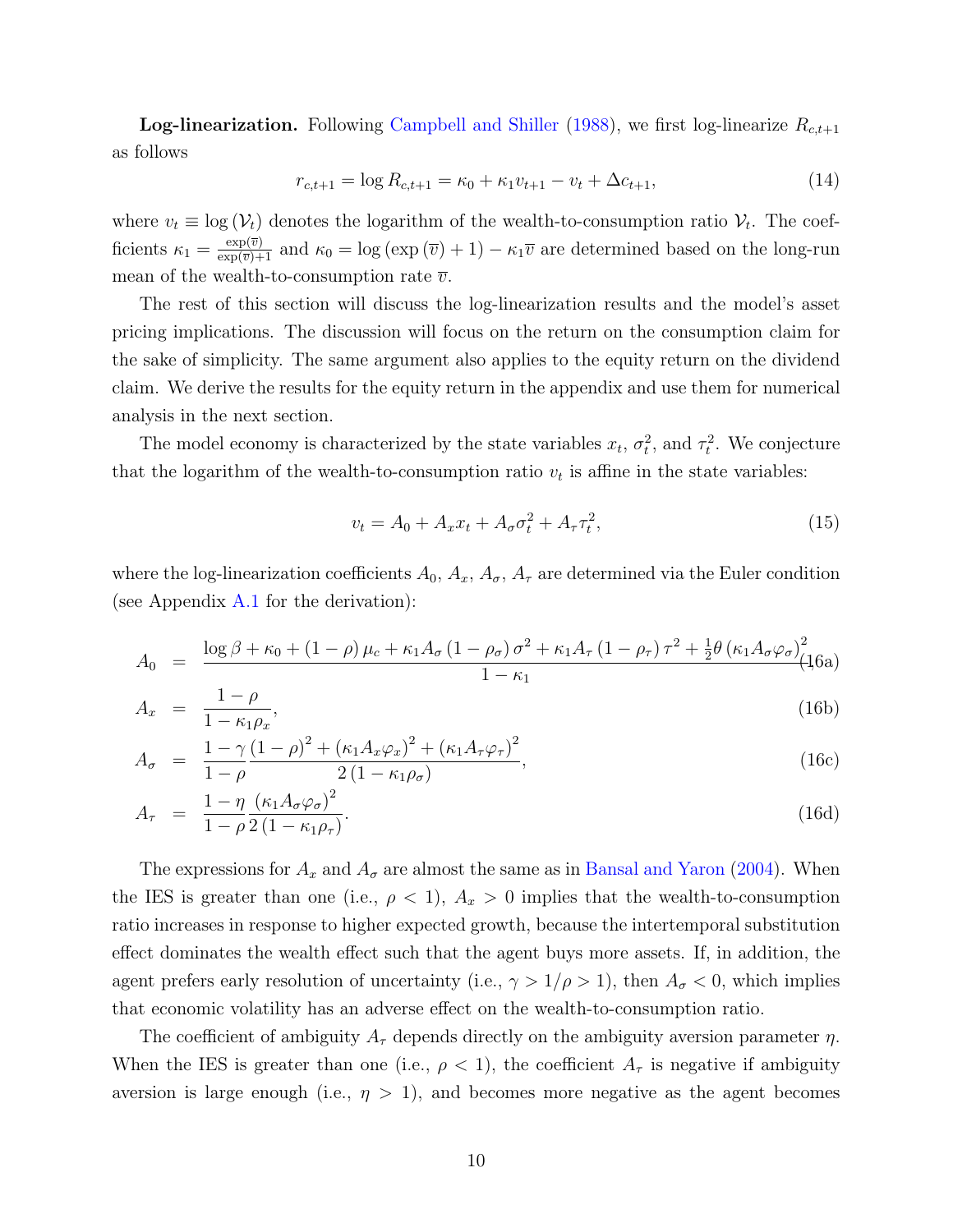more ambiguity averse. That is, ambiguity aversion causes the wealth-to-consumption ratio to response more negatively to an increase in uncertainty, because a more ambiguity-averse agent puts more weight on bad models. In the homoskedastic-ambiguity case, an ambiguityneutral agent (i.e.,  $\eta = \gamma$ ) simply treats ambiguity as an additional source of economic volatility. From the viewpoint of the ambiguity-neutral agent, the magnitude of economic volatility is effectively increased to  $\varphi_{\sigma}^2 (1 + \tau^2)^3$  $\varphi_{\sigma}^2 (1 + \tau^2)^3$ .

In the rest of the paper, we focus on the following empirically relevant parameter restriction:

<span id="page-11-1"></span>
$$
\eta > \gamma > 1 > \rho. \tag{17}
$$

Under the above restriction, the wealth-to-consumption ratio decreases in response to decreased expected growth and increased volatility or ambiguity.

Asset Return and Volatility. It is more convenient to work with the vector form:  $v_t = A_0 + A'Y_t$ , where  $A = (A_c, A_d, A_x, A_\sigma, A_\tau)'$ . As shown in our derivation,  $A_c = A_d = 0$ since neither the consumption nor dividend growth rate affect on  $v_t$ . Based on the loglinearization result in Eq. [\(14\)](#page-10-0), we can derive the innovation to the return on the consumption claim

$$
r_{c,t+1} - \mathbb{E}_t[r_{c,t+1}] = (e_c + \kappa_1 A)'(Y_{t+1} - \mathbb{E}_t[Y_{t+1}]) \equiv B'_r G_t \epsilon_{t+1},
$$
\n(18)

where  $e_c = (1, 0, 0, 0, 0)'$  denotes the selector vector that selects  $\Delta c_{t+1}$  from  $Y_{t+1}$  and  $B_r \equiv$  $e_c + \kappa_1 A \equiv (1, 0, B_{r,x}, B_{r,\sigma}, B_{r,\tau})'$  denotes the return innovation's sensitivities to various shocks. It follows that the conditional variance of  $r_{c,t+1}$  is given by

$$
\Sigma_{t} \equiv Var_{t}[r_{c,t+1}] = \mathbb{E}_{t} \left( B'_{r} G_{t} \epsilon_{t+1} \epsilon'_{t+1} G'_{t} B_{r} \right) = B'_{r} G_{t} \left( \mathcal{I} + \Omega_{t} \right) G'_{t} B_{r}
$$
\n
$$
= \left[ 1 + (\kappa_{1} A_{x} \varphi_{x})^{2} + (\kappa_{1} A_{\tau} \varphi_{\tau})^{2} \right] \sigma_{t}^{2} + (\kappa_{1} A_{\sigma} \varphi_{\sigma})^{2} \left( 1 + \tau_{t}^{2} \right)
$$
\n
$$
\equiv B_{\Sigma,0} + B_{\Sigma,\sigma} \sigma_{t}^{2} + B_{\Sigma,\tau} \tau_{t}^{2} \equiv B_{\Sigma,0} + B'_{\Sigma} Y_{t},
$$
\n(19)

where  $B_{\Sigma} \equiv (0, 0, 0, B_{\Sigma,\sigma}, B_{\Sigma,\tau})'$  denotes sensitivities with respect to various state variables. Note that the conditional variance  $\Sigma_t$  is driven by  $\sigma_t^2$  and  $\tau_t^2$ , with the sensitivities given by  $B_{\Sigma,\sigma}$  and  $B_{\Sigma,\tau}$ . Therefore, the innovation to the conditional variance is given by

$$
\Sigma_{t+1} - \mathbb{E}_t \left[ \Sigma_{t+1} \right] = B'_{\Sigma} \left( Y_{t+1} - \mathbb{E}_t \left[ Y_{t+1} \right] \right) = B'_{\Sigma} G_t \epsilon_{t+1}
$$
\n
$$
= B_{\Sigma, \sigma} \varphi_{\sigma} \epsilon_{\sigma, t+1} + B_{\Sigma, \tau} \varphi_{\tau} \sigma_t \epsilon_{\tau, t+1}.
$$
\n(20)

<span id="page-11-0"></span><sup>&</sup>lt;sup>3</sup>In this case with constant ambiguity and ambiguity neutrality, the coefficient  $A_0$  is replaced by  $A_0 + A_\tau \tau^2$ , given by  $A_0 = \frac{\ln \beta + \kappa_0 + (1-\rho)\mu_c + \kappa_1 A_\sigma (1-\rho_\sigma)\sigma^2 + \frac{1}{2}\theta(\kappa_1 A_\sigma \varphi_\sigma)^2 (1+\tau^2)}{1-\kappa_1}$  $\frac{1-\rho_{\sigma}}{1-\kappa_1}$   $\frac{1-\rho_{\sigma}}{1-\kappa_1}$ . That is, the parameter  $\varphi_{\sigma}^2$  in the standard LRR model is now replaced by  $\varphi_{\sigma}^2(1+\tau^2)$ . Equivalently, this result implies that from the viewpoint of the ambiguity-neutral agent, The amount of model uncertainty  $\tau^2$  thus adds to the volatility of the economic uncertainty.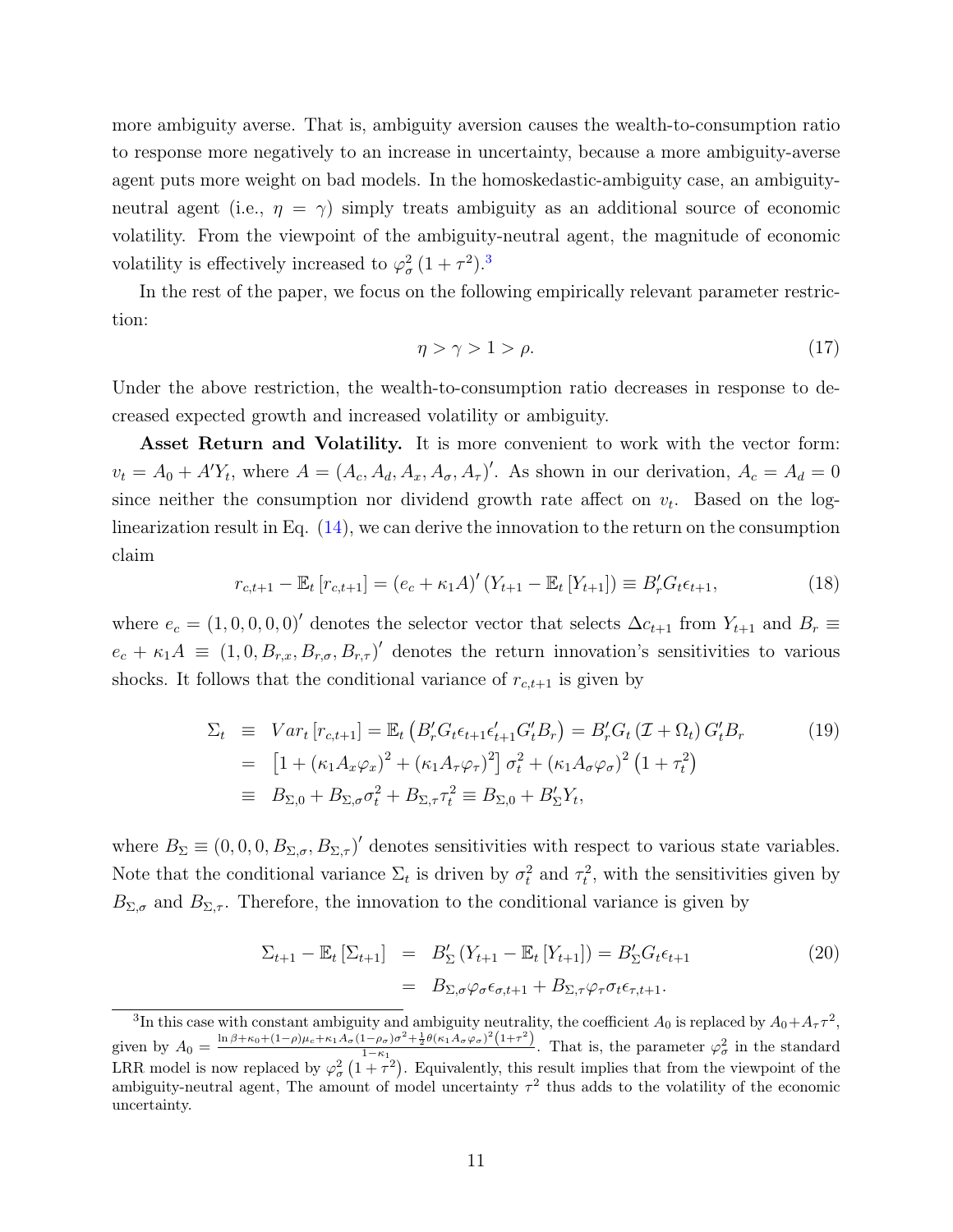**Pricing Kernel.** We now log-linearize the pricing kernel in Eq. [\(13\)](#page-9-2), which has two components:  $M_{z_t,t+1} = M_{t+1}^{EZ} M_{z_t,t}^A$ . The first component  $M_{t+1}^{EZ}$  is the pricing kernel under the Epstein-Zin preferences. As shown in [Bansal and Yaron](#page-26-0) [\(2004\)](#page-26-0), the innovation to the logarithm of this component (i.e.,  $m_{t+1}^{EZ} = \ln M_{t+1}^{EZ}$ ) is given by

$$
m_{t+1}^{EZ} - \mathbb{E}_t \left[ m_{t+1}^{EZ} \right] = -\Lambda' (Y_{t+1} - \mathbb{E}_t \left[ Y_{t+1} \right]) = -\Lambda' G_t \epsilon_{t+1},
$$

where  $\Lambda = \gamma e_c - (\theta - 1) \kappa_1 A \equiv (\gamma, 0, \Lambda_x, \Lambda_\sigma, \Lambda_\tau)$  represents the prices of risk for the shocks  $\epsilon_{t+1}$  for an *ambiguity-neutral* agent. It is worthwhile to point out that the price of the expected growth (long-run) risk,  $\Lambda_x$ , is given by  $-(\theta - 1) \kappa_1 A_x = -(\theta - 1) \frac{\kappa_1(1-\rho)}{1-\kappa_1\rho_x}$ , which increases with  $\rho_x$  if the agent prefers early resolution of uncertainty (i.e.,  $\gamma > \rho$ ). This is an important reason that the aversion to persistent (yet small) long-run consumption risk in the standard LRR model can generate a large equity risk premium.

The second component  $M_{z_t,t}^A$  is an additional adjustment term in the pricing kernel, resulting from ambiguity aversion. It is straightforward to show that (see Appendix [A.3\)](#page-34-0)

$$
m_{z_t,t}^A = \log M_{z_t,t}^A = -\frac{\eta - \gamma}{1 - \rho} \left( \log \beta + \kappa_0 + (\kappa_1 - 1) A_0 - A' Y_t + \Gamma' (\mu + F Y_t + \mu_t) + \frac{1}{2} \theta \Gamma' G_t G'_t \Gamma \right)
$$
  
= 
$$
\frac{\eta - \gamma}{1 - \rho} \left[ \frac{1}{2} \frac{1 - \eta}{1 - \rho} (\kappa_1 A_\sigma \varphi_\sigma)^2 \tau_t^2 - (\kappa_1 A_\sigma \varphi_\sigma) z_t \right].
$$

When  $\eta = \gamma$ , the adjustment term  $M_{z_t,t}^A$  becomes one and the pricing kernel reduces to the one under the Epstein-Zin preferences. Under the parameter restriction in Eq. [\(17\)](#page-11-1), the coefficient of  $\tau_t^2$  in the above equation is negative, suggesting that higher ambiguity adversely impacts asset valuation in an ambiguity-averse world.

**Risk Premiums.** We now turn to the determination of the risk premiums, which are shown to have log-linearization approximations in closed form. Proposition [1](#page-12-0) below reports the results.

<span id="page-12-0"></span>Proposition 1. Under the log-linearized generalized LRR model with smooth ambiguity preferences, the risk-free rate is given by

<span id="page-12-1"></span>
$$
r_{f,t} = -\log \beta + \rho (\mu_c + x_t) - \frac{1}{2} \gamma^2 \sigma_t^2 + \frac{1}{2} (1 - \theta)^2 (1 - \rho)^2 \sigma_t^2
$$
  

$$
-\frac{1}{2} (1 - \theta) \Gamma' G_t (\mathcal{I} + \Omega_t) G_t' \Gamma - \frac{1}{2} \frac{\eta - \gamma}{1 - \rho} \Gamma' G_t \Omega_t G_t' \Gamma,
$$
 (21)

where  $\Gamma = (1 - \rho) e_c + \kappa_1 A$ . Furthermore, the equity and variance premiums for the return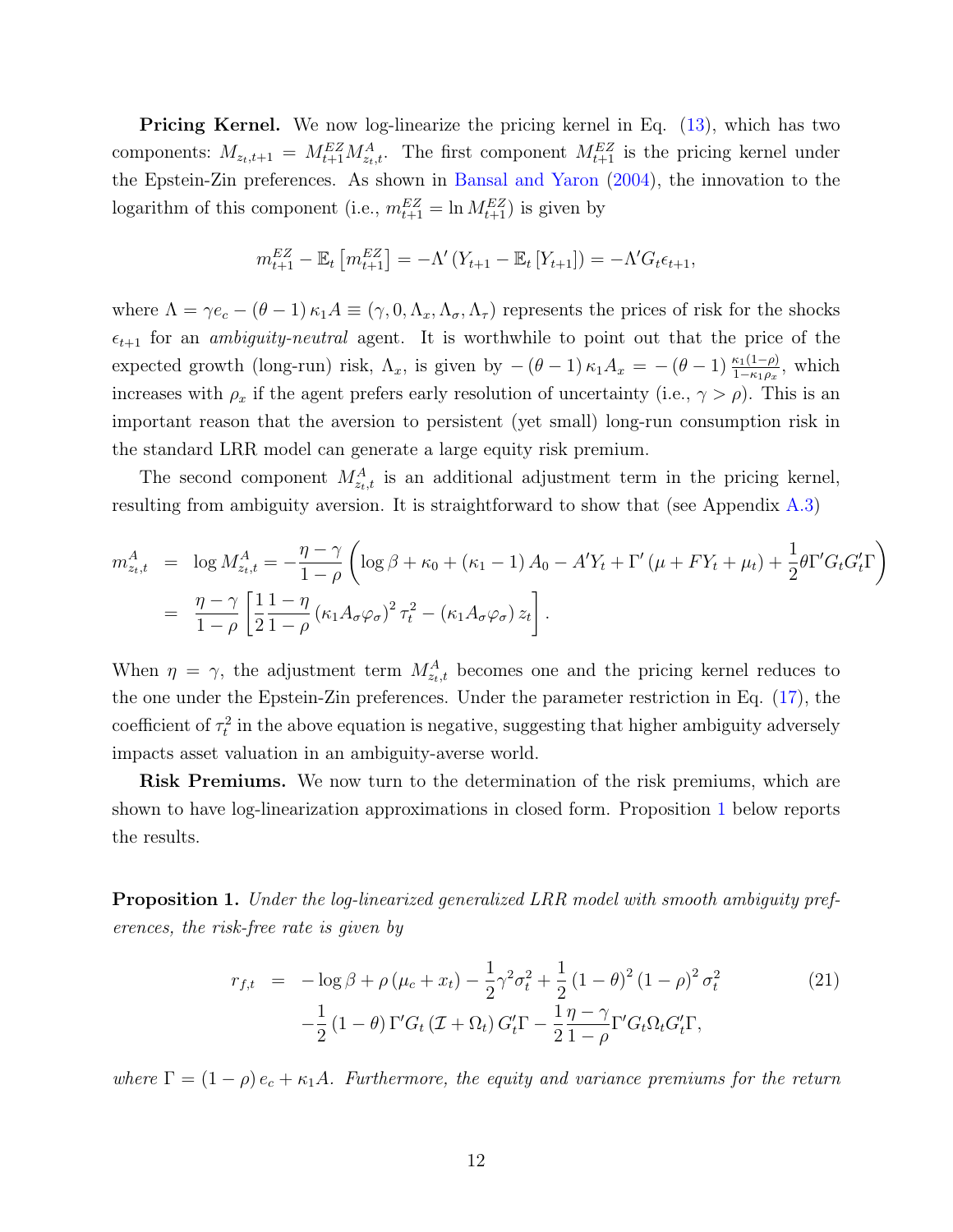on the consumption claim are given by

<span id="page-13-1"></span>
$$
EP_t \equiv \log \mathbb{E}_t [R_{c,t+1}] - r_{f,t}
$$
  
= 
$$
B'_r G_t (\mathcal{I} + \Omega_t) G'_t \Lambda + \frac{\eta - \gamma}{1 - \rho} B'_r G_t \Omega_t G'_t \Gamma,
$$
 (22)

and

<span id="page-13-0"></span>
$$
VP_t \equiv \mathbb{E}_t^Q \left[ \Sigma_{t+1} \right] - \mathbb{E}_t \left[ \Sigma_{t+1} \right] \tag{23}
$$

$$
= - \left[ B_{\Sigma}' G_t \left( \mathcal{I} + \Omega_t \right) G_t' \Lambda + \frac{\eta - \gamma}{1 - \rho} B_{\Sigma}' G_t \Omega_t G_t' \Gamma \right].
$$

The results for the return on the dividend claim are very similar.

Proof. See Appendice [A.3,](#page-34-0) [A.5,](#page-38-0) and [A.6.](#page-39-0)

First, let us consider Case I of the generalized LRR model (i.e., model "gLRR1") where ambiguity is time invariant (i.e.,  $\tau_t^2$  is equal to constant  $\tau^2$ ). If we hold ambiguity constant, fluctuation in economic volatility  $\sigma_t^2$  alone are insufficient to generate the time-varying variance premium, although the equity premium will vary in time. In fact, we can see from Eq. [\(23\)](#page-13-0) that the variance premium in this case is time invariant:

$$
VP_t|_{\tau_t^2 \equiv \tau^2} = -\frac{\gamma - \rho}{1 - \rho} B_{\Sigma, \sigma} \kappa_1 A_{\sigma} \varphi_{\sigma}^2 - \frac{\eta - \rho}{1 - \rho} B_{\Sigma, \sigma} \kappa_1 A_{\sigma} \varphi_{\sigma}^2 \tau^2.
$$

Note that consistent with the data, the model-implied variance premium is positive under the parameter restriction in Eq. [\(17\)](#page-11-1). Furthermore, the magnitude of the variance premium increases with the ambiguity aversion coefficient  $\eta$ , the degree of ambiguity  $\tau^2$ , the volatility of economic volatility  $\varphi_{\sigma}^2$ , as well as the sensitivity of the wealth-consumption ratio with respect to economic volatility  $A_{\sigma}$ . This result of a time-invariant variance premium in the case with constant ambiguity implies that the fluctuation in the variance premium observed in the data should be closely related to fluctuation in ambiguity.

Next, we turn to Case II of the generalized LRR model (i.e., model "gLRR2") where we introduce fluctuating ambiguity  $\tau_t^2$  in order to generate a time-varying variance premium. We start with the special ambiguity-neutral case with ambiguity neutrality (i.e.,  $\eta = \gamma$ ). In this case, based on Proposition [1,](#page-12-0) the risk-free rate, the equity premium, and the variance

 $\Box$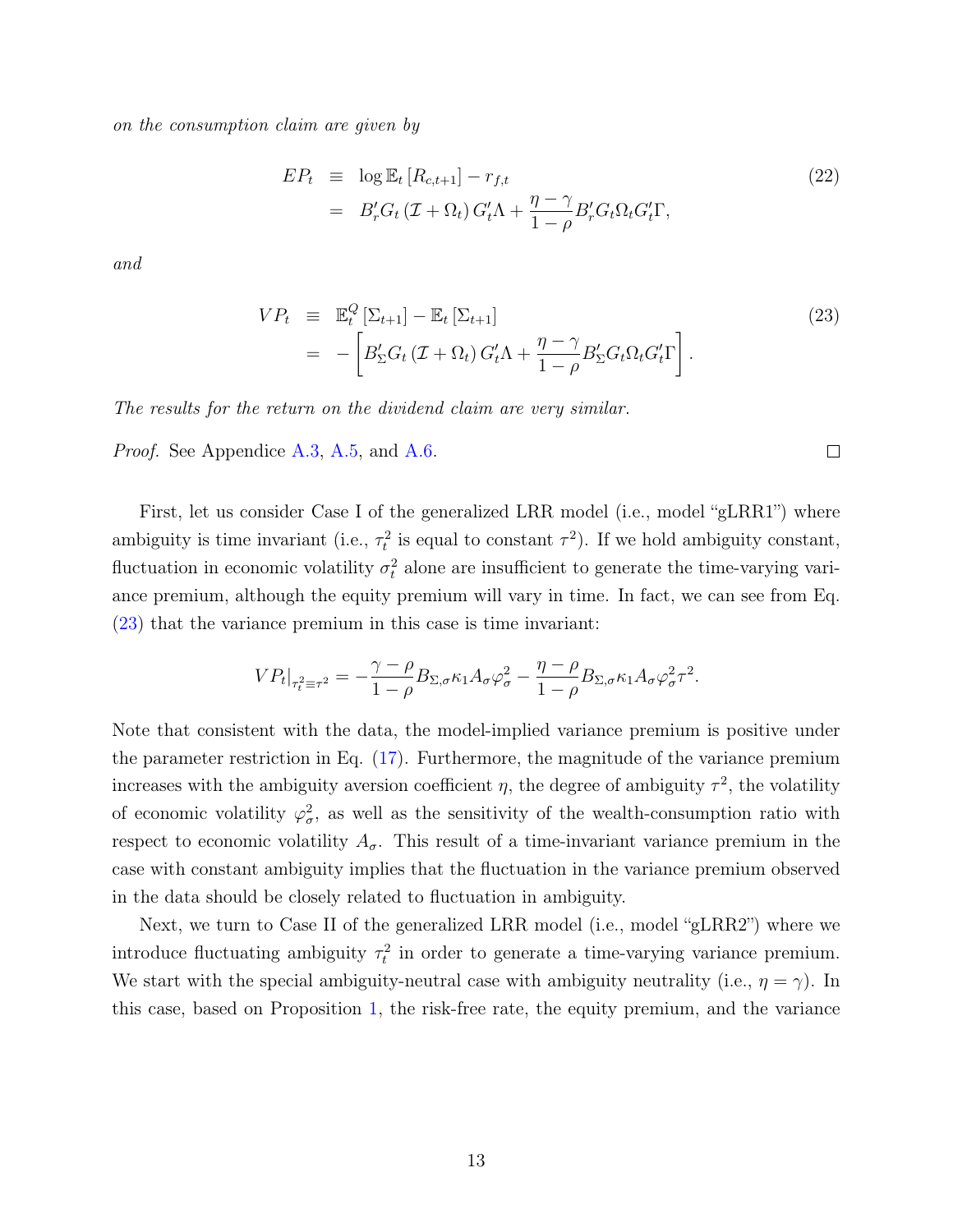premium have the following expressions:

$$
r_{f,t}|_{\eta=\gamma} = -\log \beta + \rho (\mu_c + x_t) - \frac{1}{2} \gamma^2 \sigma_t^2 + \frac{1}{2} (1 - \theta)^2 (1 - \rho)^2 \sigma_t^2
$$

$$
-\frac{1}{2} (1 - \theta) \Gamma' G_t (\mathcal{I} + \Omega_t) G'_t \Gamma,
$$

and

$$
E P_t|_{\eta=\gamma} = B'_r G_t (\mathcal{I} + \Omega_t) G'_t \Lambda
$$
  
= 
$$
\left[ \gamma + B_{r,x} \Lambda_x \varphi_x^2 + B_{r,\tau} \Lambda_\tau \varphi_\tau^2 \right] \sigma_t^2 + B_{r,\sigma} \Lambda_\sigma \varphi_\sigma^2 (1 + \tau_t^2) ,
$$

and

$$
V P_t|_{\eta=\gamma} = -B_{\Sigma}^{\prime} G_t (\mathcal{I} + \Omega_t) G_t^{\prime} \Lambda
$$
  
= 
$$
-B_{\Sigma,\tau} \Lambda_{\tau} \varphi_{\tau}^2 \sigma_t^2 - B_{\Sigma,\sigma} \Lambda_{\sigma} \varphi_{\sigma}^2 (1 + \tau_t^2).
$$

The expressions of  $r_{f,t}|_{\eta=\gamma}$  and  $E P_t|_{\eta=\gamma}$  are almost identical to those in Bansal and Yaron (2004), except for the fact that the ambiguity-neutral agent perceives ambiguity simply as an additional source of economic volatility and thus considers both indistinguishable. From the expression of  $VP_t|_{\eta=\gamma}$ , the model under the Epstein-Zin preferences can still generate a positive variance premium, because  $A_x > 0$  and  $A_{\sigma}$ ,  $A_{\tau} < 0$  under the parameter restriction in Eq. [\(17\)](#page-11-1). However, a sizable variance premium will not obtain if neither volatility-ofvolatility  $\varphi_{\sigma}$  nor ambiguity  $\tau_t^2$  is large enough. In fact, based on the estimated parameters in [Bansal et al.](#page-26-13) [\(2016\)](#page-26-13), the standard LRR model can only account for less than 10 percent of the magnitude of the variance premium in the data.

Amplification via Ambiguity Aversion. Introducing the recursive smooth ambiguity preferences allows for a three-way separation among ambiguity aversion, risk aversion, and the IES. Being able to separate out ambiguity aversion provides us with an additional degree of freedom with which to match the data, especially the variance premium.

Introducing ambiguity aversion can further lower the risk-free rate, and amplify the equity and variance premiums to get them closer to the data. Specifically, when  $\eta > \gamma$ , the representative agent is ambiguity averse and has a higher ambiguity-induced demand for savings, which tends to lower the risk-free rate:

$$
r_{f,t} - r_{f,t}|_{\eta = \gamma} = -\frac{1}{2} \frac{\eta - \gamma}{1 - \rho} \Gamma' G_t \Omega_t G'_t \Gamma = -\frac{1}{2} \frac{\eta - \gamma}{1 - \rho} \left( \kappa_1 A_\sigma \varphi_\sigma \right)^2 \tau_t^2,
$$

which is negative under the parameter restriction in Eq.  $(17)$ . Furthermore, the agent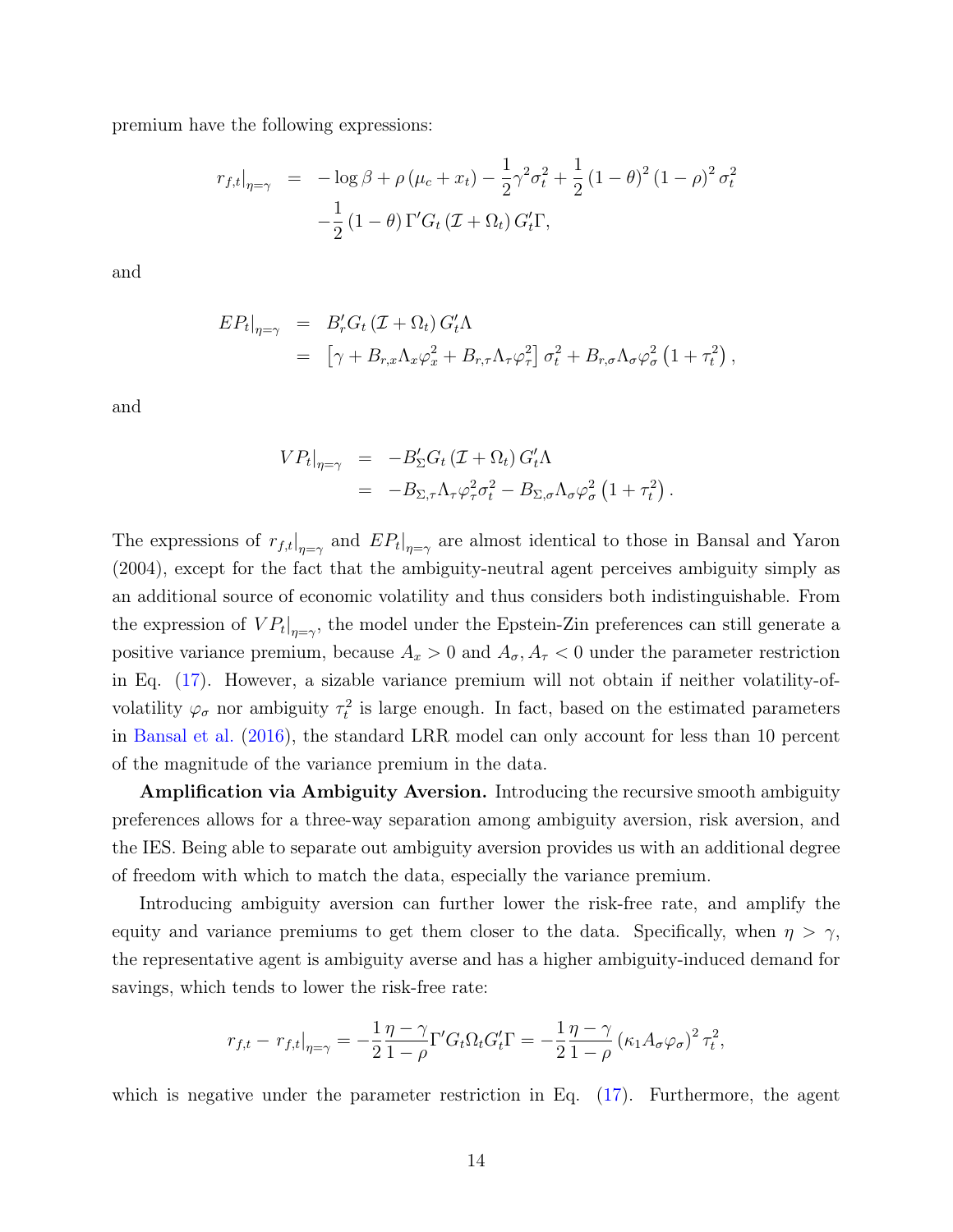demands additional compensation, which is the last term in Eq. [\(22\)](#page-13-1) or Eq. [\(23\)](#page-13-0), given by

$$
EP_t - EP_t|_{\eta=\gamma} = \frac{\eta - \gamma}{1 - \rho} B'_r G_t \Omega_t G'_t \Gamma = \frac{\eta - \gamma}{1 - \rho} (\kappa_1 A_\sigma \varphi_\sigma)^2 \tau_t^2,
$$

and

$$
VP_t - VP_t|_{\eta=\gamma} = -\frac{\eta - \gamma}{1 - \rho} B'_{\Sigma} G_t \Omega_t G'_t \Gamma = -\frac{\eta - \gamma}{1 - \rho} B_{\Sigma, \sigma} (\kappa_1 A_{\sigma}) \varphi_{\sigma} \tau_t^2
$$
  
= 
$$
-\frac{\eta - \gamma}{1 - \rho} \kappa_1 A_{\sigma} \left(1 + (\kappa_1 A_x \varphi_x)^2 + (\kappa_1 A_{\tau} \varphi_{\tau})^2\right) \varphi_{\sigma}^2 \tau_t^2.
$$

We refer to the additional compensation demanded by an ambiguity-averse agent relative to an ambiguity-neutral agent as an "ambiguity premium." Under the parameter restriction in Eq. [\(17\)](#page-11-1), the ambiguity premium is positive, and, importantly, increases with the coefficient of ambiguity aversion  $\eta$ . Later we will calibrate the model to quantitatively examine how much of the equity or variance premium can be accounted for by the ambiguity premium.

Why is the Ambiguity Premium Positive in the Model? This is because the ambiguity-averse agent's beliefs are distorted more toward bad states. To understand this intuition, let us take the variance premium as an example. From the proof of Proposition [1,](#page-12-0) the variance premium can be rewritten as

$$
VP_{t} = \mathbb{E}_{t}^{Q} \left[ \Sigma_{t+1} \right] - \mathbb{E}_{t} \left[ \Sigma_{t+1} \right]
$$
  
\n
$$
= \mathbb{E}_{\mu_{t}} \left[ \frac{\mathbb{E}_{\pi_{z,t}} \left[ M_{t+1}^{EZ} \right] M_{z_{t},t}^{A}}{\mathbb{E}_{\mu_{t}} \left( \mathbb{E}_{\pi_{z,t}} \left[ M_{t+1}^{EZ} \right] M_{z_{t},t}^{A} \right)} \times \frac{\mathbb{E}_{\pi_{z,t}} \left[ M_{t+1}^{EZ} \left( \Sigma_{t+1} - \mathbb{E}_{t} \left[ \Sigma_{t+1} \right] \right) \right]}{\mathbb{E}_{\pi_{z,t}} \left[ M_{t+1}^{EZ} \right]} \right]
$$
  
\n
$$
\equiv \mathbb{E}_{\mu_{t}} \left[ d \left( \mu_{t} \right) VP_{t}^{EZ} \left( \mu_{t} \right) \right]. \tag{24}
$$

This expression for the variance premium has a very intuitive interpretation: it is roughly a weighted average of the variance premiums across all possible models. More precisely, it is the average of the weighted (or distorted) variance premiums within each model, taken across all possible models under the objective probability measure. The variance premium within a specific model (i.e., a fixed  $\mu_t$ ),  $VP_t^{EZ}(\mu_t)$ , can be shown as

$$
VP_t^{EZ}(\mu_t) \equiv \frac{\mathbb{E}_{\pi_{z,t}} \left[ M_{t+1}^{EZ} \left( \Sigma_{t+1} - \mathbb{E}_t \left[ \Sigma_{t+1} \right] \right) \right]}{\mathbb{E}_{\pi_{z,t}} \left[ M_{t+1}^{EZ} \right]} = -B_{\Sigma}' G_t G_t' \Lambda + B_{\Sigma}' \mu_t.
$$

Due to ambiguity around  $\mu_t$ , the ambiguity-averse agent weights the model-specific variance premium differently, using a weighting scheme different from the physical probability. The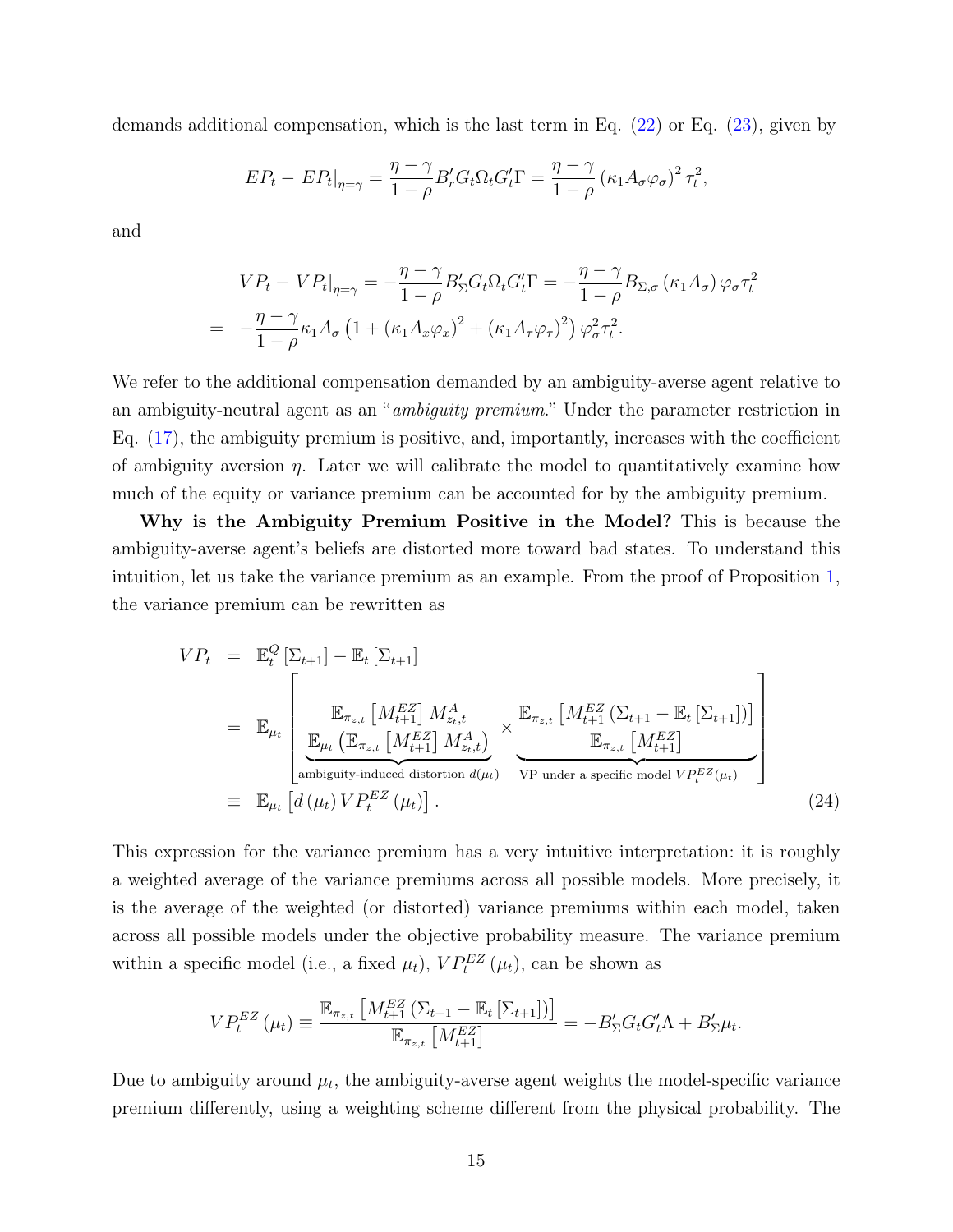weighting scheme tilts more toward bad states. Specifically, the weight or "distortion" due to ambiguity aversion can be derived as:

$$
d(\mu_t) \equiv \frac{\mathbb{E}_{\pi_{z,t}} \left[ M_{t+1}^{EZ} \right] M_{z_t,t}^A}{\mathbb{E}_{\mu_t} \left[ \mathbb{E}_{\pi_{z,t}} \left[ M_{t+1}^{EZ} \right] M_{z_t,t}^A \right]} = \frac{\exp \left( -\left( \frac{\eta - \gamma}{1 - \rho} \Gamma + \Lambda \right)' \mu_t \right)}{\mathbb{E}_{\mu_t} \left[ \exp \left( -\left( \frac{\eta - \gamma}{1 - \rho} \Gamma + \Lambda \right)' \mu_t \right) \right]}.
$$

The presence of the distortion factor is equivalent to a change of the probability measure, and the variance premium demanded by the ambiguity-averse agent is the conditional expectation under the new probability measure. In fact,

$$
VP_t = \mathbb{E}_{\mu_t} \left( d \left( \mu_t \right) VP_t^{EZ} \left( \mu_t \right) \right) = \widehat{\mathbb{E}}_{\mu_t} \left( VP_t^{EZ} \left( \mu_t \right) \right) \tag{25}
$$

where the expectation operator  $\widehat{\mathbb{E}}_{\mu_t}$  operates under the new probability measure under which  $\mu_t$  follows the distribution of  $N\left(-\Omega_t\left(\frac{\eta-\gamma}{1-\rho}\right)\right)$  $\frac{\eta-\gamma}{1-\rho}\Gamma + \Lambda, \Omega_t,$  instead of the distribution of  $N(0, \Omega_t)$  under the original physical measure. In other words, because of ambiguity aversion  $(\eta > \gamma)$ , the agent tilts the mean of  $\mu_t$  by  $-\frac{\eta-\gamma}{1-\rho}$  $\frac{\eta-\gamma}{1-\rho}\Omega_t\Gamma = -\frac{\eta-\gamma}{1-\rho}$  $\frac{\eta-\gamma}{1-\rho}(0,0,0,\kappa_1 A_{\sigma}\tau_t^2)'$ . Under the parameter restriction in Eq. [\(17\)](#page-11-1),  $A_{\sigma}$  < 0 and the agent facing ambiguity believes that economic volatility is likely to increase (i.e.,  $-\frac{\eta-\gamma}{1-\rho}$  $\frac{\eta-\gamma}{1-\rho}\kappa_1 A_\sigma \tau_t^2 > 0$ . As a result, the agent demands a higher variance premium (along with a higher equity premium) relative to an ambiguity-neutral agent.

### <span id="page-16-0"></span>4 Main Findings

In this section, we demonstrate the generalized LRR model's flexibility in terms of its ability to simultaneously match key moments of asset prices, particularly those of the variance premium. This demonstration uses a version of the model calibrated at an annual frequency using annual data between 1931 and 2009.

#### 4.1 Data

Annual consumption data are obtained from the Bureau of Economic Analysis's NIPA Table 7.1. The real quarterly consumption growth rate is the real per-capita personal consumption expenditure on nondurable goods and services over the quarter divided by the per-capita personal consumption expenditure on nondurable goods and services over the previous year.

Inflation data are obtained from the Bureau of Labor Statistics, particularly the monthly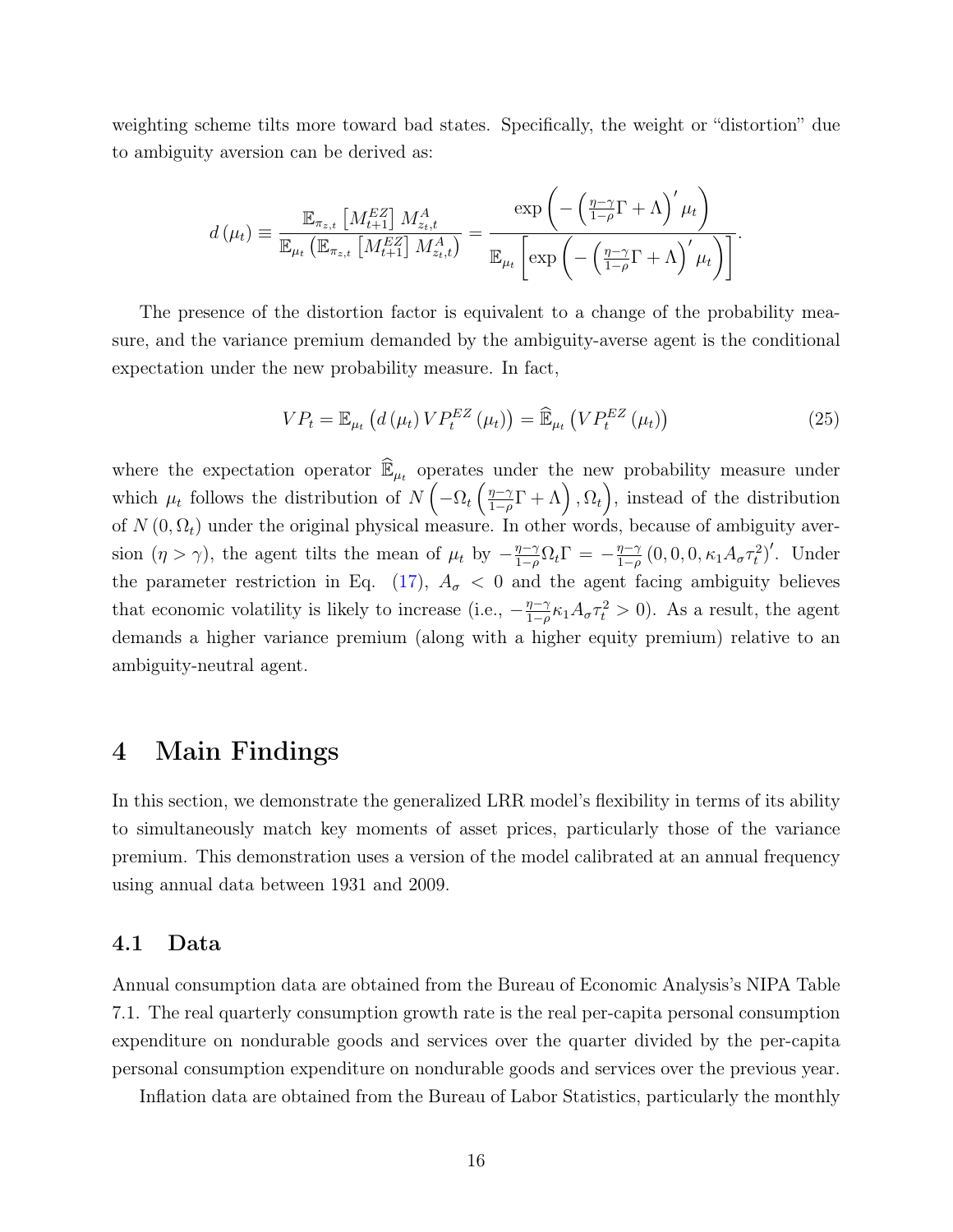seasonal-adjusted consumer price index (CPI) for all urban consumers. The annual inflation rate is then constructed as the log growth rate of the CPI in the final month of the current year over the final month in the previous year.

Annual stock market data are obtained from the CRSP, particularly the returns on the value-weighted index including distributions (VWRETD) and the value-weighted index excluding distributions (VWRETX). The indices consist of all stocks on the NYSE, AMEX, and NASDAQ, from which we construct the annual stock price index level and annual dividend. The annual dividend is the sum of the dividends paid over the course of the year. We then calculate the log year-over-year growth rate in dividends. The annual stock market return is the sum of the stock market index at the end of the year and the annual dividend, divided by the stock market index at the beginning of the year. We then obtain the annual real stock market return by deflating the nominal return by the growth rate of the CPI. The annual price-dividend ratio is constructed as the stock market index at the end of the year divided by the sum of the dividends paid over the previous twelve months.

We obtain the ex ante real risk-free rate following [Beeler and Campbell](#page-26-14) [\(2012\)](#page-26-14). Specifically, we obtain the three-month yield from the CRSP Fama Risk Free Rates data and then calculate the ex post real risk-free rate by subtracting the log inflation rate from the nominal log yield for the same three-month period. The ex ante real risk-free rate is then obtained as the fitted value from the regression of the ex post real risk-free rate on the three-month nominal yield and the realized growth rate of the CPI over the previous twelve months.

Historical variance premium data are available only after 1990 when we are able to compute implied volatility from options data following the mothod of [Drechsler](#page-27-10) [\(2013\)](#page-27-10). The variance premium is formally defined as the difference between the risk-neutral expectation  $\mathbb{E}_{t}^{\mathbb{Q}}$  $\mathbb{Q}(\cdot)$  and the objective expectation  $\mathbb{E}_t(\cdot)$  of the return variance  $\Sigma_{t+1}$ ; that is,  $VP_t \equiv \mathbb{E}^{\mathbb{Q}}_t$  $_{t}^{\mathbb{Q}}(\Sigma_{t+1}) - \mathbb{E}_{t}(\Sigma_{t+1}),$  where  $\mathbb{Q}$  represents the risk-neutral measure. The availability of the Chicago Board Options Exchange (CBOE) VIX index makes it straightforward to mea-sure the risk-neutral expectation of stock market return variances.<sup>[4](#page-17-0)</sup> We compute  $\mathbb{E}_{t}^{\mathbb{Q}}$  $_{t}^{\mathfrak{Q}}\left( \Sigma_{t+1}\right)$ by squaring the CBOE VIX index and then dividing it by 12 to get a monthly quantity. We estimate  $\mathbb{E}_t(\Sigma_{t+1})$  as the conditional forecast of the realized variance in the following month. Following [Drechsler](#page-27-10) [\(2013\)](#page-27-10), we measure the realized variance of the returns on the S&P 500 index by summing up the squared five-minute log returns on the S&P 500 futures and on the S&P 500 index over the whole month. We obtain the high-frequency data used to construct these realized variance measures from TICKDATA. Next we use a simple time-series model

<span id="page-17-0"></span><sup>&</sup>lt;sup>4</sup>The CBOE VIX index is based on the highly liquid S&P 500 index options along with the "model-free" approach explicitly tailored to replicate the risk-neutral variance of a fixed 30-day maturity. See, e.g., [Carr](#page-27-9) [and Wu](#page-27-9) [\(2009\)](#page-27-9) for the definition of model-free implied variance.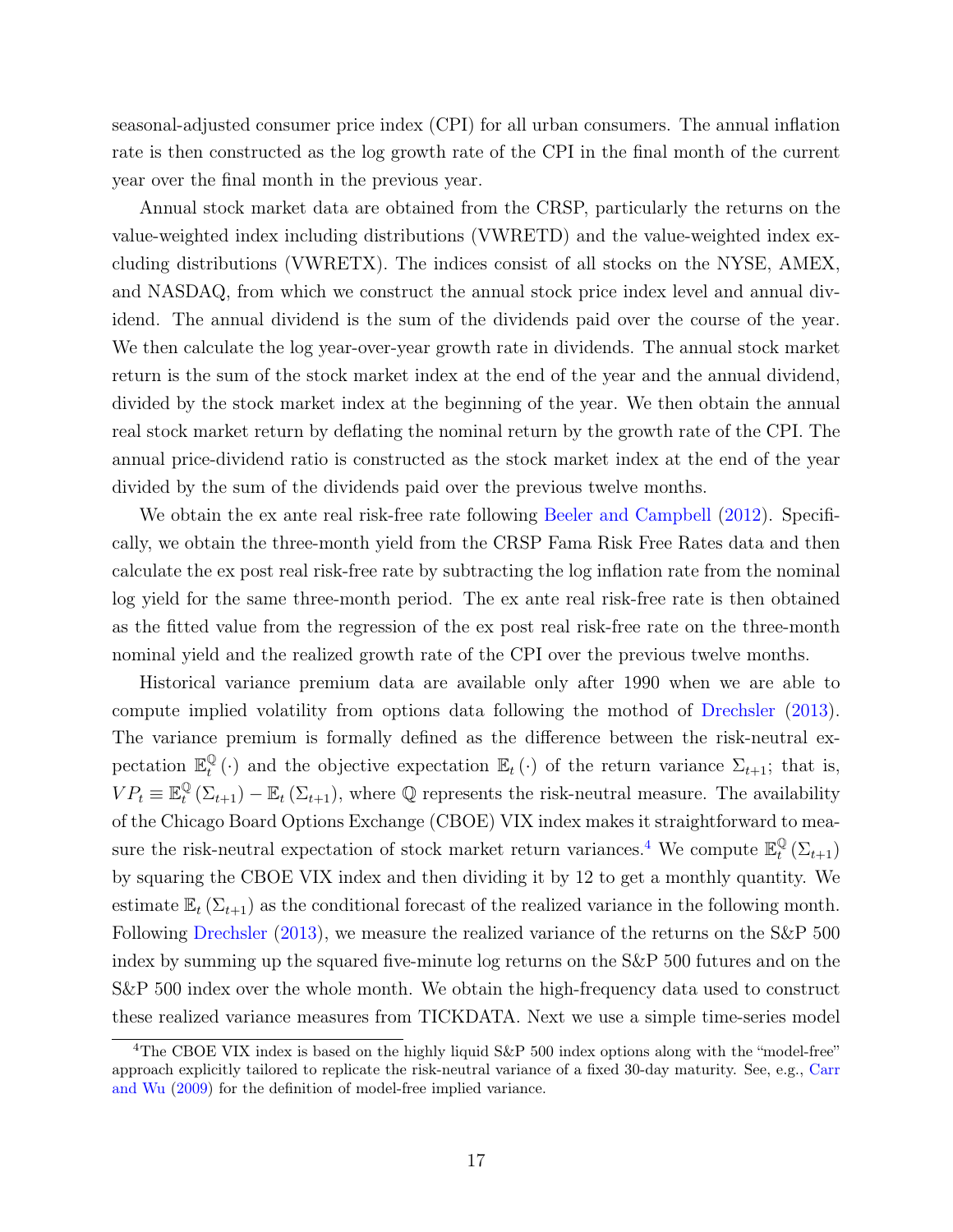to obtain one-step-ahead forecasts of the realized variance in the following month. Specifically, we regress the futures realized variance on the value of the squared VIX and on a lagged cash realized variance. The estimates of the variance premium are truncated to zero whenever negative values appear since theoretically the physical measure of variance should be less than the risk-neutral measure.

#### 4.2 Calibration

[Bansal and Yaron](#page-26-0) [\(2004\)](#page-26-0) assume a monthly decision interval of the agent and calibrate the standard long-run risks model at the monthly frequency to match the time-aggregated annual data. [Bansal et al.](#page-26-13) [\(2016\)](#page-26-13) estimate the standard model using a GMM framework that explicitly accounts for time-aggregation and treats the decision interval of the agent as an additional parameter to estimate. Their estimate of the decision frequency corresponds to a decision interval of about 33 days, or roughly one month. Furthermore, they show that if the decision interval is fixed to one month, the parameter estimates and pricing implications are very similar to those of the unrestricted model. At monthly frequency, the model fits the data reasonably well.

For the above reasons, in this paper we use as the benchmark parameter specification the estimated parameter values under the assumption of a monthly decision interval from [Bansal et al.](#page-26-13) [\(2016\)](#page-26-13) (see Column "Monthly" in Table VI in their paper). Panel A of Table [1](#page-47-0) reports the parameter values in the benchmark specification.

To illustrate the ability of the generalized LRR model to account for moments of the variance premium along with the other key asset pricing moments, we recalibrate the parameters of risk aversion, the IES, and ambiguity aversion (i.e.,  $\gamma$ ,  $\rho$ , and  $\eta$ ) to match the levels of the equity premium, the risk-free rate, and the variance premium. Note that we do not require the agent be ambiguity averse in calibration. <sup>[5](#page-18-0)</sup> Furthermore, in Case II of the generalized LRR model (i.e., model "gLRR2"), we can further calibrate the parameter  $\varphi_{\tau}$  to match the volatility of the variance premium. As we will show in the following subsection, the calibrated generalized LRR model does a reasonably good job of fitting all these moments with risk aversion below 5.

#### 4.3 Main Findings

We first recapitulate the success of the standard LRR model in matching the moments of the equity premium and the risk-free rate before highlighting a few challenges. Later in this

<span id="page-18-0"></span> $5$ See [Makarov](#page-28-16) [\(2019\)](#page-28-16) on ambiguity-seeking behavior in models with smooth ambiguity preferences.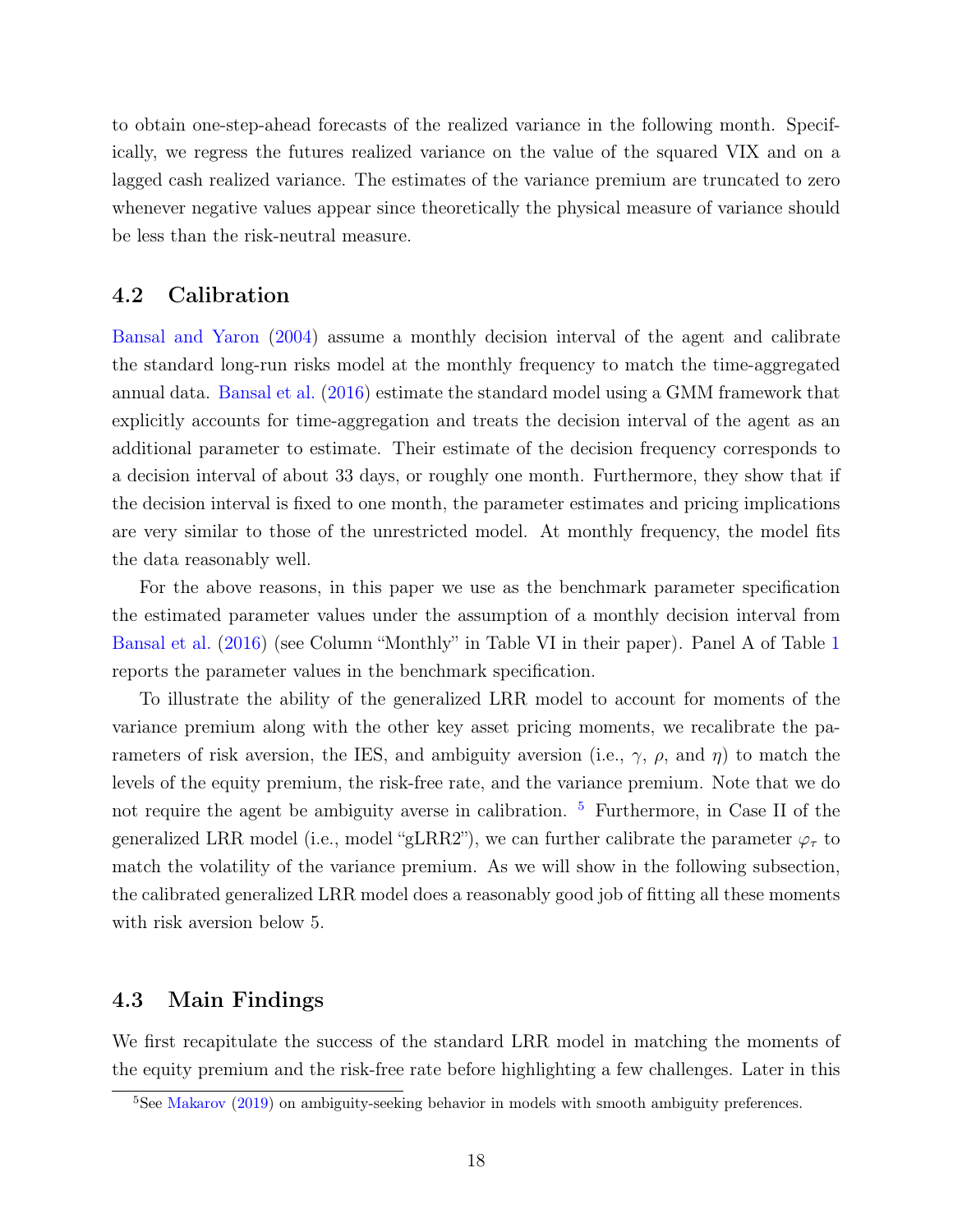section, we will show how these challenges can be addressed in the generalized LRR model.

Asset Pricing Moments under the Standard LRR Model. We consider a broad set of asset pricing moments, including the mean and volatility of the variance premium, the market return, the risk-free rate, and the price-dividend ratio.

In Panel B of Table [1](#page-47-0) we display the asset pricing moments in the data and those implied by the standard LRR model based on the benchmark parameter specification. The moments are very similar to those in [Bansal et al.](#page-26-13) [\(2016\)](#page-26-13) (see Columns "Sample" and "Model" under "LRR Model" in Table III of their paper), suggesting that the data constructed in this paper closely matches theirs and the benchmark parameter specification is close enough to the specification based on the estimated decision interval in their paper (estimated to be about 33 days, close to a month). Overall, the standard LRR model under the benchmark parameter specification does a reasonably good job at matching most of the asset pricing moments. As argued in [Bansal and Yaron](#page-26-0) [\(2004\)](#page-26-0), this quantitative success largely comes from the ability of the Epstein-Zin preferences to separate the IES from risk aversion. As a result of this two-way separation, the IES is not tied to the reciprocal of risk aversion and thus can be possibly larger than 1. Therefore, when both risk aversion and the IES take relatively large values, the LRR model can generate a relatively large equity premium and a low risk-free rate. The existence of persistent long-run risks can further improve the fit of the model.

Despite its overall good performance, the standard LRR model under the benchmark parameter specification matches about 75% of the equity premium and nearly triples the risk-free rate seen in the data. To facilitate model comparisons, we recalibrate the parameters of risk aversion and the IES only to exactly match both the equity premium and the risk-free rate, keeping all the other parameter values unchanged. The recalibration results are reported in Column "LRR" in Table [2.](#page-48-0) Intuitively, one can see that both parameters need to be increased to match the two key moments. Specifically, the recalibrated value of risk aversion increases from 7.13 to 8.548, and the IES increases from 2.08 to 2.97 (i.e., its reciprocal, the parameter  $\rho$ , decreases from 0.481 to 0.336). Under the recalibrated parameter values, the model-implied moments remain similar and match the moments in the data reasonably well except that the price-dividend ratio has a somewhat lower mean.

It is important to point out that under either the benchmark parameter specification or the recalibrated one, the standard LRR model implies a very small variance premium compared to the data. It accounts for only about 10%-15% of the average variance premium in the data. Furthermore, although the standard LRR model is able to generate the timevarying equity premium, the variance premium remains constant. As a result, its volatility implied by the model is zero, and thus has no power of predicting the stock market return.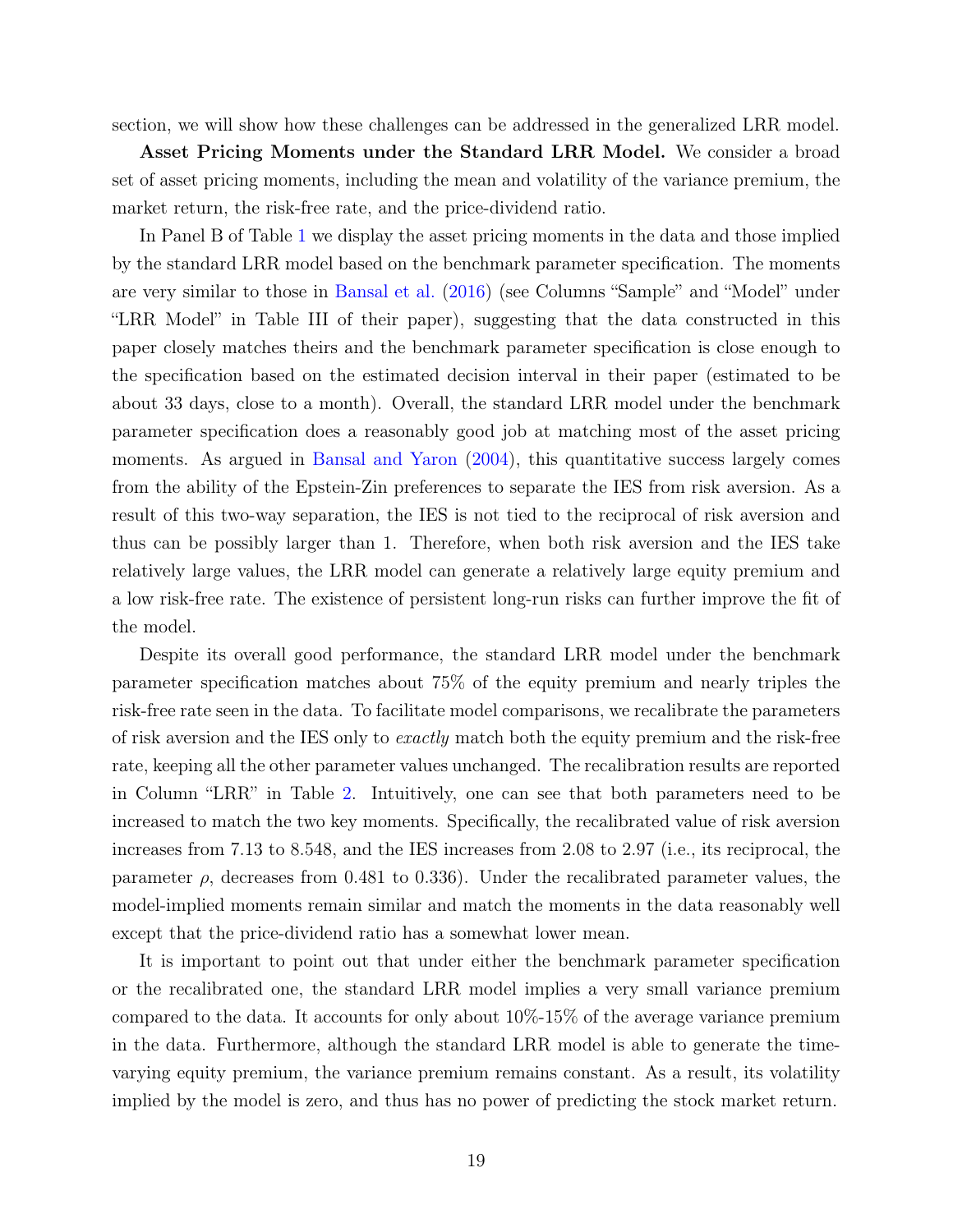Next we turn to the generalized LRR model and discuss its asset pricing implications. We will highlight how the model's flexibility helps to improve the model's fit to the data and in tackling the above challenges.

Asset Pricing Moments under the Generalized LRR Model. Much like the two-way separation between risk aversion and the IES behind the success of the standard LRR model, the three-way separation in the generalized LRR model that further separates ambiguity aversion from risk aversion and the IES further improves the model's quantitative performance. In particular, ambiguity aversion as the additional degree of freedom is very helpful for the model to match the average level of the variance premium. The last two columns of Table [2](#page-48-0) (i.e., Columns "gLRR1" and "gLRR2") display various asset pricing moments implied by Case I and Case II of the generalized LRR model (with constant and time-varying ambiguity), respectively.

Consider Case I of the generalized LRR model first. The parameter  $\tau$  governs the degree of ambiguity in the model. It increases the volatility of the underlying economic risks because Var  $(\sigma_t^2) = \varphi_\sigma^2 (1 + \tau^2) / (1 - \rho_\sigma^2)$ . We calibrate the parameter  $\tau$  to be  $\sqrt{2.5^2 - 1} = 2.29$ ; that is, compared to the ambiguity-free environment in the standard LRR model, the volatility of economic volatility  $\sigma_t^2$  increases by 150%. The parameters of  $\gamma$ ,  $\rho$ , and  $\eta$  are recalibrated to match the equity premium, the risk-free rate, and the variance premium simultaneously. The recalibration results are reported in Column "gLRR1". The parameter of risk aversion is recalibrated to be 4.70, which is substantially lower than the value of 8.55 in the standard LRR model. The IES is recalibrated to a lower value of 2.08 as well. The parameter of ambiguity aversion is calibrated to be around 32.5, which is broadly consistent with estimates of ambiguity aversion in the literature. For example, the value of ambiguity aversion is calibrated to be 8.86 in [Ju and Miao](#page-28-10) [\(2012\)](#page-28-10) and 10.38 in [Miao et al.](#page-28-12) [\(2019\)](#page-28-12). [Gallant et al.](#page-27-8) [\(2018\)](#page-27-8) estimate the same asset pricing model in these two papers using Bayesian methods and estimate ambiguity aversion at around 30 for their annual data sample.

Most importantly, the calibrated generalized LRR model with constant ambiguity is able to match the variance premium. In fact, introducing smooth ambiguity preferences to the standard LRR model increases the variance premium from 1.107 to 8.285 as in the data (see Columns "LRR" and "gLRR1" of Table [2\)](#page-48-0), an almost eightfold increase. As discussed in Section [3,](#page-9-0) the model can generate a sizable variance premium because the ambiguity averse agent has a distorted belief that tilts more toward bad states and thus demands a higher variance premium.

However, the variance premium is constant in Case I of the generalized LRR model and thus it cannot account for the volatile variance premium in the data. The generalized LRR model with time-varying ambiguity (i.e., Case II) is able to tackle these challenges. The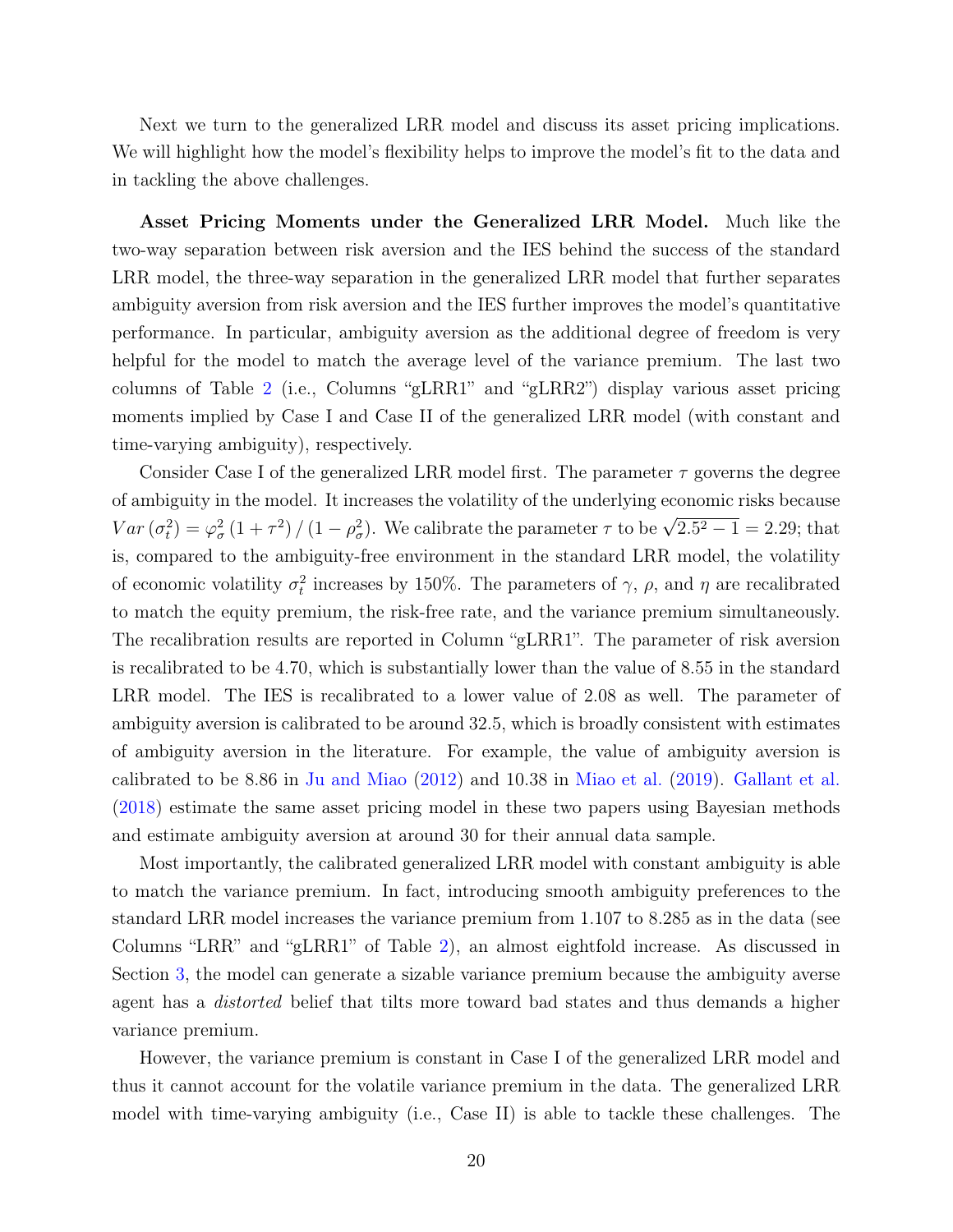last Column "gLRR2" in Table [2](#page-48-0) reports the calibration results. Relative to Case I, there are two additional parameters to calibrate:  $\rho_{\tau}$  and  $\varphi_{\tau}$ . These parameters determine the persistence and volatility of the time-varying ambiguity. We set  $\rho_{\tau}$  to be 0.985, implying a very persistent ambiguity process. The parameter  $\varphi_{\tau}$  is then calibrated to make the model match the volatility of the variance premium in the data as closely as possible. For this purpose, we calibrate  $\varphi_{\tau}$  to be 25 and the model-implied volatility of the variance premium is 1.498, or almost 25% of the observed volatility of the variance premium in the data. Similarly as before, the parameters  $\gamma$ ,  $\rho$ , and  $\eta$  are calibrated to match the equity premium, the risk-free rate, and the variance premium. The calibrated values are similar to those in Case I of the generalized LRR model (see Column "gLRR1").

Ambiguity Aversion vs. Risk Aversion. As we have shown so far, the aversion to both long-run risks and ambiguity have distinct contributions to the equity premium and the variance premium. Their contributions are referred to as the risk-premium and ambiguity-premium components of a given asset pricing moment. To quantify the relative contributions of the risk and ambiguity channels, we calculate the equity premium and the variance premium implied by Case II of the generalized LRR model (i.e., model "gLRR2") when the agent is either ambiguity averse or ambiguity neutral. These results are reported in Table [3.](#page-49-0)

As shown in Table [3,](#page-49-0) Column "Ambiguity-Averse" reports the model-implied equity and variance premiums using the calibrated parameter values in Column "gLRR2" in Table [2](#page-48-0) for an ambiguity-averse agent with  $\eta = 30.807$  and  $\gamma = 4.576$ . By construction, the calibrated model is able to generate exactly the same levels of the equity and variance premiums in the data, or 7.7% and 8.285, respectively. To isolate the contribution of the ambiguity channel, we set ambiguity aversion and risk aversion to be equal and compute the modelimplied equity and variance premiums for an ambiguity-neutral agent (i.e.,  $\eta = \gamma = 4.576$ ). As shown in Column "Ambiguity-Neutral" in Table [3,](#page-49-0) the equity and variance premiums drop to 4.6% and 1.921, respectively, in this ambiguity-neutral case. The difference in the equity and variance premiums between these two cases represents the ambiguity-premium component. The results suggest that the ambiguity-premium component accounts for about 77% of the variance premium, but 40.3% of the equity premium. Our findings indicate that a large portion of the variance premium is attributable to the ambiguity aversion channel, and that ambiguity aversion has a much larger effect on the variance premium than on the equity premium.

**Ambiguity vs. Risk.** We are able to make inferences about long-run risks and ambiguity via particle filtering. As discussed above, we assume a monthly decision interval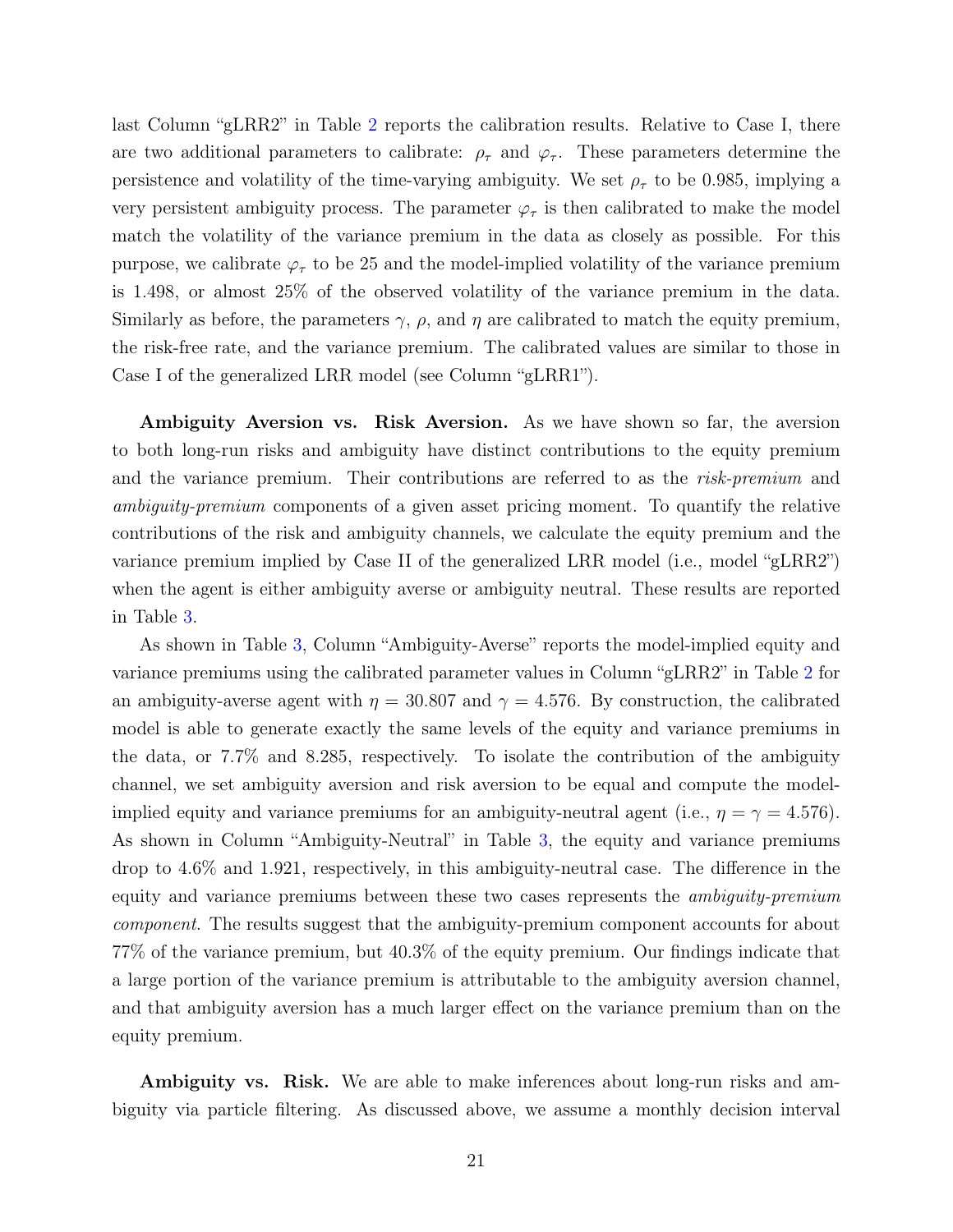and use annual data in calibration following [Bansal et al.](#page-26-13) [\(2016\)](#page-26-13). We then compute modelimplied unconditional moments that account for time aggregation (see Appendix [B.1\)](#page-40-1) for the log annual consumption and dividend growth rates, the log annual stock market return and risk-free rate, the annual price-dividend ratio, and the annual variance premium. In Appendix [B.2,](#page-41-0) we derive a state-space system for the observables and the unobserved state assuming measurement errors. The measurement equations in the state-space system follow the measurement error model in [Schorfheide et al.](#page-29-1) [\(2018\)](#page-29-1) with measurement errors fixed at 1% of the sample variance of various asset pricing moments. Because of the presence of stochastic volatility and ambiguity, the state-space system is nonlinear and we thus use a particle filter to back out the latent variables following [Schorfheide et al.](#page-29-1) [\(2018\)](#page-29-1) (see Appendix [B.3\)](#page-45-0).

Figure [1](#page-50-0) plots time series of the filtered latent variables with solid lines for the generalized LRR model ("gLRR2") and dashed lines for the standard LRR model. Panel A of Figure [1](#page-50-0) depicts the estimate of the expected growth component  $x_t$ . As argued in [Schorfheide et al.](#page-29-1) [\(2018\)](#page-29-1), this expected growth component is extracted largely based on cash-flow data on consumption and dividend. In fact, our estimate of this long-run risk component is similar to theirs, except for the 1930s. For example,  $x_t$  tends to fall in recessions after mid 1950s. At the same time, our estimate of  $x_t$  is also influenced to some extent by asset prices, particularly the risk-free rate. [Schorfheide et al.](#page-29-1) [\(2018\)](#page-29-1) introduce exogenous preference shocks in order for the model-implied risk-free rate to track closely the risk-free rate in the data. They show that with no added preference shocks, the model's fit to the risk-free rate data deteriorates substantially. In this paper, we try to stay as closely as possible with the Bansal-Yaron model for the purpose of illustrating the novel ambiguity aversion channel, and we avoid incorporating preference shocks for this reason. The relatively small measurement errors imply that asset prices influence our estimates of the latent variables to a larger extent than [Schorfheide et al.](#page-29-1) [\(2018\)](#page-29-1). This difference explains the divergence between our estimate of  $x_t$ and theirs during the period in 1930s.

The filtered volatility and ambiguity processes are plotted in Panels B and C of Figure [1.](#page-50-0) Both processes exhibit substantial fluctuations over the sample period and tend to increase during recessions. The volatility process most closely resembles the volatility process of the expected consumption growth  $x_t$  in [Schorfheide et al.](#page-29-1) [\(2018\)](#page-29-1) who allow for different volatility processes for the innovations to consumption growth, dividend growth, and the expected consumption growth component. Due to ambiguity, the filtered economic volatility under the generalized LRR model ("gLRR2") is somewhat more volatile than that under the standard LRR model.

Under our generalized LRR model, we are able to infer about the ambiguity process  $\tau_t$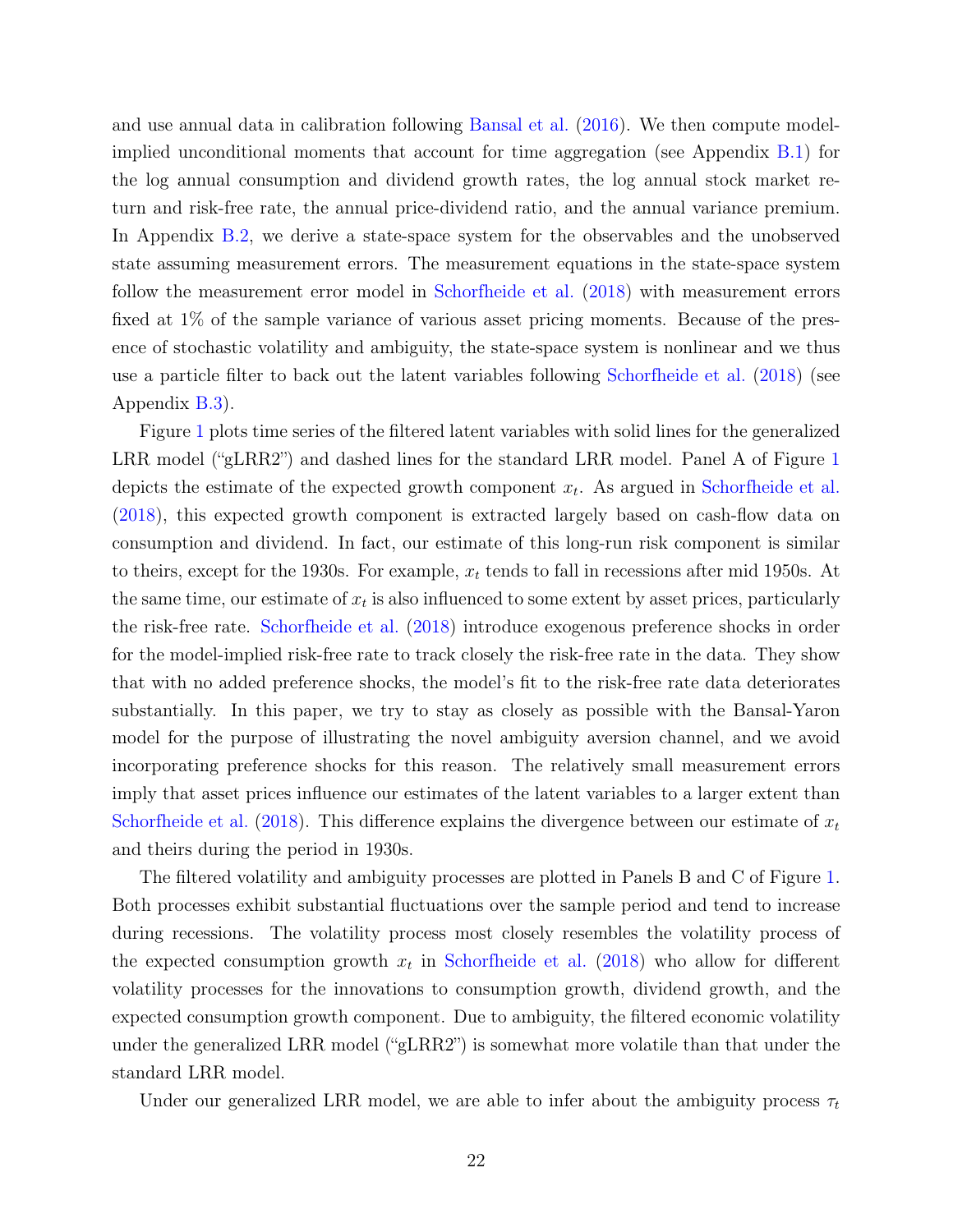from cash-flow and asset price data. From Panel C of Figure [1,](#page-50-0) we can see that in the post-1990 period, the estimate of ambiguity  $\tau_t$  is extracted largely based on the variance premium data when it is available. It is still interesting to see that we can make inferences about ambiguity even before 1990 using other asset prices. As shown in Panel C of Figure [1,](#page-50-0) both economic volatility  $(\sigma_t)$  and ambiguity  $(\tau_t)$  spiked during the Great Depression and the Second World War.

Figure [2](#page-51-0) plots filtered time series of the variance premium between 1931 and 2009 with solid lines for the generalized LRR model and dashed lines for the standard LRR model. It shows that the generalized LRR model exactly matches the average value of the variance premium in the data (i.e., 8.285) and generates its dynamics reasonably well. For example, the variance premium in the data jumps to around 20 in 1998 (the Russian default crisis) and 2009 (the financial crisis). The model-implied variance premium also spikes in these years. In contrast, the variance premium implied in the standard LRR model is constant and very small, around 1.1. By the variance decomposition described shortly below, we show that the dynamics of the model-implied variance premium are driven almost entirely by variation in ambiguity. This result is consistent with [Drechsler](#page-27-10) [\(2013\)](#page-27-10) who demonstrates with a robust control framework that variation in ambiguity generates variance premium fluctuations.

Not only can the generalized LRR model reproduce the dynamics of the variance premium in the data, it also does a reasonably good job of tracking closely other key asset prices. In Figure [3](#page-52-0) we plot filtered time series of the stock market return, the risk-free rate, and the price-dividend ratio between 1931 and 2009 with solid lines for the generalized LRR model and dashed lines for the standard LRR model. As shown in Figure [3,](#page-52-0) both models do a reasonably good job of tracking the data series closely. The model-implied risk-free rate is smoother than the data, which is consistent with [Schorfheide et al.](#page-29-1) [\(2018\)](#page-29-1) and can be addressed by following their approach of introducing preference shocks.

Figure [4](#page-53-0) plots the filtered expected consumption growth  $x_t$  together with the consumption growth rate (Panel A) and the dividend growth rate (Panel B). We can see that the expected consumption growth  $x_t$  is estimated to be small and persistent, and, more importantly, it is an important driver of both consumption and dividend growth rates. Based on our particle-filter estimation results, we find that the expected consumption growth has significant predictive power for both consumption and dividend growth rates after the mid-1930s.

The state-space approach allows us to conduct variance decomposition of several key asset prices. Table [4](#page-49-1) reports the contribution of the fluctuations in growth prospects,  $x_t$ , economic volatility,  $\sigma_t^2$ , and ambiguity,  $\tau_t^2$ , to the volatilities of the stock market return, the risk-free rate, the price-dividend ratio, and the variance premium for both the standard LRR model (see Column "LRR") and the generalized LRR model (see Column "gLRR2").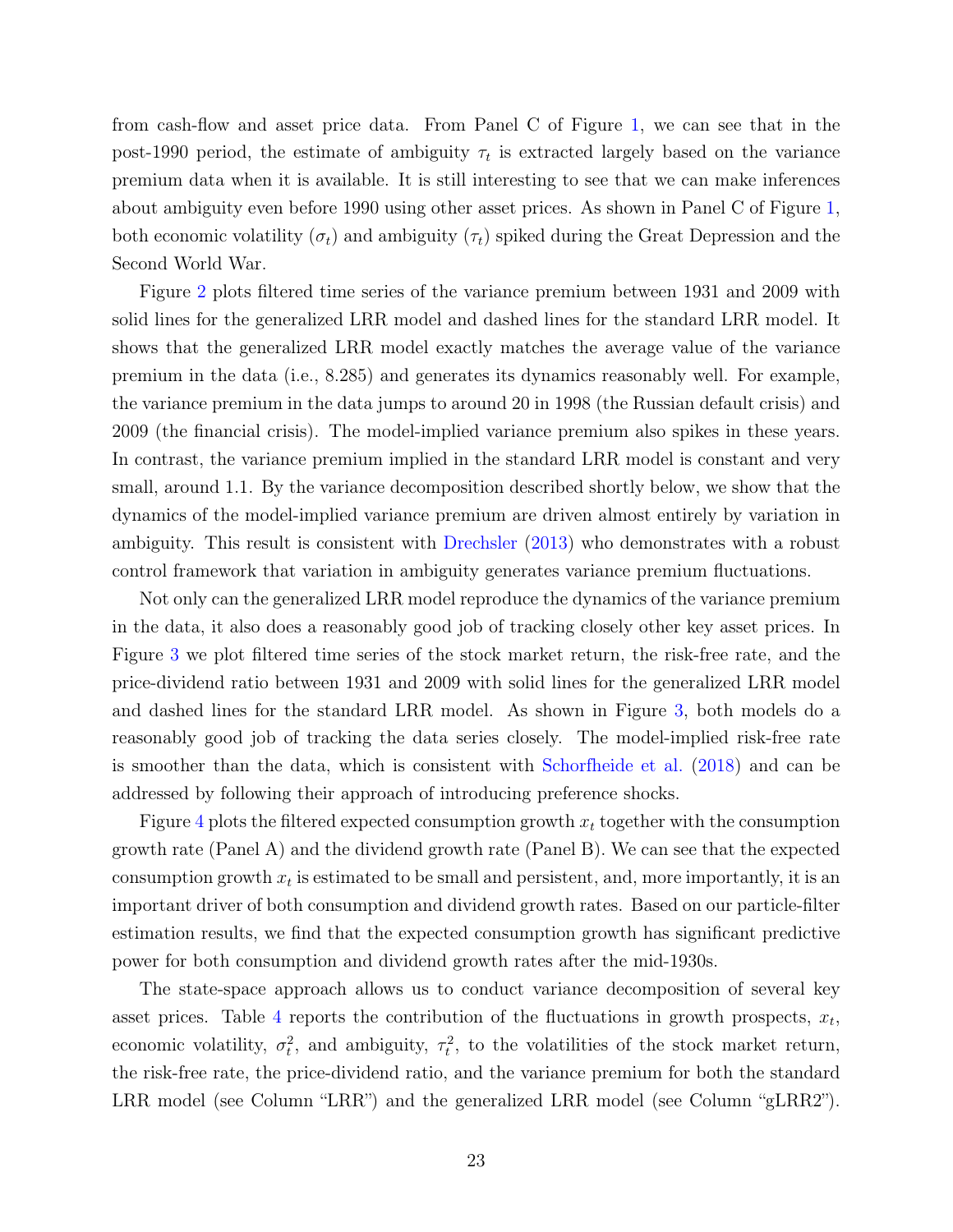As shown in Table [4,](#page-49-1) almost all time variation in the variance premium is driven by time variation in ambiguity in the generalized LRR model. At the same time, fluctuations in ambiguity contribute little to the variance of the price-dividend ratio. The variabilities of the stock market return and the risk-free rate are, in almost equal parts, attributable to variation in economic volatility and ambiguity.

In summary, our results demonstrate that *ambiguity aversion* is important in determining the level of the variance premium, while fluctuating ambiguity is important in driving the dynamics of the variance premium. This finding is reminiscent of the well-known result in standard asset pricing models that risk aversion is the key determinant of the level of the equity premium, and risk (or fluctuating volatility) is the key driver of variability in the equity premium.

## <span id="page-24-0"></span>5 Conclusion

In this paper we generalize the long-run risks model in [Bansal and Yaron](#page-26-0) [\(2004\)](#page-26-0) by incorporating the recursive smooth ambiguity aversion preferences of [Klibanoff et al.](#page-28-1) [\(2005,](#page-28-1) [2009\)](#page-28-2) and time-varying ambiguity in an innovative way. The generalized LRR model remains as tractable as the Bansal-Yaron model, and gains an additional degree of freedom due to the separation of ambiguity aversion from risk aversion and the IES. A new ambiguity aversion channel arises as the ambiguity averse agent holds a pessimistic view tilted toward worse states and demands larger compensations. The generalized LRR model is thus more flexible in matching many asset pricing moments in the data, such as, the average level and volatility of the equity premium, the risk-free rate, and the variance premium, as well as the return predictability of dividend yield and the variance premium.

The calibrated model implies that the ambiguity aversion channel plays an important role in generating sizable equity and variance premiums. This channel accounts for about 77 percent of the variance premium and only about 40 percent of the equity premium. Our variance decomposition results further suggest that almost all variation in the variance premium is driven by variation in ambiguity.

Our generalized LRR framework is very flexible such that ambiguity can be introduced in a very general way. For example, ambiguity can be introduced to the long-run risks component or the consumption growth volatility component, or both. To highlight the quantitative performance of the generalized model in matching the variance premium, we choose to focus on ambiguity in the volatility component for the sake of simplicity in this paper. The analysis can be easily extended to more than one ambiguous state variables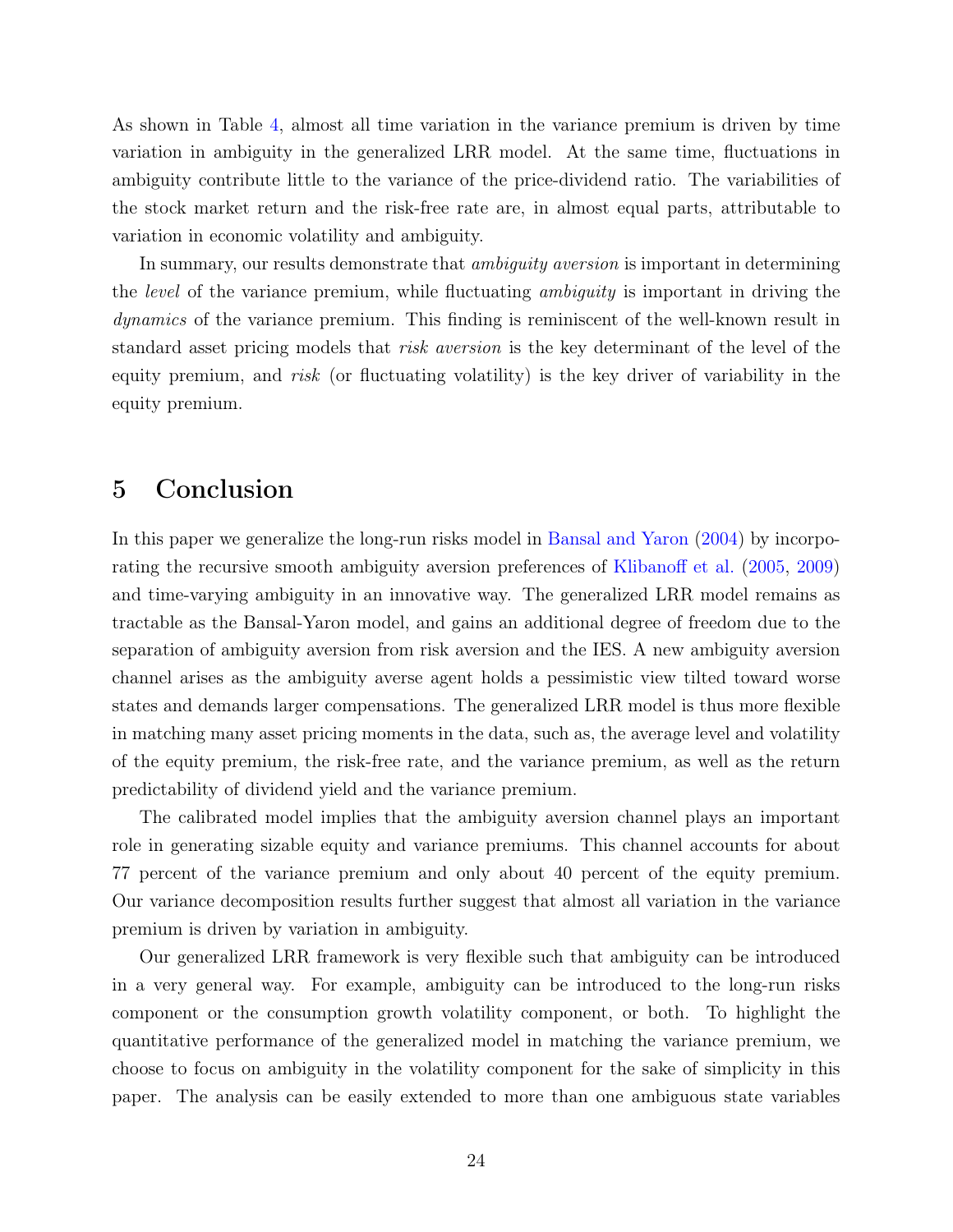without sacrificing tractability; we leave this work for future research.

Although the main focus of this paper is to use calibrated model to illustrate its asset pricing implications, as an interesting research direction the particle-filter-based Bayesian method can be used to estimate the complete generalized LRR model so that we can estimate key structural parameters as well as the latent variables (see [Schorfheide et al.,](#page-29-1) [2018\)](#page-29-1). Another possible future research direction is to introduce jumps similarly as in [Drechsler and](#page-27-4) [Yaron](#page-27-4)  $(2011)$  and allow for ambiguity about the jump process. These possible extensions may improve the quantitative performance of the model and provide further insight about asset pricing.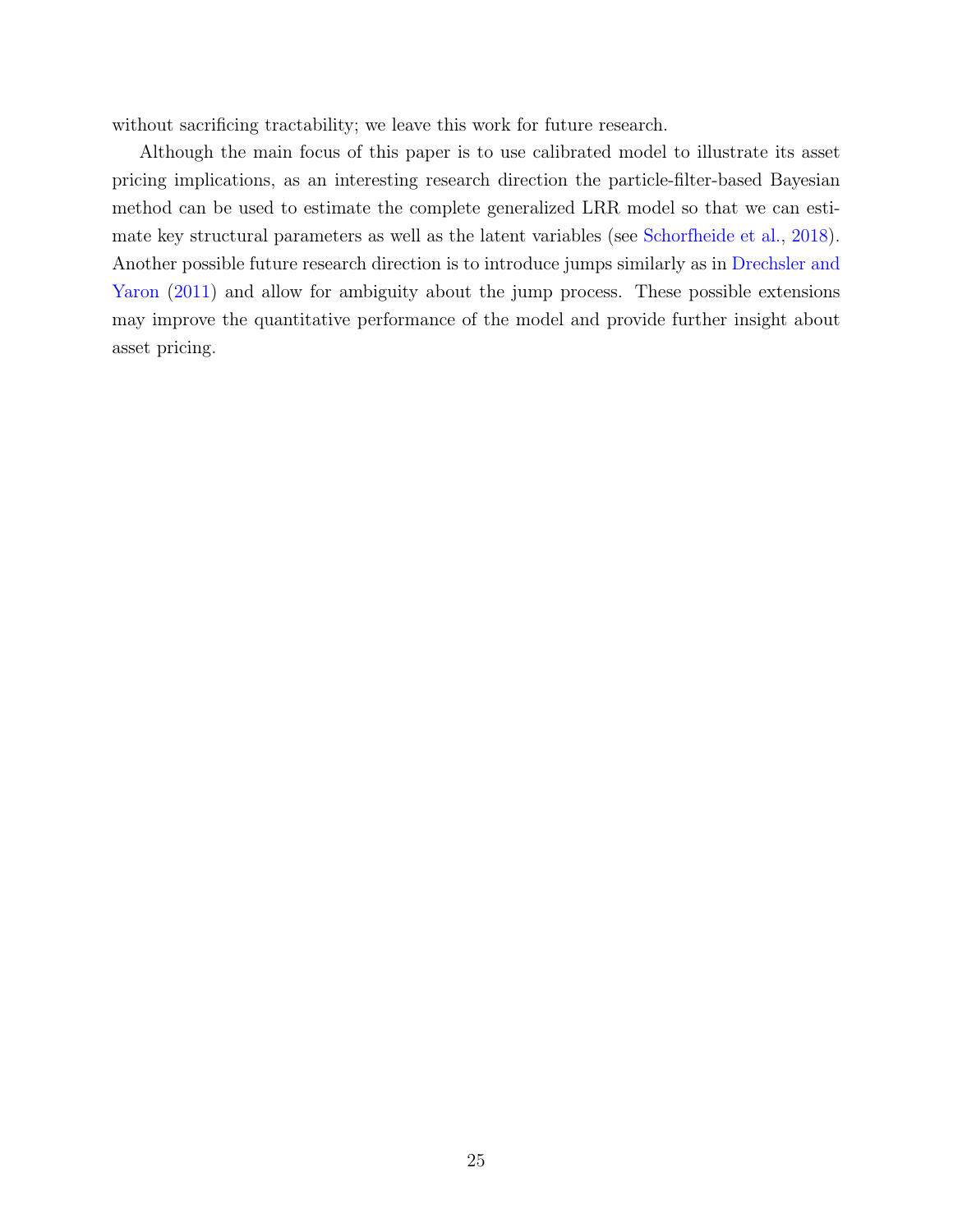## References

- <span id="page-26-4"></span>Ai, H. (2010): "Information Quality and Long-Run Risk: Asset Pricing Implications," Journal of Finance, 65, 1333–1367.
- <span id="page-26-9"></span>Ai, H. and R. Bansal (2018): "Risk Preferences and the Macroeconomic Announcement Premium," Econometrica, 86, 1383–1430.
- <span id="page-26-10"></span>Anderson, E. W., L. P. Hansen, and T. J. Sargent (2003): "A Quartet of Semigroups for Model Specification, Robustness, Prices of Risk, and Model Detection," Journal of the European Economic Association, 1, 68–123.
- <span id="page-26-6"></span>Bakshi, G., N. Kapadia, and D. Madan (2015): "Stock Return Characteristics, Skew Laws, and the Differential Pricing of Individual Equity Options," Review of Financial Studies, 16, 101–143.
- <span id="page-26-3"></span>BANSAL, R., R. DITTMAR, AND D. KIKU (2009): "Cointegration and Consumption Risks in Asset Returns," Review of Financial Studies, 22, 1343–1375.
- <span id="page-26-2"></span>BANSAL, R., R. F. DITTMAR, AND C. T. LUNDBLAD (2005): "Consumption, Dividends, and the Cross Section of Equity Returns," Journal of Finance, 60, 1639–1672.
- <span id="page-26-13"></span>Bansal, R., D. Kiku, and A. Yaron (2016): "Risks for the long run: Estimation with time aggregation," Journal of Monetary Economics, 82, 52–69.
- <span id="page-26-1"></span>Bansal, R. and I. Shaliastovich (2013): "A Long-Run Risks Explanation of Predictability Puzzles in Bond and Currency Markets," Review of Financial Studies, 26, 1–33.
- <span id="page-26-0"></span>Bansal, R. and A. Yaron (2004): "Risks for the Long Run: A Potential Resolution of Asset Pricing Puzzles," Journal of Finance, 59, 1481–1509.
- <span id="page-26-14"></span>BEELER, J. AND J. Y. CAMPBELL (2012): "The Long-Run Risks Model and Aggregate Asset Prices: An Empirical Assessment," Critical Finance Review, 1, 141–182.
- <span id="page-26-7"></span>Bollerslev, T., G. Tauchen, and H. Zhou (2009): "Expected Stock Returns and Variance Risk Premia," Review of Financial Studies, 22, 4463–4492.
- <span id="page-26-5"></span>Branger, N., C. Schlag, and J. Thimme (2016): "Does Ambiguity About Volatility Matter Empirically?" Working Paper.
- <span id="page-26-11"></span>Cagetti, M., L. P. Hansen, T. Sargent, and N. Williams (2015): "Robustness and Pricing with Uncertain Growth," Review of Financial Studies, 15, 363–404.
- <span id="page-26-12"></span>Campbell, J. Y. and R. J. Shiller (1988): "Stock Prices, Earnings, and Expected Dividends," Journal of Finance, 43, 661–676.
- <span id="page-26-8"></span>Cao, H. H., T. Wang, and H. H. Zhang (2005): "Model Uncertainty, Limited Market Participation, and Asset Prices," Review of Financial Studies, 18, 1219–1251.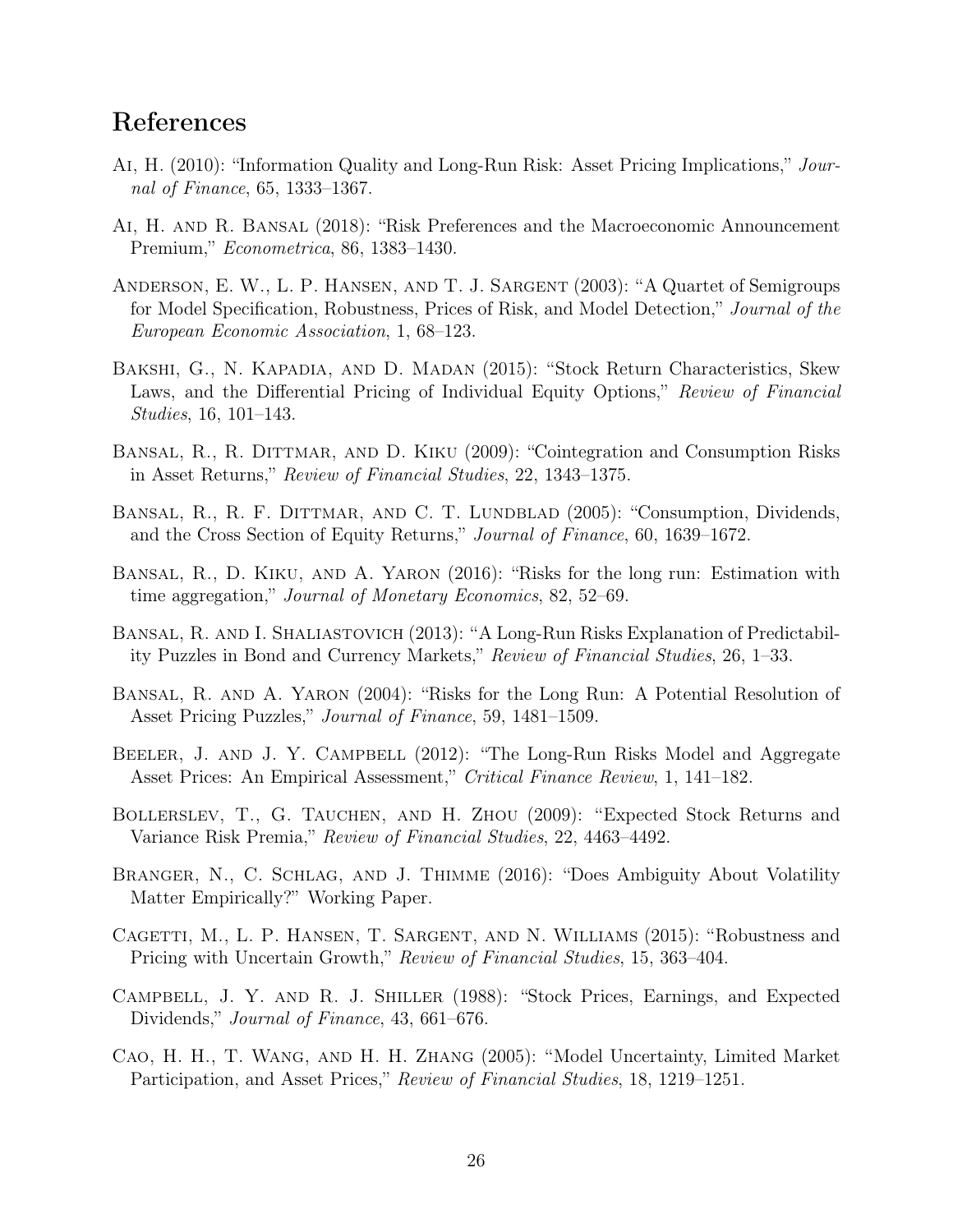- <span id="page-27-9"></span>CARR, P. AND L. WU (2009): "Variance Risk Premiums," Review of Financial Studies, 22, 1311–1341.
- <span id="page-27-3"></span>Chen, H. (2010): "Macroeconomic Conditions and the Puzzles of Credit Spreads and Capital Structure," The Journal of Finance, 65, 2171–2212.
- <span id="page-27-12"></span>Chen, Z. and L. Epstein (2002): "Ambiguity, Risk, and Asset Returns in Continuous Time," Econometrica, 70, 1403–1443.
- <span id="page-27-7"></span>Colacito, R. and M. M. Croce (2011): "Risks for the Long Run and the Real Exchange Rate," Journal of Political Economy, 119, 153–181.
- <span id="page-27-15"></span>Collard, F., S. Mukerji, K. Sheppard, and J.-M. Tallon (2018): "Ambiguity and the Historical Equity Premium," Quantitative Economics, 9, 945–993.
- <span id="page-27-10"></span>DRECHSLER, I. (2013): "Uncertainty, Time-Varying Fear, and Asset Prices," Journal of Finance, 68, 1843–1889.
- <span id="page-27-4"></span>DRECHSLER, I. AND A. YARON (2011): "What's Vol Got to Do with It," Review of Financial Studies, 24, 1–45.
- <span id="page-27-14"></span>EPSTEIN, L. G. AND M. SCHNEIDER (2008): "Ambiguity, Information Quality, and Asset Pricing," Journal of Finance, 63, 197–228.
- <span id="page-27-11"></span>Epstein, L. G. and T. Wang (1994): "Intertemporal Asset Pricing under Knightian Uncertainty," *Econometrica*, 62, 283-322.
- <span id="page-27-5"></span>Eraker, B. and I. Shaliastovich (2008): "An Equilibrium Guide to Designing Affine Pricing Models," Mathematical Finance, 18, 519–543.
- <span id="page-27-8"></span>Gallant, A. R., M. R Jahan-Parvar, and H. Liu (2018): "Does Smooth Ambiguity Matter for Asset Pricing?" Review of Financial Studies, 32, 3617–3666.
- <span id="page-27-13"></span>Garlappi, L., R. Uppal, and T. Wang (2007): "Portfolio Selection with Parameter and Model Uncertainty: A Multi-Prior Approach," Review of Financial Studies, 20, 41–81.
- <span id="page-27-0"></span>Hansen, L. P. (2007): "Beliefs, Doubts and Learning: Valuing Macroeconomic Risk," American Economic Review, 97, 1–30.
- <span id="page-27-6"></span>Hansen, L. P., J. C. Heaton, and N. Li (2008): "Consumption Strikes Back? Measuring Long-Run Risk," Journal of Political Economy, 116, 260–302.
- <span id="page-27-16"></span>HANSEN, L. P. AND T. J. SARGENT (1999): "Robust Permanent Income and Pricing," Review of Economic Studies, 66, 873–907.
- <span id="page-27-1"></span> $-$  (2001): "Robust Control and Model Uncertainty," American Economic Review, 91, 60–66.
- <span id="page-27-2"></span>—— (2007): "Recursive Robust Estimation and Control without Commitment," *Journal* of Economic Theory, 136, 1–27.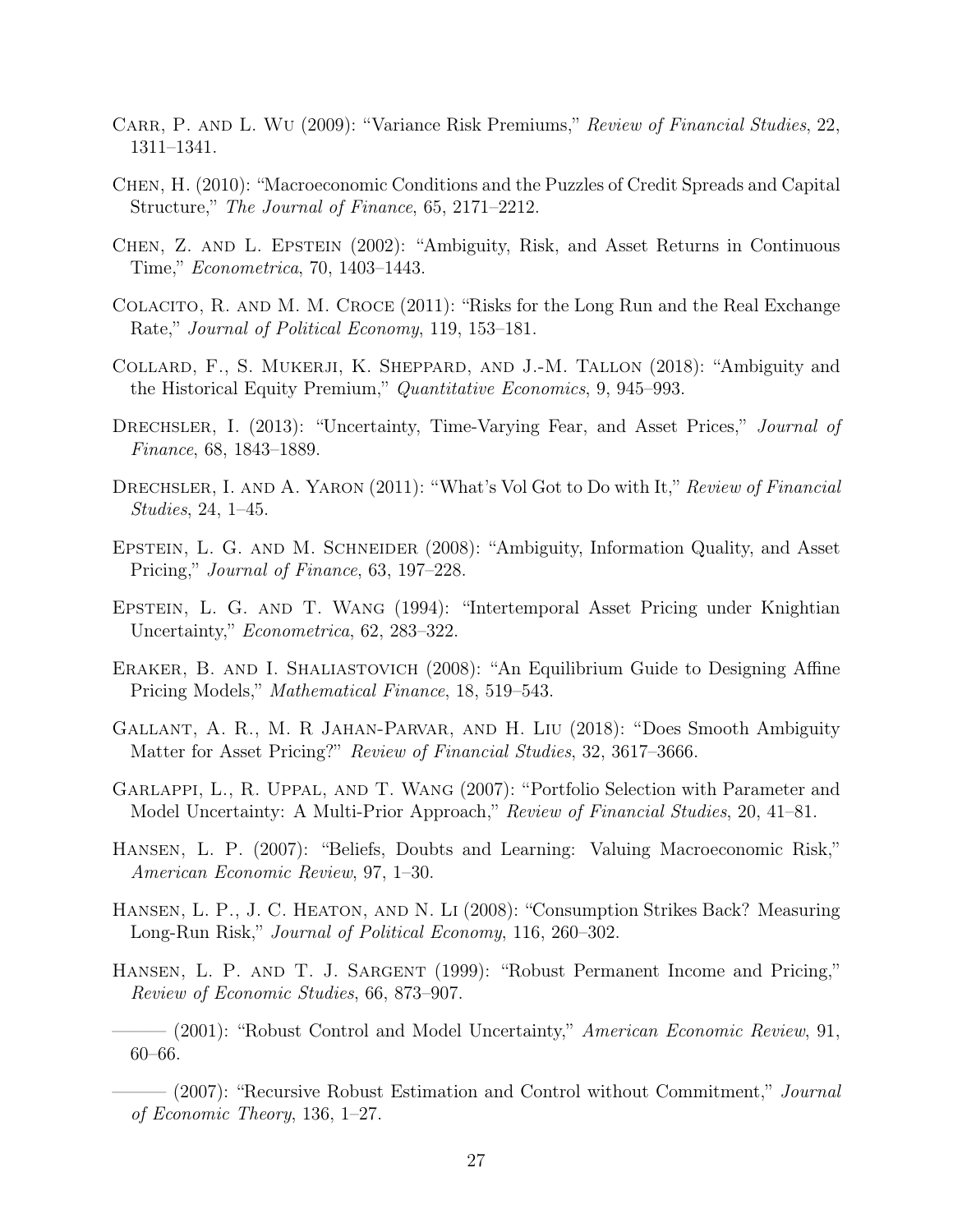(2008): Robustness, Princeton: Princeton University Press.

- <span id="page-28-15"></span><span id="page-28-5"></span>HAYASHI, T. AND J. MIAO (2011): "Intertemporal substitution and recursive smooth ambiguity preferences," *Theoretical Economics*, 6, 423–472.
- <span id="page-28-6"></span>HERBST, E. P. AND F. SCHORFHEIDE (2015): Bayesian Estimation of DSGE Models, Princeton and Oxford: Princeton University Press.
- <span id="page-28-11"></span>Jahan-Parvar, M. R. and H. Liu (2014): "Ambiguity Aversion and Asset Prices in Production Economies," Review of Financial Studies, 27, 3060–3097.
- <span id="page-28-10"></span>Ju, N. and J. Miao (2012): "Ambiguity, Learning, and Asset Returns," Econometrica, 80, 559–591.
- <span id="page-28-4"></span>Keynes, J. M. (1936): The General Theory of Employment, Interest, and Money, London: Palgrave Macmillan.
- <span id="page-28-1"></span>KLIBANOFF, P., M. MARINACCI, AND S. MUKERJI (2005): "A Smooth Model of Decision Making under Ambiguity," Econometrica, 73, 1849–1892.
- <span id="page-28-2"></span> $-(2009)$ : "Recursive smooth ambiguity preferences," *Journal of Economic Theory*, 144, 930–976.
- <span id="page-28-3"></span>KNIGHT, F. (1921): Risk, Uncertainty, and Profit, Boston: Houghton Mifflin.
- <span id="page-28-8"></span>Leippold, M., F. Trojani, and P. Vanini (2008): "Learning and Asset Prices Under Ambiguous Information," Review of Financial Studies, 21, 2565–2597.
- <span id="page-28-14"></span>Liu, J., J. Pan, and T. Wang (2005): "An Equilibrium Model of Rare-Event Premia and Its Implication for Option Smirks," Review of Financial Studies, 18, 131–164.
- <span id="page-28-13"></span>MAENHOUT, P. J. (2004): "Robust Portfolio Rules and Asset Pricing," Review of Financial Studies, 17, 951–983.
- <span id="page-28-16"></span>Makarov, D. (2019): "On Ambiguity-Seeking Behavior in Finance Models with Smooth Ambiguity," Working Paper.
- <span id="page-28-0"></span>MEHRA, R. AND E. C. PRESCOTT (1985): "The Equity Premium: A Puzzle," *Journal of* Monetary Economics, 15, 145–161.
- <span id="page-28-12"></span>Miao, J., B. Wei, and H. Zhou (2019): "Ambiguity Aversion and the Variance Premium," Quarterly Journal of Finance, 09, 1–36.
- <span id="page-28-7"></span>PIAZZESI, M. AND M. SCHNEIDER (2007): "Equilibrium Yield Curves," in *NBER Macroe*conomics Annual, ed. by D. Acemoglu, K. Rogoff, and M. Woodford, Cambridge, MA: MIT Press, 389–442.
- <span id="page-28-9"></span>ROUTLEDGE, B. R. AND S. E. ZIN (2009): "Model Uncertainty and Liquidity," Review of Economic Dynamics, 12, 543–566.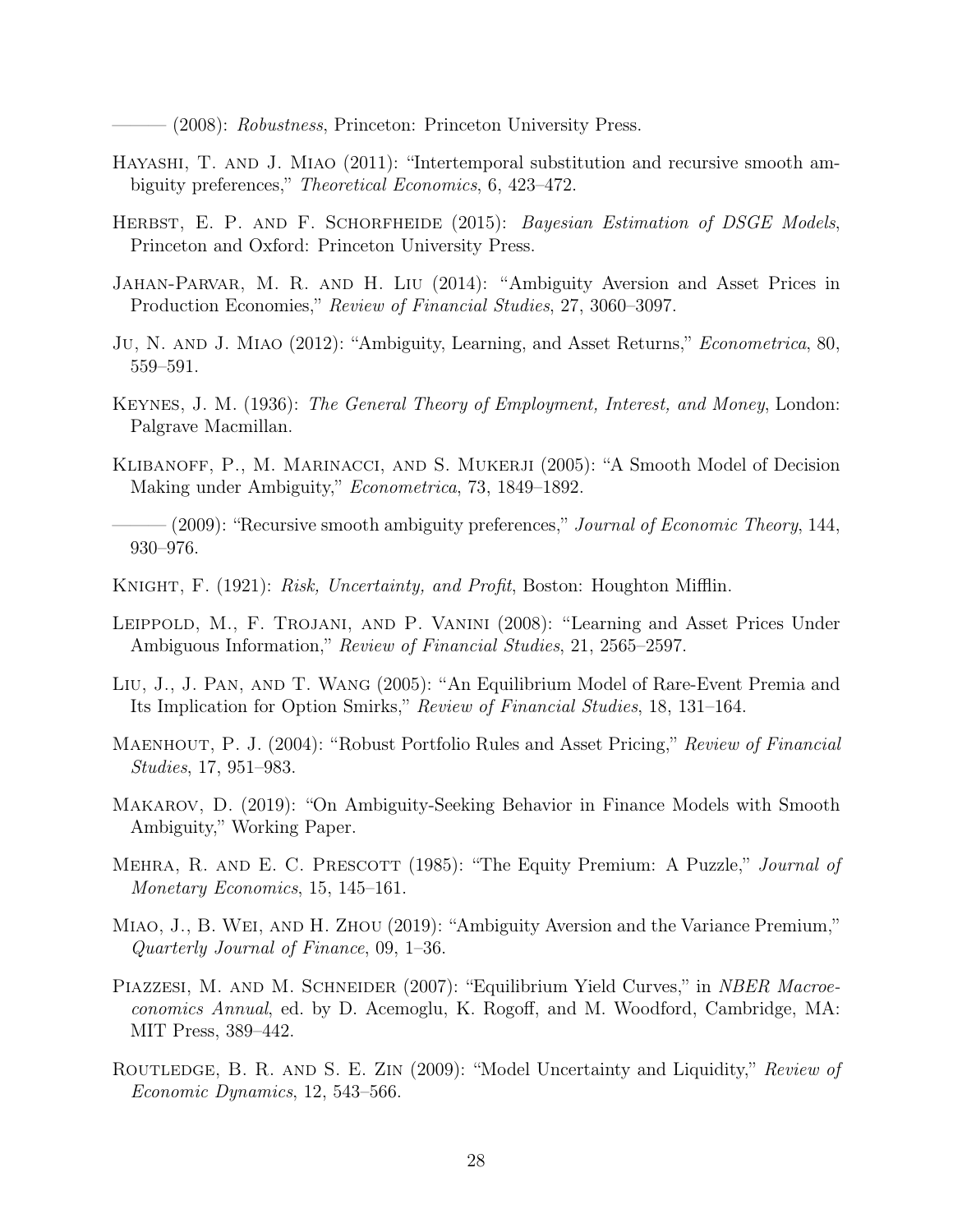- <span id="page-29-1"></span>Schorfheide, F., D. Song, and A. Yaron (2018): "Identifying Long-Run Risks: A Bayesian Mixed-Frequency Approach," Econometrica, 86, 617–654.
- <span id="page-29-3"></span>Shi, Z. (2019): "Time-varying Ambiguity, Credit Spreads, and the Levered Equity Premium," Journal of Financial Economics, 134, 617–646.
- <span id="page-29-2"></span>TODOROV, V. (2009): "Variance Risk-Premium Dynamics: The Role of Jumps," Review of Financial Studies, 23, 345–383.
- <span id="page-29-4"></span>Uppal, R. and T. Wang (2003): "Model Misspecification and Underdiversification," Journal of Finance, 58, 2465–2486.
- <span id="page-29-0"></span>WEIL, P. (1989): "The Equity Premium Puzzle and the Risk-free Rate Puzzle," Journal of Monetary Economics, 24, 401–421.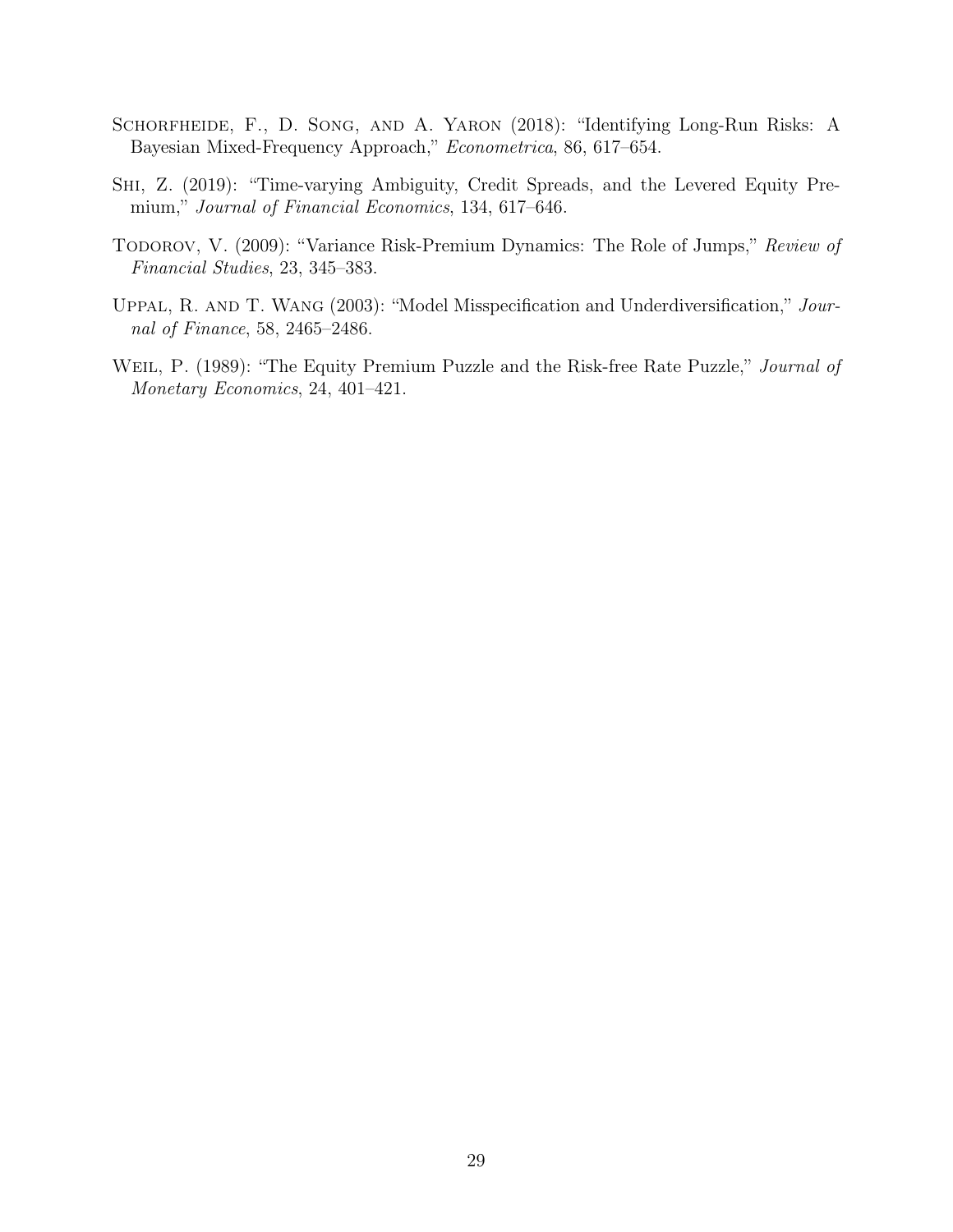# <span id="page-30-0"></span>A Log-linearization

In this appendix, we provide details in our log-linearization analysis.

## <span id="page-30-1"></span>A.1 Return on the Consumption Claim  $r_{c,t+1}$

It is more convenient to work with the vector form and express the log wealth-consumption ratio as

$$
v_t = A_0 + A'Y_t,
$$

where  $A \equiv (A_c, A_d, A_x, A_\sigma, A_\tau)'$ . As we will see shortly,  $A_c = A_d = 0$  since the consumption or dividend growth rate has no effect on  $v_t$ .

Recall that from Eq. [\(13\)](#page-9-2), the pricing kernel can also be re-expressed as

$$
M_{z_t, t+1} = \underbrace{\beta^{\frac{1-\gamma}{1-\rho}} \left( \frac{C_{t+1}}{C_t} \right)^{-\frac{\rho(1-\gamma)}{1-\rho}} R_{c, t+1}^{\frac{\rho-\gamma}{1-\rho}} \left( \beta^{\frac{1-\gamma}{1-\rho}} \mathbb{E}_{\pi_{z,t}} \left[ \left( \frac{C_{t+1}}{C_t} \right)^{-\frac{\rho(1-\gamma)}{1-\rho}} R_{c, t+1}^{\frac{1-\gamma}{1-\rho}} \right] \right)^{-\frac{\eta-\gamma}{1-\gamma}}}_{M_{z_t, t}^A}
$$
\n
$$
= M_{t+1}^{EZ} \cdot M_{z_t, t}^A
$$

Furthermore,

$$
\mathbb{E}_{\pi_{z,t}} \left[ \left( \frac{C_{t+1}}{C_t} \right)^{-\frac{\rho(1-\gamma)}{1-\rho}} R_{c,t+1}^{\frac{1-\gamma}{1-\rho}} \right]
$$
\n
$$
= \mathbb{E}_{\pi_{z,t}} \left[ \exp \left( -\rho \theta \Delta c_{t+1} + \theta r_{c,t+1} \right) \right]
$$
\n
$$
= \mathbb{E}_{\pi_{z,t}} \left[ \exp \left( (1-\rho) \theta \Delta c_{t+1} + \theta \left( \kappa_0 + \kappa_1 v_{t+1} - v_t \right) \right) \right]
$$
\n
$$
= \exp \left( \theta \left( \kappa_0 + (\kappa_1 - 1) A_0 - A' Y_t \right) \right) \mathbb{E}_{\pi_{z,t}} \left[ \exp \left( \theta \Gamma' Y_{t+1} \right) \right]
$$
\n
$$
= \exp \left( \theta \left( \kappa_0 + (\kappa_1 - 1) A_0 - A' Y_t \right) + \theta \Gamma' \left( \mu + F Y_t + \mu_t \right) + \frac{1}{2} \theta^2 \Gamma' G_t G_t' \Gamma \right)
$$

where

$$
\Gamma = (1 - \rho) e_c + \kappa_1 A,
$$

Therefore, from the Euler equation,

$$
1 = \mathbb{E}_{t}[M_{z_{t},t+1}R_{c,t+1}]
$$
  
\n
$$
= \mathbb{E}_{\mu_{t}}[M_{z_{t},t}^{A}\mathbb{E}_{\pi_{z,t}}[M_{t+1}^{EZ}R_{c,t+1}]] = \mathbb{E}_{\mu_{t}}\left[\left(\beta^{\frac{1-\gamma}{1-\rho}}\mathbb{E}_{\pi_{z,t}}\left[\left(\frac{C_{t+1}}{C_{t}}\right)^{-\frac{\rho(1-\gamma)}{1-\rho}}R_{c,t+1}^{\frac{1-\gamma}{1-\rho}}\right]\right)^{\frac{1-\eta}{1-\gamma}}\right]
$$
  
\n
$$
= \mathbb{E}_{\mu_{t}}\left[\exp\left(\begin{array}{c} \frac{1-\eta}{1-\rho}(\ln\beta+\kappa_{0}+(k_{1}-1)A_{0}-A'Y_{t})\\ +\frac{1-\eta}{1-\rho}\Gamma'(\mu+FY_{t}+\mu_{t})+\frac{1}{2}\frac{1-\eta}{1-\rho}\theta\Gamma'G_{t}G'_{t}\Gamma \end{array}\right)\right]
$$
  
\n
$$
= \exp\left(\begin{array}{c} \frac{1-\eta}{1-\rho}(\ln\beta+\kappa_{0}+(k_{1}-1)A_{0}-A'Y_{t}+\Gamma'(\mu+FY_{t}))\\ +\frac{1}{2}\frac{1-\eta}{1-\rho}\theta\Gamma'G_{t}G'_{t}\Gamma+\frac{1}{2}\left(\frac{1-\eta}{1-\rho}\right)^{2}\Gamma'G_{t}\Omega_{t}G'_{t}\Gamma \end{array}\right).
$$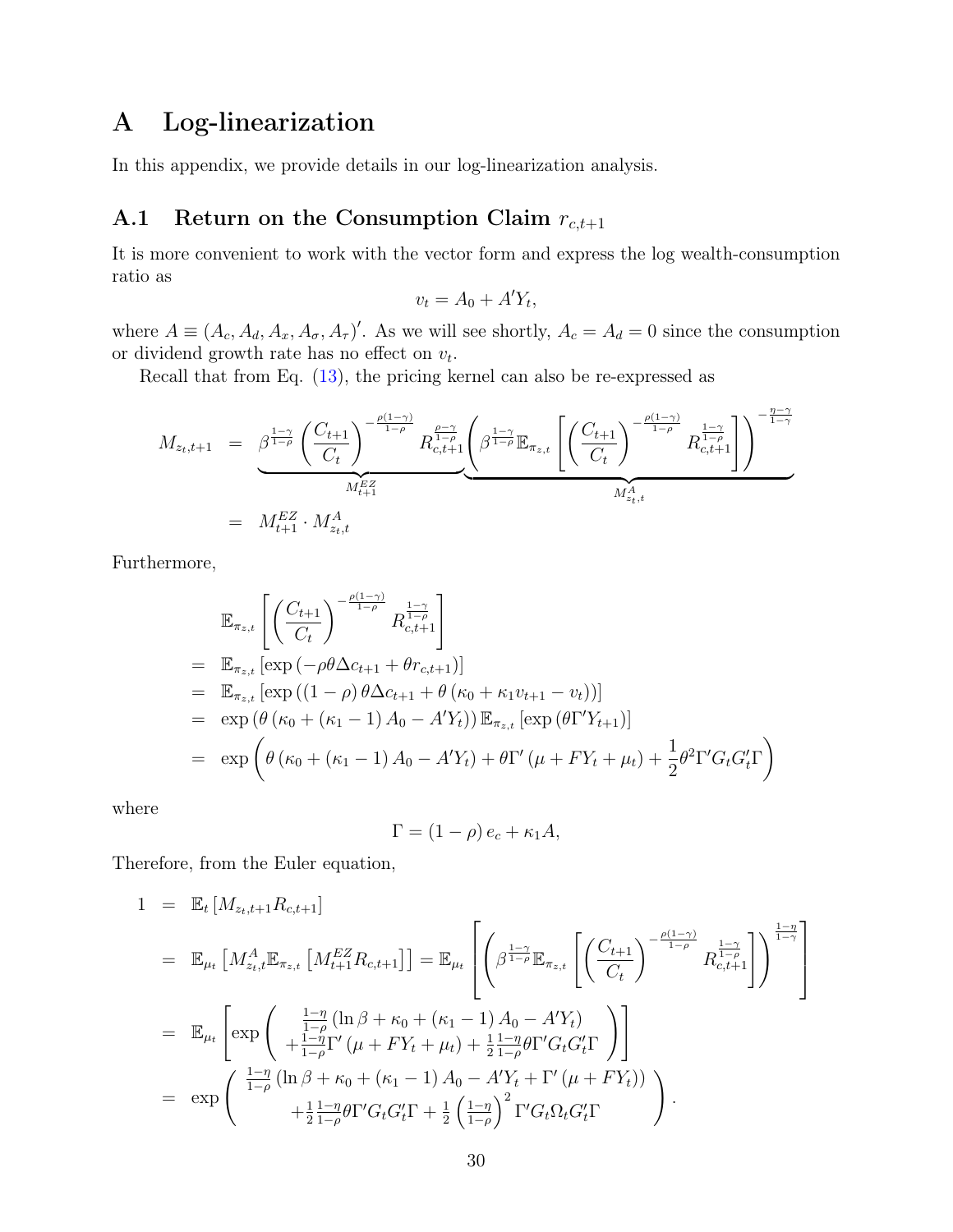Matching the constant term and the coefficient in front of  $Y_t$  yields

$$
(1 - \kappa_1) A_0 = \ln \beta + \kappa_0 + \Gamma' \mu + \frac{1}{2} \theta \left( \kappa_1 A_\sigma \varphi_\sigma \right)^2
$$
  

$$
A = F'\Gamma + \frac{1}{2} \theta \Gamma' GG' \Gamma e_\sigma + \frac{1}{2} \frac{1 - \eta}{1 - \rho} \left( \kappa_1 A_\sigma \varphi_\sigma \right)^2 e_\tau,
$$

where

$$
G \equiv \begin{pmatrix} 1 & 0 & 0 & 0 & 0 \\ \rho_d \varphi_d & \sqrt{1-\rho_d^2} \varphi_d & 0 & 0 & 0 \\ 0 & 0 & \varphi_x & 0 & 0 \\ 0 & 0 & 0 & 0 & 0 \\ 0 & 0 & 0 & 0 & \varphi_\tau \end{pmatrix}.
$$

Solving the above system of equations leads to the solution in Eqs.  $(16a)-(16d).<sup>6</sup>$  $(16a)-(16d).<sup>6</sup>$  $(16a)-(16d).<sup>6</sup>$  $(16a)-(16d).<sup>6</sup>$  $(16a)-(16d).<sup>6</sup>$  $(16a)-(16d).<sup>6</sup>$ 

Innovation to the return on the consumption claim is

$$
r_{c,t+1} - \mathbb{E}_t [r_{c,t+1}] = (e_c + \kappa_1 A)' (Y_{t+1} - \mathbb{E}_t [Y_{t+1}]) = B'_r G_t \epsilon_{t+1}
$$

where  $B_r = e_c + \kappa_1 A = (1, 0, \kappa_1 A_x, \kappa_1 A_\sigma, \kappa_1 A_\tau)'$ . It follows that the conditional variance of  $r_{c,t+1}$  is given by

$$
\Sigma_{t} = Var_{t}[r_{c,t+1}] = \mathbb{E}_{t} \left( B'_{r} G_{t} \epsilon_{t+1} \epsilon'_{t+1} G'_{t} B_{r} \right) = B'_{r} G_{t} \left( \mathcal{I} + \Omega_{t} \right) G'_{t} B_{r}
$$
\n
$$
= \left[ 1 + \left( \kappa_{1} A_{x} \varphi_{x} \right)^{2} + \left( \kappa_{1} A_{\tau} \varphi_{\tau} \right)^{2} \right] \sigma_{t}^{2} + \left( \kappa_{1} A_{\sigma} \varphi_{\sigma} \right)^{2} \left( 1 + \tau_{t}^{2} \right)
$$
\n
$$
\equiv B_{\Sigma,0} + B_{\Sigma,\sigma} \sigma_{t}^{2} + B_{\Sigma,\tau} \tau_{t}^{2}
$$
\n
$$
\equiv B_{\Sigma,0} + B'_{\Sigma} Y_{t},
$$

where  $B_{\Sigma,0} = B_{\Sigma,\tau} = (\kappa_1 A_{\sigma} \varphi_{\sigma})^2$ ,  $B_{\Sigma,\sigma} = 1 + (\kappa_1 A_x \varphi_x)^2 + (\kappa_1 A_{\tau} \varphi_{\tau})^2$  and  $B_{\Sigma} \equiv (0,0,0,B_{\Sigma,\sigma},B_{\Sigma,\tau})$ . The above derivation of the expression of  $\Sigma_t$  uses the following result:

$$
\mathbb{E}_t\left(\epsilon_{t+1}\epsilon_{t+1}'\right)=\mathbb{E}_{\mu_t}\circ\mathbb{E}_{\pi_{z,t}}\left(\epsilon_{t+1}\epsilon_{t+1}'\right)=\mathbb{E}_{\mu_t}\left(\mathcal{I}+\varphi_{\sigma}^{-2}\mu_t\mu_t'\right)=\mathcal{I}+\Omega_t.
$$

Note that the conditional variance is driven by  $\sigma_t^2$  and  $\tau_t^2$ , with the sensitivity given by  $B_{\Sigma,\sigma}$  and  $B_{\Sigma,\tau}$ , respectively (i.e., the last two components of the vector  $B_{\Sigma}$ ). The innovation to the conditional variance is

$$
\Sigma_{t+1} - \mathbb{E}_t [\Sigma_{t+1}]
$$
\n
$$
= B_{\Sigma}^{\prime} (Y_{t+1} - \mathbb{E}_t [Y_{t+1}]) = B_{\Sigma}^{\prime} G_t \epsilon_{t+1}
$$
\n
$$
= B_{\Sigma, \sigma} \varphi_{\sigma} \epsilon_{\sigma, t+1} + B_{\Sigma, \tau} \varphi_{\tau} \sigma_t \epsilon_{\tau, t+1}.
$$

$$
A_0 = \frac{\ln \beta + \kappa_0 + (1 - \rho)\mu_c + \kappa_1 A_\sigma (1 - \rho_\sigma)\sigma^2 + \frac{1}{2}\theta (\kappa_1 A_\sigma \varphi_\sigma)^2 + \frac{1}{2}\frac{1 - \eta}{1 - \rho} (\kappa_1 A_\sigma \varphi_\sigma)^2 \tau^2}{1 - \kappa_1}.
$$

<span id="page-31-0"></span><sup>&</sup>lt;sup>6</sup>In the benchmark model with constant model uncertainty (i.e.,  $\rho_{\tau} = \varphi_{\tau} = 0$ ), the constant term  $A_0$  in the benchmark model corresponds to  $A_0 + A_\tau \tau^2$  in the general model, given by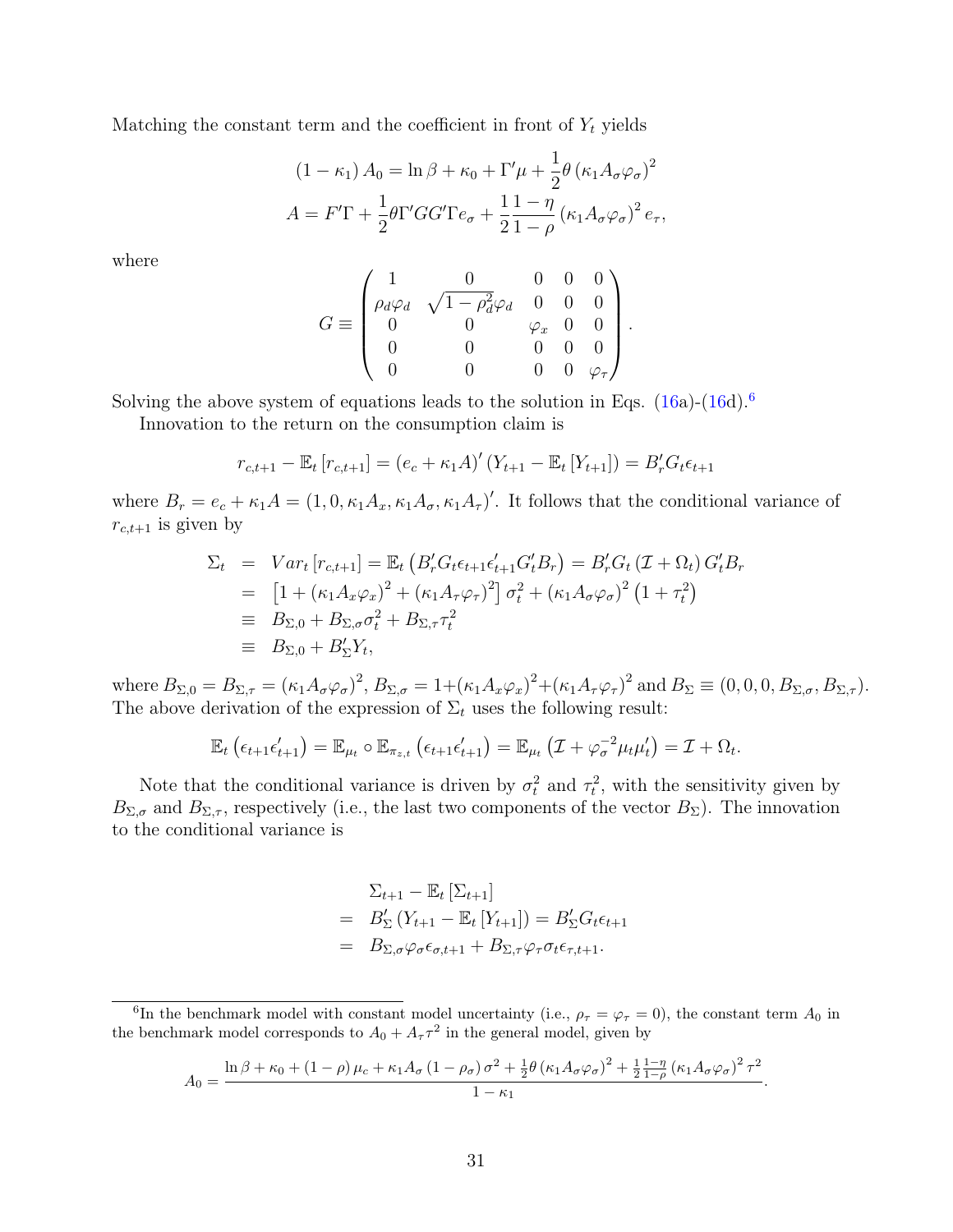## A.2 Intertemporal Marginal Rate of Substitution (IMRS) and the Risk-Free Rate

The logarithms of both components of the pricing kernel  $M_{z_t,t+1} = M_{t+1}^{EZ} M_{z_t,t}^A$  can be rewritten as

$$
m_{t+1}^{EZ} = \ln M_{t+1}^{EZ} = \theta \ln \beta - \rho \theta \Delta c_{t+1} + (\theta - 1) r_{c,t+1}
$$
  
=  $\theta \ln \beta - \rho \theta \Delta c_{t+1} + (\theta - 1) [\kappa_0 + \kappa_1 v_{t+1} - v_t + \Delta c_{t+1}]$   
=  $\theta \ln \beta - \gamma \Delta c_{t+1} + (\theta - 1) [\kappa_0 + \kappa_1 (A_0 + A' Y_{t+1}) - (A_0 + A' Y_t)]$   
=  $\theta \ln \beta + (\theta - 1) (\kappa_0 + (\kappa_1 - 1) A_0) - (\theta - 1) A' Y_t - \Lambda' Y_{t+1}$ 

and

$$
m_{z_{t},t}^{A} = \ln M_{z_{t},t}^{A} = -\frac{\eta - \gamma}{1 - \gamma} \left( \theta \ln \beta + \ln \left( \mathbb{E}_{\pi_{z,t}} \left[ \left( \frac{C_{t+1}}{C_{t}} \right)^{-\frac{\rho(1-\gamma)}{1-\rho}} R_{c,t+1}^{\frac{1-\gamma}{1-\rho}} \right] \right) \right)
$$
  
\n
$$
= -\frac{\eta - \gamma}{1 - \gamma} \left( \theta \ln \beta + \ln \left( \mathbb{E}_{\pi_{z,t}} \left[ \exp \left( (1 - \rho) \theta \Delta c_{t+1} + \theta \left[ \kappa_{0} + \kappa_{1} v_{t+1} - v_{t} \right] \right] \right) \right)
$$
  
\n
$$
= -\frac{\eta - \gamma}{1 - \gamma} \left( \theta \ln \beta + \theta \left[ \kappa_{0} + (\kappa_{1} - 1) A_{0} - A' Y_{t} \right] + \ln \left( \mathbb{E}_{\pi_{z,t}} \left[ \theta \Gamma' Y_{t+1} \right] \right) \right)
$$
  
\n
$$
= -\frac{\eta - \gamma}{1 - \gamma} \left( \theta \ln \beta + \theta \left[ \kappa_{0} + (\kappa_{1} - 1) A_{0} - A' Y_{t} \right] + \theta \Gamma' \left( \mu + F Y_{t} + \mu_{t} \right) + \frac{1}{2} \theta^{2} \Gamma' G_{t} G_{t}' \Gamma \right)
$$
  
\n
$$
= -\frac{\eta - \gamma}{1 - \rho} \left( \ln \beta + \kappa_{0} + (\kappa_{1} - 1) A_{0} - A' Y_{t} + \Gamma' \left( \mu + F Y_{t} + \mu_{t} \right) + \frac{1}{2} \theta \Gamma' G_{t} G_{t}' \Gamma \right)
$$

where

$$
\Lambda = \gamma e_c - (\theta - 1) \kappa_1 A
$$
  

$$
\Gamma = (1 - \rho) e_c + \kappa_1 A
$$

Substituting the expressions of  $A_0$  and A into the expression of  $m_{z_t,t}^A$ , we have

$$
m_{z_t, t}^A = -\frac{\eta - \gamma}{1 - \rho} \left( -A'Y_t + \Gamma'(FY_t + \mu_t) + \frac{1}{2} \theta \Gamma' GG' \Gamma \sigma_t^2 \right)
$$
  
= 
$$
\frac{\eta - \gamma}{1 - \rho} \left[ \frac{1}{2} \frac{1 - \eta}{1 - \rho} \left( \kappa_1 A_\sigma \varphi_\sigma \right)^2 \tau_t^2 - \left( \kappa_1 A_\sigma \varphi_\sigma \right) z_t \right].
$$

Next, we determine the risk-free rate. We first derive the conditional mean of the pricing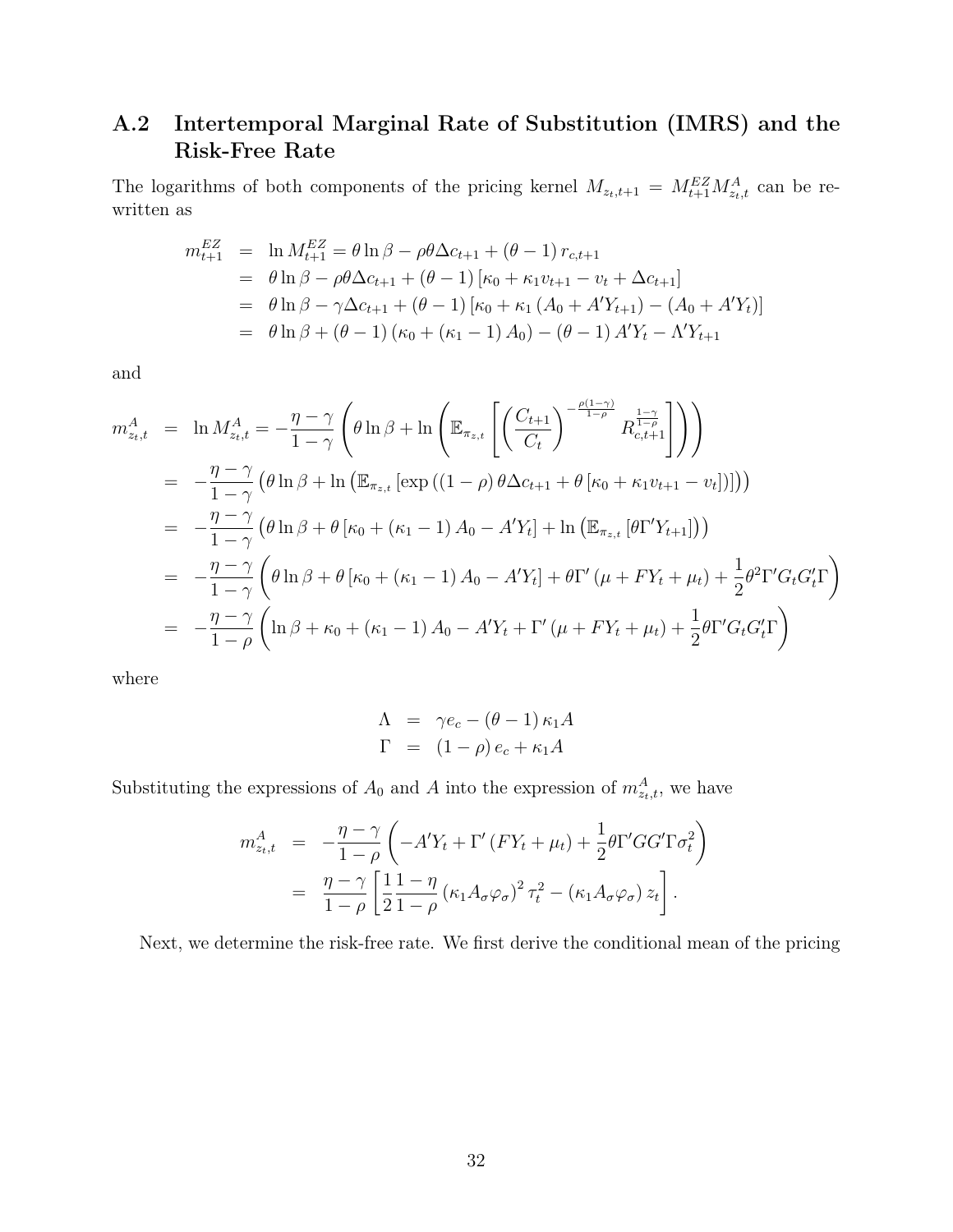kernel

$$
\mathbb{E}_{t}[M_{z_{t},t+1}] = \mathbb{E}_{\mu_{t}}[M_{z_{t},t}^{A} \mathbb{E}_{\pi_{z,t}}[M_{t+1}^{EZ}]]
$$
\n
$$
= \mathbb{E}_{\mu_{t}}\left[\exp\left(\begin{array}{c} \theta \ln \beta + (\theta - 1) (\kappa_{0} + (\kappa_{1} - 1) A_{0}) - (\theta - 1) A'Y_{t} \\ -\Lambda' (\mu + FY_{t} + \mu_{t}) + \frac{1}{2}\Lambda' G_{t} G'_{t} \Lambda \\ -\frac{\eta - \gamma}{1 - \rho} (\ln \beta + \kappa_{0} + (\kappa_{1} - 1) A_{0} - A'Y_{t} + \Gamma' (\mu + FY_{t} + \mu_{t}) + \frac{1}{2}\theta \Gamma' G_{t} G'_{t} \Gamma) \end{array}\right)\right]
$$
\n
$$
= \exp\left(\begin{array}{c} \theta \ln \beta + (\theta - 1) (\kappa_{0} + (\kappa_{1} - 1) A_{0}) - (\theta - 1) A'Y_{t} \\ -\Lambda' (\mu + FY_{t}) + \frac{1}{2}\Lambda' G_{t} G'_{t} \Lambda \\ -\frac{\eta - \gamma}{1 - \rho} (\ln \beta + \kappa_{0} + (\kappa_{1} - 1) A_{0} - A'Y_{t} + \Gamma' (\mu + FY_{t}) + \frac{1}{2}\theta \Gamma' G_{t} G'_{t} \Gamma) \end{array}\right)
$$
\n
$$
\mathbb{E}_{\mu_{t}}\left[\exp\left(-\left(\frac{\eta - \gamma}{1 - \rho} \Gamma + \Lambda\right)' \mu_{t}\right)\right]
$$
\n
$$
= \exp\left(\begin{array}{c} \theta \ln \beta + (\theta - 1) (\kappa_{0} + (\kappa_{1} - 1) A_{0}) - (\theta - 1) A'Y_{t} \\ -\Lambda' (\mu + FY_{t}) + \frac{1}{2}\Lambda' G_{t} G'_{t} \Lambda \\ -\frac{\eta - \gamma}{1 - \rho} (\ln \beta + \kappa_{0} + (\kappa_{1} - 1) A_{0} - A'Y_{t} + \Gamma' (\mu + FY_{t}) + \frac{1}{2}\theta \Gamma' G_{t} G'_{t} \Gamma) \\ +\frac{1}{2}\left(\frac{\eta - \gamma}{1 - \rho} \Gamma + \Lambda\right)' G_{t} \
$$

where in deriving the second equality, we used the fact that

$$
\mathbb{E}_{\pi_{z,t}} \left[ M_{t+1}^{EZ} \right] \n= \mathbb{E}_{\pi_{z,t}} \left[ \exp \left( \theta \ln \beta + (\theta - 1) \left( \kappa_0 + (\kappa_1 - 1) A_0 \right) - (\theta - 1) A' Y_t - \Lambda' Y_{t+1} \right) \right] \n= \exp \left( \frac{\theta \ln \beta + (\theta - 1) (\kappa_0 + (\kappa_1 - 1) A_0) - (\theta - 1) A' Y_t}{-\Lambda' (\mu + F Y_t + \mu_t) + \frac{1}{2} \Lambda' G_t G'_t \Lambda} \right)
$$

Therefore, the risk-free rate is

$$
r_{f,t} = -\ln \mathbb{E}_t \left[ M_{z_t, t+1} \right]
$$
  
\n
$$
= -\left( \begin{array}{cc} \theta \ln \beta + (\theta - 1) \left( \kappa_0 + (\kappa_1 - 1) A_0 - A' Y_t \right) \\ -\Lambda' \left( \mu + F Y_t \right) + \frac{1}{2} \Lambda' G_t G'_t \Lambda \\ -\frac{\eta - \gamma}{1 - \rho} \left( \ln \beta + \kappa_0 + (\kappa_1 - 1) A_0 - A' Y_t + \Gamma' \left( \mu + F Y_t \right) + \frac{1}{2} \theta \Gamma' G_t G'_t \Gamma \right) \\ + \frac{1}{2} \left( \frac{\eta - \gamma}{1 - \rho} \Gamma + \Lambda \right)' G_t \Omega_t G'_t \left( \frac{\eta - \gamma}{1 - \rho} \Gamma + \Lambda \right) \\ -\left( \ln \beta + \left( \theta - 1 - \frac{\eta - \gamma}{1 - \rho} \right) \left( \ln \beta + \kappa_0 + (\kappa_1 - 1) A_0 - A' Y_t \right) \right) \\ + \left( \frac{\eta - \gamma}{1 - \rho} \Gamma + \Lambda \right)' (\mu + F Y_t) - \frac{1}{2} \Lambda' G_t G'_t \Lambda + \frac{1}{2} \frac{\eta - \gamma}{1 - \rho} \theta \Gamma' G_t G'_t \Gamma \\ - \frac{1}{2} \left( \frac{\eta - \gamma}{1 - \rho} \Gamma + \Lambda \right)' G_t \Omega_t G'_t \left( \frac{\eta - \gamma}{1 - \rho} \Gamma + \Lambda \right) \end{array}
$$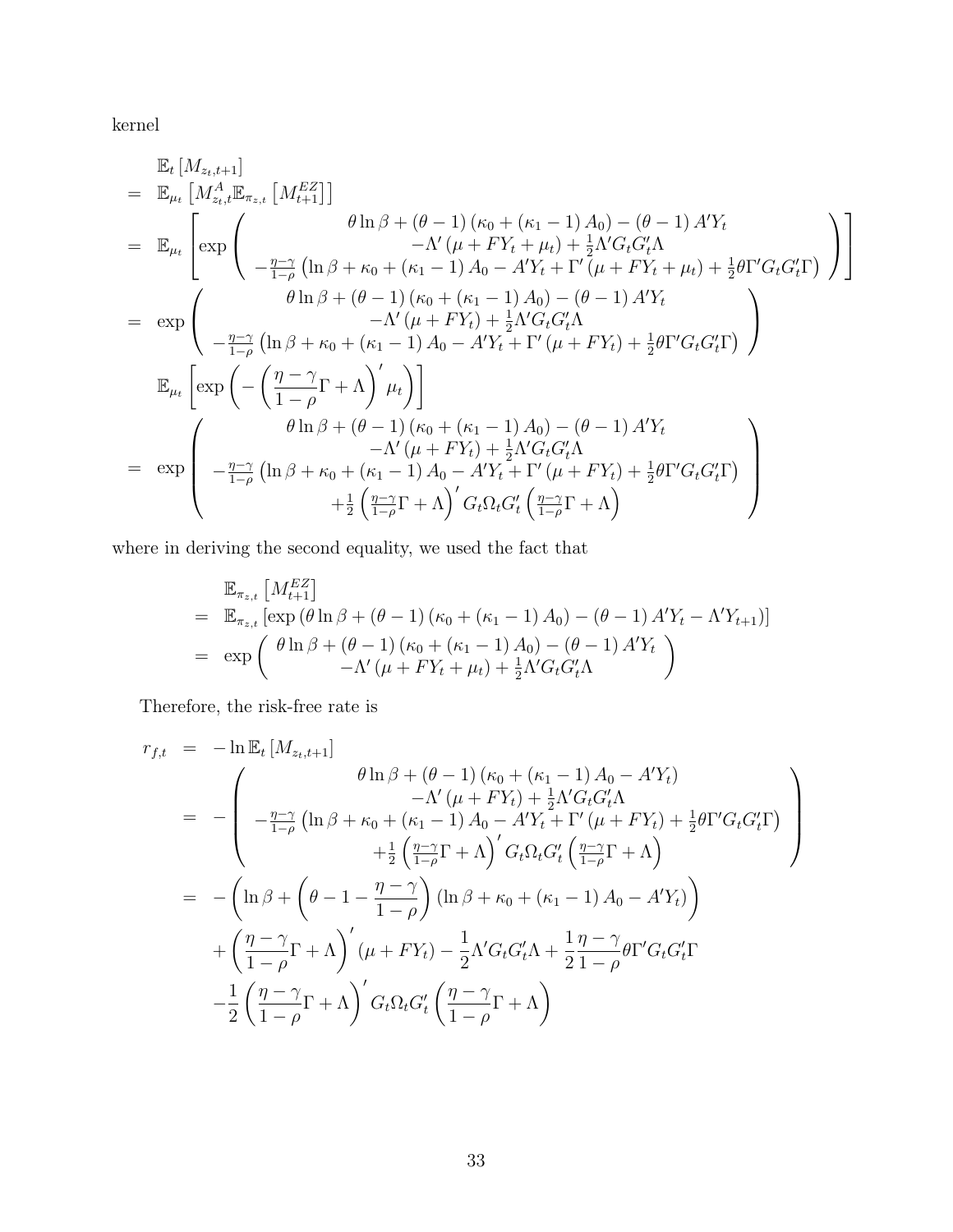Substituting the expression of  $A_0$  into the above equation yields

$$
r_{f,t} = -\ln \beta + \rho \mu_c + \left(\theta - 1 - \frac{\eta - \gamma}{1 - \rho}\right) \frac{1}{2} \theta \left(\kappa_1 A_\sigma \varphi_\sigma\right)^2 + \left(\theta - 1 - \frac{\eta - \gamma}{1 - \rho}\right) A' Y_t + \left(\frac{\eta - \gamma}{1 - \rho} \Gamma + \Lambda\right)' F Y_t - \frac{1}{2} \Lambda' G_t G'_t \Lambda + \frac{1}{2} \frac{\eta - \gamma}{1 - \rho} \theta \Gamma' G_t G'_t \Gamma - \frac{1}{2} \left(\frac{\eta - \rho}{1 - \rho}\right)^2 \left(\kappa_1 A_\sigma \varphi_\sigma\right)^2 \tau_t^2 = -\ln \beta + \rho \left(\mu_c + x_t\right) + \frac{1}{2} \theta \left(\theta - 1\right) \Gamma' G_t G'_t \Gamma - \frac{1}{2} \Lambda' G_t G'_t \Lambda - \frac{1}{2} \frac{\eta - \rho}{1 - \rho} \left(\kappa_1 A_\sigma \varphi_\sigma\right)^2 \tau_t^2 = -\ln \beta + \rho \left(\mu_c + x_t\right) - \frac{1}{2} \gamma^2 \sigma_t^2 + \frac{1}{2} (1 - \theta)^2 (1 - \rho)^2 \sigma_t^2 - \frac{1}{2} (1 - \theta) \Gamma' G_t G'_t \Gamma - \frac{1}{2} \frac{\eta - \rho}{1 - \rho} \left(\kappa_1 A_\sigma \varphi_\sigma\right)^2 \tau_t^2.
$$

Therefore, we can show that the above expression of  $r_{f,t}$  can be simplied as the one in Eq. [\(21\)](#page-12-1) in Proposition [1.](#page-12-0) After further simplification, we can express  $r_{f,t}$  as a linear function of the latent variables:

<span id="page-34-2"></span>
$$
r_{f,t} = \left[ -\ln \beta - \frac{1}{2} (1 - \theta) (\kappa_1 A_\sigma \varphi_\sigma)^2 + \rho \mu_c \right] + \rho x_t
$$
  
\n
$$
- \frac{1}{2} (\gamma^2 - (\gamma - \rho)^2 + (1 - \theta) [(1 - \rho)^2 + (\kappa_1 A_x \varphi_x)^2 + (\kappa_1 A_\tau \varphi_\tau)^2]) \sigma_t^2
$$
  
\n
$$
- \frac{1}{2} \frac{\eta - \rho}{1 - \rho} (\kappa_1 A_\sigma \varphi_\sigma)^2 \tau_t^2
$$
  
\n
$$
\equiv \mu_{f,0} + \mu_{f,1} x_t + \mu_{f,2} \sigma_t^2 + \mu_{f,3} \tau_t^2.
$$
\n(26)

#### <span id="page-34-0"></span>A.3 The Return on the Dividend Claim

The logarithm of the price-dividend ratio can be expressed in the vector form:  $v_{m,t} = A_{0,m} +$  $A'_m Y_t$ . Then the return on the dividend claim is

$$
r_{m,t+1} = \kappa_{0,m} + \kappa_{1,m} v_{m,t+1} - v_{m,t} + \Delta d_{t+1}
$$
  
=  $\kappa_{0,m} + (\kappa_{1,m} - 1) A_{0,m} - A'_{m} Y_{t} + B'_{r,m} Y_{t+1}$ 

where  $B_{r,m} = e_d + \kappa_{1,m} A_m = (0, 1, \kappa_{1,m} A_{x,m}, \kappa_{1,m} A_{\sigma,m}, \kappa_{1,m} A_{\tau,m})'$ . We can further simplify it as follows:

<span id="page-34-1"></span>
$$
r_{m,t+1} = \kappa_{0,m} + (\kappa_{1,m} - 1) A_{0,m} + \mu_d + (\kappa_{1,m} A_{x,m}) x_{t+1} + (\phi - A_{x,m}) x_t + \varphi_d \rho_d \sigma_t \epsilon_{c,t+1} + \sqrt{1 - \rho_d^2} \varphi_d \sigma_t \epsilon_{d,t+1} + (\kappa_{1,m} A_{\sigma,m}) \sigma_{t+1}^2 - A_{\sigma,m} \sigma_t^2 + (\kappa_{1,m} A_{\tau,m}) \tau_{t+1}^2 - A_{\tau,m} \tau_t^2 \n\equiv \mu_{r,0} + \mu_{r,1} x_{t+1} + \mu_{r,2} x_t + \mu_{r,3} \sigma_t \epsilon_{c,t+1} + \mu_{r,4} \varphi_d \sigma_t \epsilon_{d,t+1} + \mu_{r,5} \sigma_{t+1}^2 + \mu_{r,6} \sigma_t^2 + \mu_{r,7} \tau_{t+1}^2 + \mu_{r,8} \tau_t^2.
$$
\n(27)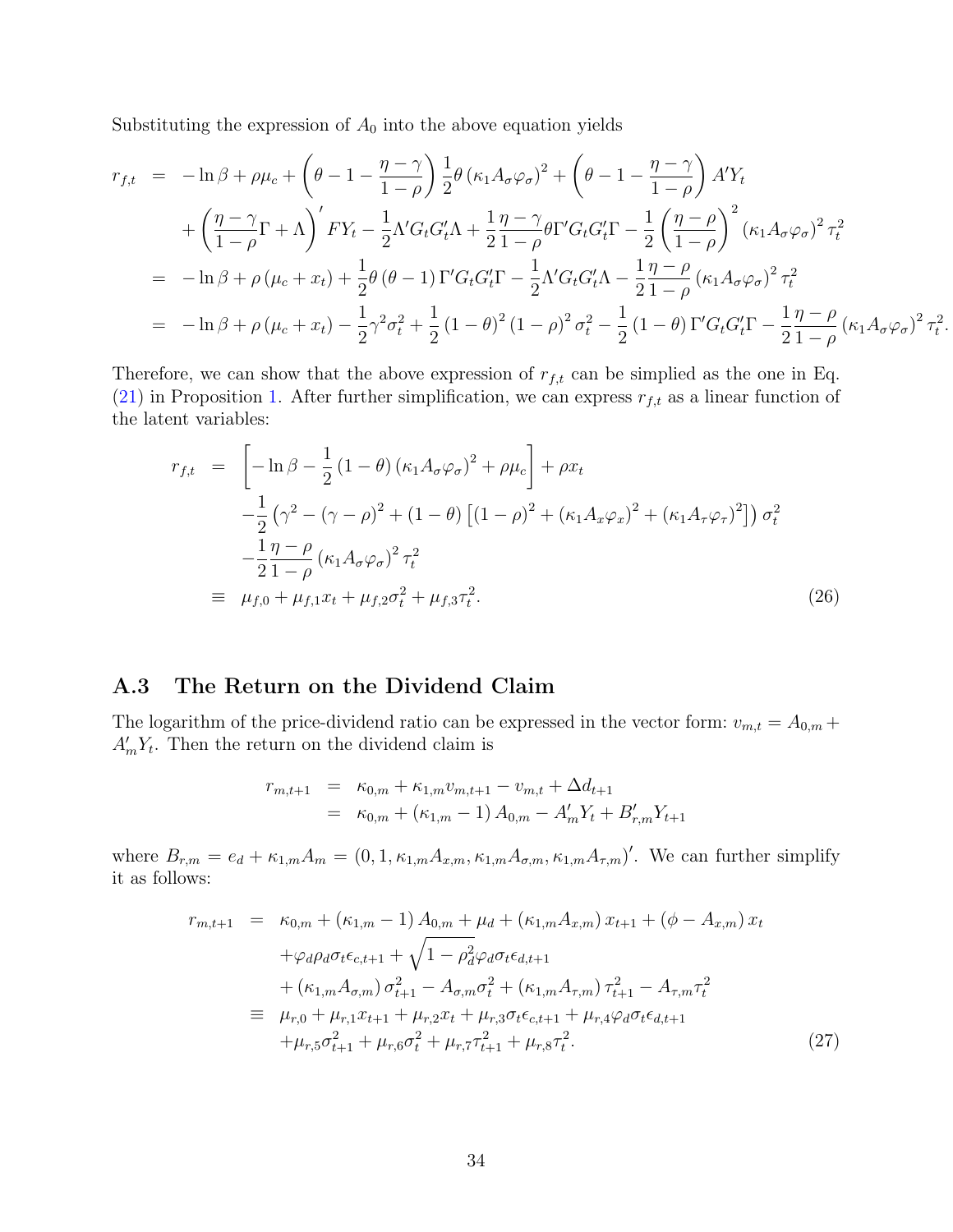From the Euler equation, we have

$$
1 = \mathbb{E}_{t}[M_{z_{t},t+1}R_{m,t+1}] = \mathbb{E}_{\mu_{t}}[M_{z_{t},t}^{A}\mathbb{E}_{\pi_{z,t}}[M_{t+1}^{EZ}R_{m,t+1}]]
$$
\n
$$
= \mathbb{E}_{\mu_{t}}\left[\exp\left(\begin{array}{c} -\frac{\eta-\gamma}{1-\rho}\left(\ln\beta+\kappa_{0}+(\kappa_{1}-1)A_{0}-A'Y_{t}+\Gamma'(\mu+FY_{t}+\mu_{t})+\frac{1}{2}\theta\Gamma'G_{t}G'_{t}\Gamma\right) \\ +\theta\ln\beta+(\theta-1)\left(\kappa_{0}+(\kappa_{1}-1)A_{0}\right)+\kappa_{0,m}+(\kappa_{1,m}-1)A_{0,m} \\ -\left(A_{m}+(\theta-1)A\right)'Y_{t}+\left(B_{r,m}-\Lambda\right)'(\mu+FY_{t}+\mu_{t}) \\ +\frac{1}{2}\left(B_{r,m}-\Lambda\right)'G_{t}G'_{t}\left(B_{r,m}-\Lambda\right) \\ +\left(B_{r,m}-\Lambda-\frac{\eta-\gamma}{1-\rho}\Gamma\right)'(\mu+FY_{t})-\frac{1}{2}\frac{\eta-\gamma}{1-\rho}\theta\Gamma'G_{t}G'_{t}\Gamma \\ -\left(A_{m}-\frac{\eta-\rho}{1-\rho}A\right)'Y_{t}+\frac{1}{2}\left(B_{r,m}-\Lambda\right)'G_{t}G'_{t}\left(B_{r,m}-\Lambda\right) \\ +\frac{1}{2}\left(B_{r,m}-\Lambda-\frac{\eta-\gamma}{1-\rho}\Gamma\right)'G_{t}\Omega_{t}G'_{t}\left(B_{r,m}-\Lambda-\frac{\eta-\gamma}{1-\rho}\Gamma\right)
$$

where in deriving the third equality we used the fact

$$
\mathbb{E}_{\pi_{z,t}} \left[ M_{t+1}^{EZ} R_{m,t+1} \right]
$$
\n
$$
= \mathbb{E}_{\pi_{z,t}} \left[ \exp \left( \frac{\theta \ln \beta + (\theta - 1) (\kappa_0 + (\kappa_1 - 1) A_0) - (\theta - 1) A' Y_t - \Lambda' Y_{t+1}}{+\kappa_{0,m} + (\kappa_{1,m} - 1) A_{0,m} - A'_{m} Y_t + B'_{r,m} Y_{t+1}} \right) \right]
$$
\n
$$
= \exp \left( \frac{\theta \ln \beta + (\theta - 1) (\kappa_0 + (\kappa_1 - 1) A_0) + \kappa_{0,m} + (\kappa_{1,m} - 1) A_{0,m}}{-\left( A_m + (\theta - 1) A' \right)' Y_t + \left( B_{r,m} - \Lambda \right)' (\mu + F Y_t + \mu_t)} + \frac{1}{2} \left( B_{r,m} - \Lambda \right)' G_t G'_t \left( B_{r,m} - \Lambda \right)
$$

Matching the constant term and the coefficients in front of  $Y_t$  yields

$$
0 = \frac{1 - \eta}{1 - \rho} \ln \beta - \frac{\eta - \rho}{1 - \rho} (\kappa_0 + (\kappa_1 - 1) A_0) + \kappa_{0,m} + (\kappa_{1,m} - 1) A_{0,m}
$$

$$
+ \left( B_{r,m} - \Lambda - \frac{\eta - \gamma}{1 - \rho} \Gamma \right)' \mu - \frac{1}{2} \frac{\eta - \gamma}{1 - \rho} \theta (\kappa_1 A_\sigma \varphi_\sigma)^2
$$

$$
+ \frac{1}{2} (\kappa_{1,m} A_{\sigma,m} - (1 - \theta) \kappa_1 A_\sigma)^2 \varphi_\sigma^2
$$

and

$$
0 = \left(B_{r,m} - \Lambda - \frac{\eta - \gamma}{1 - \rho}\Gamma\right)'F - \frac{1}{2}\frac{\eta - \gamma}{1 - \rho}\theta\Gamma'GG'\Gamma e_{\sigma}
$$

$$
-\left(A_m - \frac{\eta - \rho}{1 - \rho}A\right)' + \frac{1}{2}\left(B_{r,m} - \Lambda\right)'GG'\left(B_{r,m} - \Lambda\right)e_{\sigma}
$$

$$
+\frac{1}{2}\left(\kappa_{1,m}A_{\sigma,m} - \left(1 - \theta + \frac{\eta - \gamma}{1 - \rho}\right)\kappa_{1}A_{\sigma}\right)^{2}\varphi_{\sigma}^{2}e_{\tau}.
$$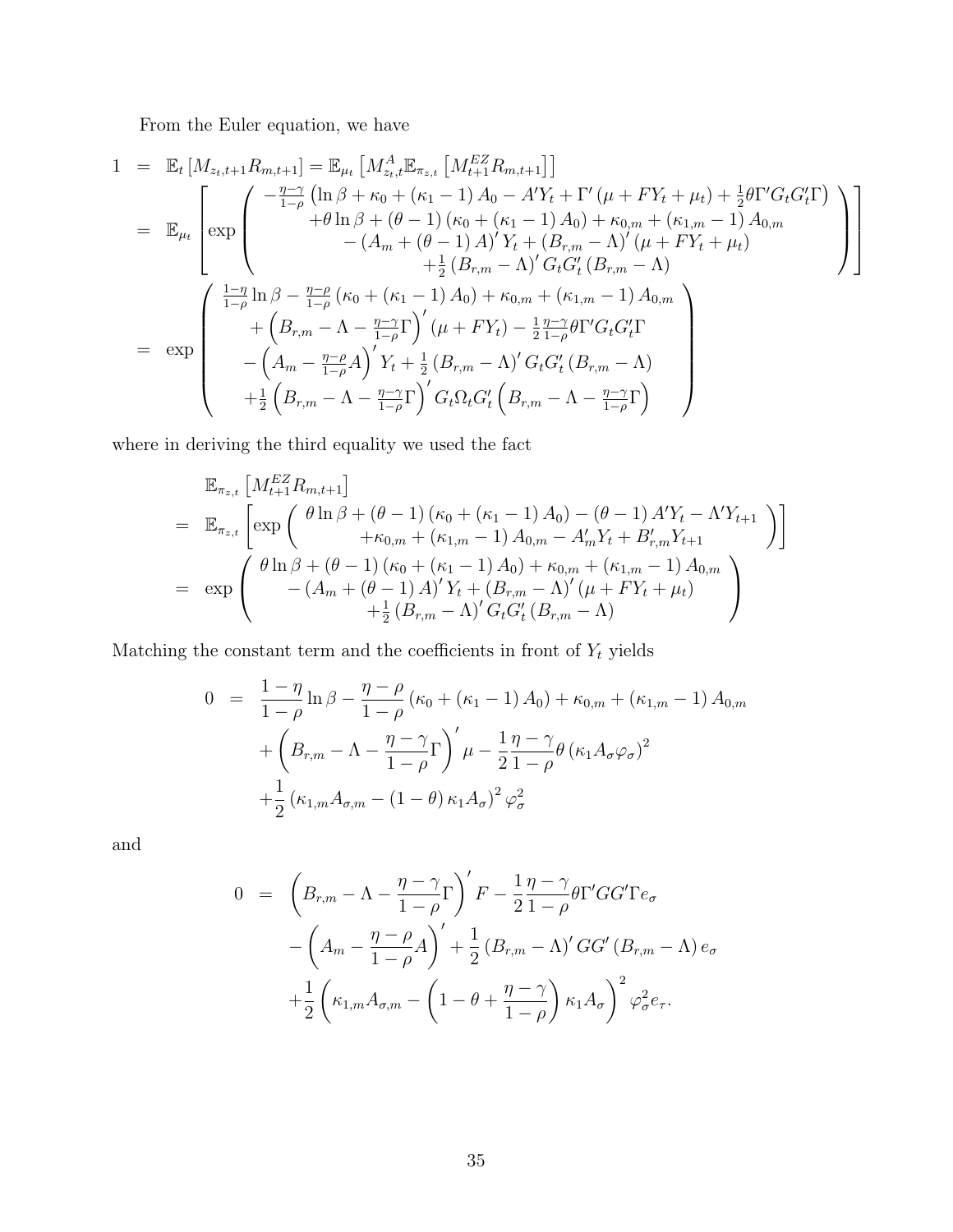The solution is given by<sup>[7](#page-36-0)</sup>

$$
A_{0,m} = \frac{\begin{bmatrix} \ln \beta + \kappa_{0,m} - \rho \mu_c + \mu_d + \kappa_{1,m} A_{\sigma,m} (1 - \rho_{\sigma}) \sigma^2 \\ + \kappa_{1,m} A_{\tau,m} (1 - \rho_{\tau}) \tau^2 - \frac{1}{2} \frac{\rho - \gamma}{1 - \rho} \theta (\kappa_1 A_{\sigma} \varphi_{\sigma})^2 \\ + \frac{1}{2} (\kappa_{1,m} A_{\sigma,m} - (1 - \theta) \kappa_1 A_{\sigma})^2 \varphi_{\sigma}^2 \end{bmatrix}}{1 - \kappa_{1,m}},
$$
  
\n
$$
A_{c,m} = A_{d,m} = 0,
$$
  
\n
$$
A_{x,m} = \frac{\phi - \rho}{1 - \kappa_{1,m} \rho_x},
$$
  
\n
$$
A_{\sigma,m} = \frac{\gamma^2 - 2\gamma \rho_d \varphi_d + \varphi_d^2 + H_x + H_{\tau} + \frac{\gamma - \rho}{1 - \rho} \theta ((1 - \rho)^2 + (\kappa_1 A_x \varphi_x)^2 + (\kappa_1 A_{\tau} \varphi_{\tau})^2)}{2 (1 - \kappa_{1,m} \rho_{\sigma})},
$$
  
\n
$$
A_{\tau,m} = \frac{\frac{\eta - \rho}{1 - \rho} \frac{1 - \eta}{1 - \rho} (\kappa_1 A_{\sigma} \varphi_{\sigma})^2 + (\kappa_{1,m} A_{\sigma,m} - \frac{\eta - \rho}{1 - \rho} \kappa_1 A_{\sigma})^2 \varphi_{\sigma}^2}{2 (1 - \kappa_{1,m} \rho_{\tau})},
$$

where

$$
H_x = (\kappa_{1,m} A_{x,m} + (\theta - 1) \kappa_1 A_x)^2 \varphi_x^2
$$
  

$$
H_\tau = (\kappa_{1,m} A_{\tau,m} + (\theta - 1) \kappa_1 A_\tau)^2 \varphi_\tau^2
$$

### A.4 The Equity Premium

We first derive the risk premium (referred to as the equity premium as well) for the return on the consumption claim. The derivation for the equity premium for the return on the dividend claim is very similar. On the one hand, from the Euler equation, we have

$$
1 = \mathbb{E}_{t} [M_{z_{t},t+1}R_{c,t+1}]
$$
  
\n
$$
= \mathbb{E}_{\mu_{t}} [M_{z_{t},t}^{A} \mathbb{E}_{\pi_{z,t}} [M_{t+1}^{EZ} R_{c,t+1}]]
$$
  
\n
$$
= \mathbb{E}_{\mu_{t}} [M_{z_{t},t}^{A} \exp\left(\frac{\mathbb{E}_{\pi_{z,t}} (m_{t+1}^{EZ}) + \mathbb{E}_{\pi_{z,t}} (r_{c,t+1}) + \frac{1}{2}Var_{\pi_{z,t}} (m_{t+1}^{EZ})}{+\frac{1}{2}Var_{\pi_{z,t}} (r_{c,t+1}) + Cov_{\pi_{z,t}} (m_{t+1}^{EZ}, r_{c,t+1})}\right)]
$$
  
\n
$$
= \exp\left(\frac{1}{2}Var_{\pi_{z,t}} (m_{t+1}^{EZ}) + \frac{1}{2}Var_{\pi_{z,t}} (r_{c,t+1}) + Cov_{\pi_{z,t}} (m_{t+1}^{EZ}, r_{c,t+1})\right)
$$
  
\n
$$
\mathbb{E}_{\mu_{t}} [\exp(m_{z_{t},t}^{A} + \mathbb{E}_{\pi_{z,t}} (m_{t+1}^{EZ}) + \mathbb{E}_{\pi_{z,t}} (r_{c,t+1}))]
$$

<span id="page-36-0"></span><sup>7</sup>In the benchmark model with constant model uncertainty (i.e.,  $\rho_{\tau} = \varphi_{\tau} = 0$ ), the constant term  $A_{0,m}$ in the benchmark model corresponds to  $A_{0,m} + A_{\tau,m} \tau^2$  in the general model, given by

$$
A_{0,m} = \frac{\left[\begin{array}{c} \ln \beta + \kappa_{0,m} - \rho \mu_c + \mu_d + \kappa_{1,m} A_{\sigma,m} \left(1 - \rho_{\sigma}\right) \sigma^2 \\ + \frac{1}{2} \frac{\eta - \rho}{1 - \rho} \frac{1 - \eta}{1 - \rho} \left(\kappa_1 A_{\sigma} \varphi_{\sigma}\right)^2 \tau^2 + \frac{1}{2} \left(\kappa_{1,m} A_{\sigma,m} - \frac{\eta - \rho}{1 - \rho} \kappa_1 A_{\sigma}\right)^2 \varphi_{\sigma}^2 \tau^2 \right. \\ - \frac{1}{2} \frac{\rho - \gamma}{1 - \rho} \theta \left(\kappa_1 A_{\sigma} \varphi_{\sigma}\right)^2 + \frac{1}{2} \left(\kappa_{1,m} A_{\sigma,m} - \left(1 - \theta\right) \kappa_1 A_{\sigma}\right)^2 \varphi_{\sigma}^2 \right. \\ \left. 1 - \kappa_{1,m} \right] \end{array}}{1 - \kappa_{1,m}}.
$$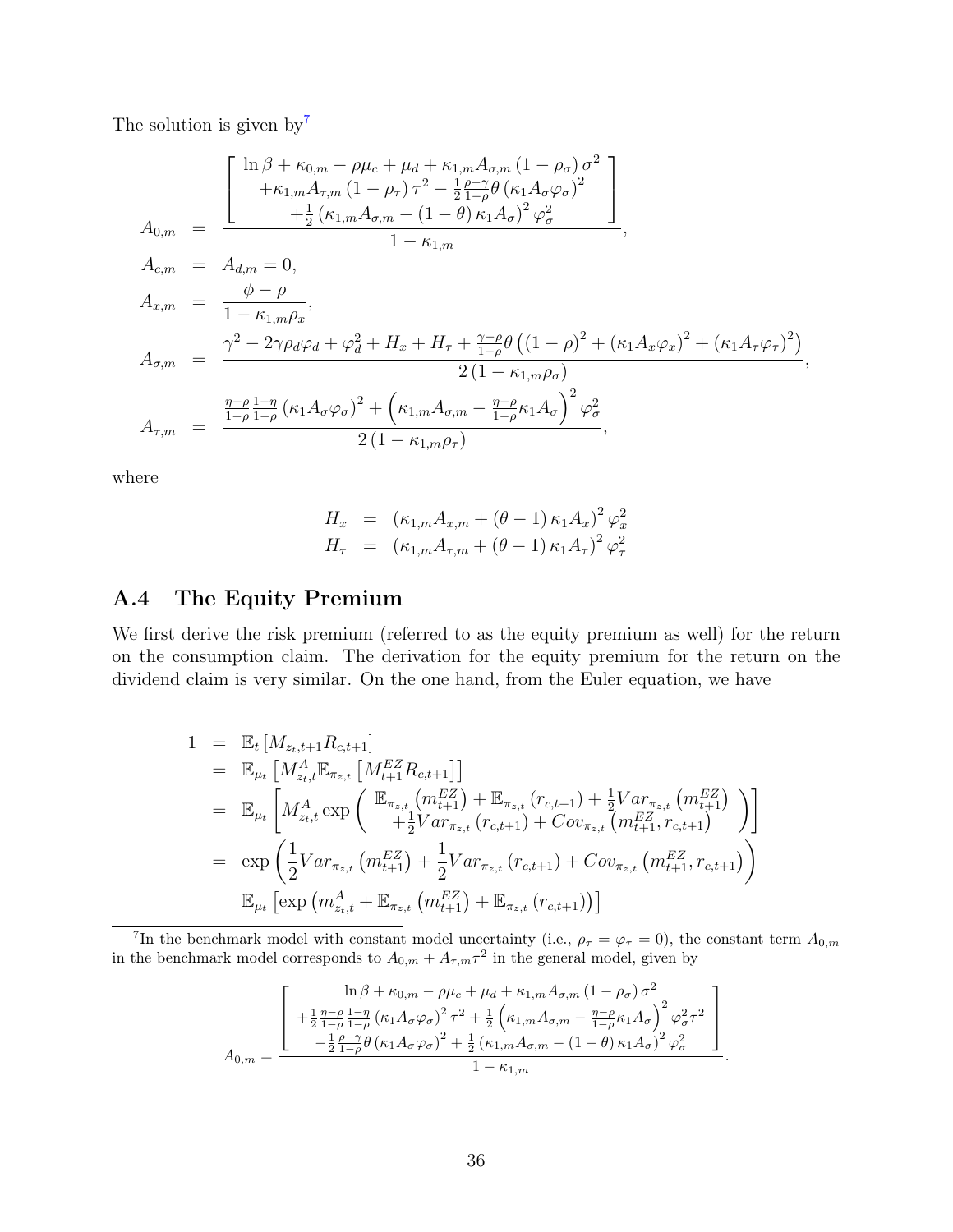where in deriving the last equality, we used the fact that the conditional variances and covariance for a fixed  $\mu_t$  are independent of  $\mu_t$  and thus can be taken out of the conditional expectation operator  $\mathbb{E}_{\mu_t}$ . On the other hand, by a similar argument, we have

$$
\mathbb{E}_{t}[R_{c,t+1}] = \mathbb{E}_{\mu_{t}}\left[\exp\left(\mathbb{E}_{\pi_{z,t}}(r_{c,t+1}) + \frac{1}{2}Var_{\pi_{z,t}}(r_{c,t+1})\right)\right]
$$
\n
$$
= \exp\left(\frac{1}{2}Var_{\pi_{z,t}}(r_{c,t+1})\right)\mathbb{E}_{\mu_{t}}\left[\exp\left(\mathbb{E}_{\pi_{z,t}}(r_{c,t+1})\right)\right]
$$
\n
$$
\mathbb{E}_{t}[M_{z_{t},t+1}] = \mathbb{E}_{\mu_{t}}\left[M_{z_{t},t}^{A}\mathbb{E}_{\pi_{z,t}}\left[M_{t+1}^{EZ}\right]\right] = \mathbb{E}_{\mu_{t}}\left[\exp\left(m_{z_{t},t}^{A} + \mathbb{E}_{\pi_{z,t}}\left(m_{t+1}^{EZ}\right) + \frac{1}{2}Var_{\pi_{z,t}}\left(m_{t+1}^{EZ}\right)\right)\right]
$$
\n
$$
= \exp\left(\frac{1}{2}Var_{\pi_{z,t}}\left(m_{t+1}^{EZ}\right)\right)\mathbb{E}_{\mu_{t}}\left[\exp\left(m_{z_{t},t}^{A} + \mathbb{E}_{\pi_{z,t}}\left(m_{t+1}^{EZ}\right)\right)\right]
$$

Based on the above results, we have

$$
1 = \exp\left(\frac{1}{2}Var_{\pi_{z,t}}\left(m_{t+1}^{EZ}\right) + \frac{1}{2}Var_{\pi_{z,t}}\left(r_{c,t+1}\right) + Cov_{\pi_{z,t}}\left(m_{t+1}^{EZ}, r_{c,t+1}\right)\right)
$$
  
\n
$$
\mathbb{E}_{\mu_{t}}\left[\exp\left(m_{z_{t},t}^{A} + \mathbb{E}_{\pi_{z,t}}\left(m_{t+1}^{EZ}\right) + \mathbb{E}_{\pi_{z,t}}\left(r_{c,t+1}\right)\right)\right]
$$
  
\n
$$
= \mathbb{E}_{t}\left[R_{c,t+1}\right]\mathbb{E}_{t}\left[M_{z_{t},t+1}\right]\exp\left(Cov_{\pi_{z,t}}\left(m_{t+1}^{EZ}, r_{c,t+1}\right)\right)
$$
  
\n
$$
\mathbb{E}_{\mu_{t}}\left[\exp\left(m_{z_{t},t}^{A} + \mathbb{E}_{\pi_{z,t}}\left(m_{t+1}^{EZ}\right) + \mathbb{E}_{\pi_{z,t}}\left(r_{c,t+1}\right)\right)\right]
$$
  
\n
$$
\mathbb{E}_{\mu_{t}}\left[\exp\left(\mathbb{E}_{\pi_{z,t}}\left(r_{c,t+1}\right)\right)\right]\mathbb{E}_{\mu_{t}}\left[\exp\left(m_{z_{t},t}^{A} + \mathbb{E}_{\pi_{z,t}}\left(m_{t+1}^{EZ}\right)\right)\right]
$$

Taking logs of both sides, we have

$$
\ln \mathbb{E}_{t} [R_{c,t+1}] - r_{f,t} \n= -Cov_{\pi_{z,t}} (m_{t+1}^{EZ}, r_{c,t+1}) - \ln \frac{\mathbb{E}_{\mu_{t}} [\exp (m_{z_{t},t}^{A} + \mathbb{E}_{\pi_{z,t}} (m_{t+1}^{EZ}) + \mathbb{E}_{\pi_{z,t}} (r_{c,t+1}))]}{\mathbb{E}_{\mu_{t}} [\exp (\mathbb{E}_{\pi_{z,t}} (r_{c,t+1}))] \mathbb{E}_{\mu_{t}} [\exp (m_{z_{t},t}^{A} + \mathbb{E}_{\pi_{z,t}} (m_{t+1}^{EZ}))]}
$$

Note that

$$
Cov_{\pi_{z,t}}\left(m_{t+1}^{EZ}, r_{c,t+1}\right) = Cov_{\pi_{z,t}}\left(-\Lambda'Y_{t+1}, B'_{r}Y_{t+1}\right) = -B'_{r}G_{t}G'_{t}\Lambda
$$

and

$$
\mathbb{E}_{\mu_t} \left[ \exp \left( m_{z_t, t}^A + \mathbb{E}_{\pi_{z, t}} \left( m_{t+1}^{EZ} \right) + \mathbb{E}_{\pi_{z, t}} \left( r_{c, t+1} \right) \right) \right]
$$
\n
$$
\mathbb{E}_{\mu_t} \left[ \exp \left( \mathbb{E}_{\pi_{z, t}} \left( r_{c, t+1} \right) \right) \right] \mathbb{E}_{\mu_t} \left[ \exp \left( m_{z_t, t}^A + \mathbb{E}_{\pi_{z, t}} \left( m_{t+1}^{EZ} \right) \right) \right]
$$
\n
$$
= \frac{\mathbb{E}_{\mu_t} \left[ \exp \left( -\frac{\eta - \gamma}{1 - \rho} \Gamma' \mu_t - \Lambda' \mu_t + B'_r \mu_t \right) \right]}{\mathbb{E}_{\mu_t} \left[ \exp \left( B'_r \mu_t \right) \right] \mathbb{E}_{\mu_t} \left[ \exp \left( -\frac{\eta - \gamma}{1 - \rho} \Gamma' \mu_t - \Lambda' \mu_t \right) \right]}
$$
\n
$$
= \exp \left( -\frac{\frac{1}{2} \left( \frac{\eta - \gamma}{1 - \rho} \Gamma + \Lambda - B_r \right)' G_t \Omega_t G'_t \left( \frac{\eta - \gamma}{1 - \rho} \Gamma + \Lambda - B_r \right)}{-\frac{1}{2} B'_r G_t \Omega_t G'_t B_r - \frac{1}{2} \left( \frac{\eta - \gamma}{1 - \rho} \Gamma + \Lambda \right)' G_t \Omega_t G'_t \left( \frac{\eta - \gamma}{1 - \rho} \Gamma + \Lambda \right)} \right)
$$
\n
$$
= \exp \left( -B'_r G_t \Omega_t G'_t \left( \frac{\eta - \gamma}{1 - \rho} \Gamma + \Lambda \right) \right)
$$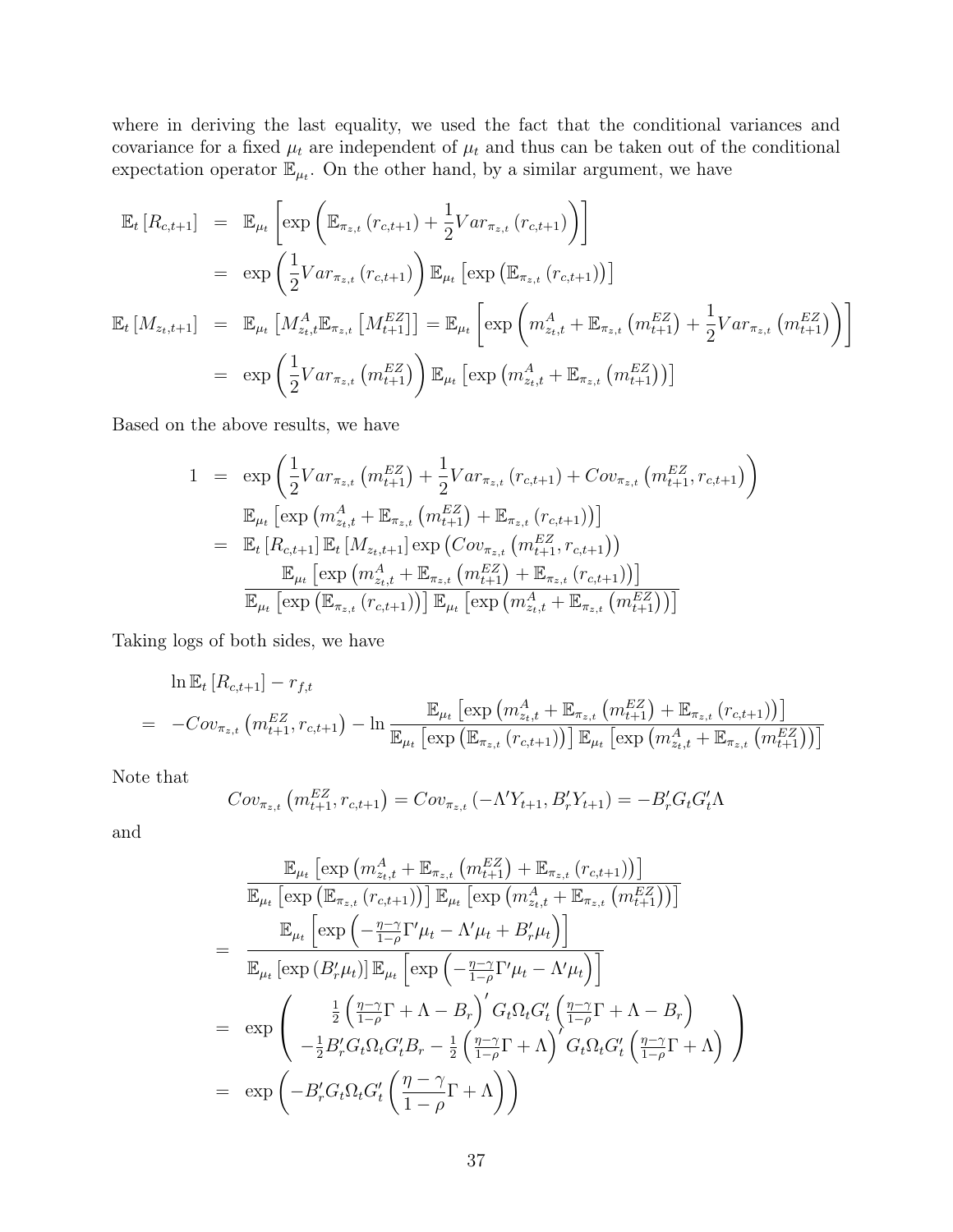Therefore,

$$
\ln \mathbb{E}_{t} [R_{c,t+1}] - r_{f,t}
$$
\n
$$
= -Cov_{\pi_{z,t}} (m_{t+1}^{EZ}, r_{c,t+1}) - \ln \frac{\mathbb{E}_{\mu_{t}} [\exp (m_{z_{t},t}^{A} + \mathbb{E}_{\pi_{z,t}} (m_{t+1}^{EZ}) + \mathbb{E}_{\pi_{z,t}} (r_{c,t+1}))]}{\mathbb{E}_{\mu_{t}} [\exp (\mathbb{E}_{\pi_{z,t}} (r_{c,t+1}))] \mathbb{E}_{\mu_{t}} [\exp (m_{z_{t},t}^{A} + \mathbb{E}_{\pi_{z,t}} (m_{t+1}^{EZ}))]}
$$
\n
$$
= B'_{r} G_{t} G'_{t} \Lambda + B'_{r} G_{t} \Omega_{t} G'_{t} \left( \frac{\eta - \gamma}{1 - \rho} \Gamma + \Lambda \right)
$$
\n
$$
= B'_{r} G_{t} (\mathcal{I} + \Omega_{t}) G'_{t} \Lambda + \frac{\eta - \gamma}{1 - \rho} B'_{r} G_{t} \Omega_{t} G'_{t} \Gamma
$$
\n
$$
= \gamma \sigma_{t}^{2} + (1 - \theta) \left( B_{r,\sigma} \kappa_{1} A_{\sigma} \varphi_{\sigma}^{2} (1 + \tau_{t}^{2}) + \left[ B_{r,x} \kappa_{1} A_{x} \varphi_{x}^{2} + B_{r,\tau} \kappa_{1} A_{\tau} \varphi_{\tau}^{2} \right] \sigma_{t}^{2} \right)
$$
\n
$$
+ \frac{\eta - \gamma}{1 - \rho} B_{r,\sigma} \kappa_{1} A_{\sigma} \varphi_{\sigma}^{2} \tau_{t}^{2}
$$
\n
$$
= \gamma \sigma_{t}^{2} + (1 - \theta) (\kappa_{1} A_{\sigma} \varphi_{\sigma})^{2} (1 + \tau_{t}^{2}) + (1 - \theta) \left[ (\kappa_{1} A_{x} \varphi_{x})^{2} + (\kappa_{1} A_{\tau} \varphi_{\tau})^{2} \right] \sigma_{t}^{2}
$$
\n
$$
+ \frac{\eta - \gamma}{1 - \rho} (\kappa_{1} A_{\sigma} \varphi_{\sigma})^{2} \tau_{t}^{2}
$$

#### <span id="page-38-0"></span>A.5 The Variance Premium

We first derive the variance premium for the return on the consumption claim. The derivation for the variance premium for the return on the dividend claim is very similar.

First, the following result is needed in the derivation of the variance premiums. Suppose  $\epsilon \sim N(\mu, \Sigma)$  follows a multi-variate normal distribution and a and b are known constant vectors, then it is well known that

<span id="page-38-1"></span>
$$
\mathbb{E}[(b'\epsilon)\exp(a'\epsilon)] = b'(\mu + \Sigma a)\mathbb{E}[\exp(a'\epsilon)].
$$
\n(28)

The variance premium for the return on the consumption claim is defined as

$$
VP_{t} = \mathbb{E}_{t}^{Q} \left[ \Sigma_{t+1} \right] - \mathbb{E}_{t} \left[ \Sigma_{t+1} \right]
$$
  
\n
$$
= \frac{\mathbb{E}_{t} \left[ M_{z_{t}, t+1} \left( \Sigma_{t+1} - \mathbb{E}_{t} \left[ \Sigma_{t+1} \right] \right) \right]}{\mathbb{E}_{t} \left[ M_{z_{t}, t+1} \right]}
$$
  
\n
$$
= \frac{\mathbb{E}_{\mu_{t}} \left( M_{z_{t}, t}^{A} \mathbb{E}_{\pi_{z, t}} \left[ M_{t+1}^{EZ} \left( \Sigma_{t+1} - \mathbb{E}_{t} \left[ \Sigma_{t+1} \right] \right) \right] \right)}{\mathbb{E}_{\mu_{t}} \left( \mathbb{E}_{\pi_{z, t}} \left[ M_{t+1}^{EZ} \right] M_{z_{t}, t}^{A} \right)}
$$
  
\n
$$
= \mathbb{E}_{\mu_{t}} \left( \frac{\mathbb{E}_{\pi_{z, t}} \left[ M_{t+1}^{EZ} \right] M_{z_{t}, t}^{A}}{\mathbb{E}_{\pi_{z, t}} \left[ M_{t+1}^{EZ} \right] M_{z_{t}, t}^{A}} \right) \mathbb{E}_{\pi_{z, t}} \left[ M_{t+1}^{EZ} \right]}{\mathbb{E}_{\pi_{z, t}} \left[ M_{t+1}^{EZ} \right]}
$$

The expression of the variance premium has a very intuitive interpretation: it is roughly a weighted average of the variance premiums across all possible models. Importantly, the weight (i.e., the term  $\frac{\mathbb{E}_{\pi_{z,t}}[M_{t+1}^{EZ}]M_{z_t,t}^A}{\mathbb{E}_{\pi_{z,t}}[M_{t+1}^{EZ}]M_{z_t,t}^A)}$ ) is tilted in a way to reflect ambiguity aversion. Based on the well-known finding in Eq. [\(28\)](#page-38-1), we can show that for a given model with fixed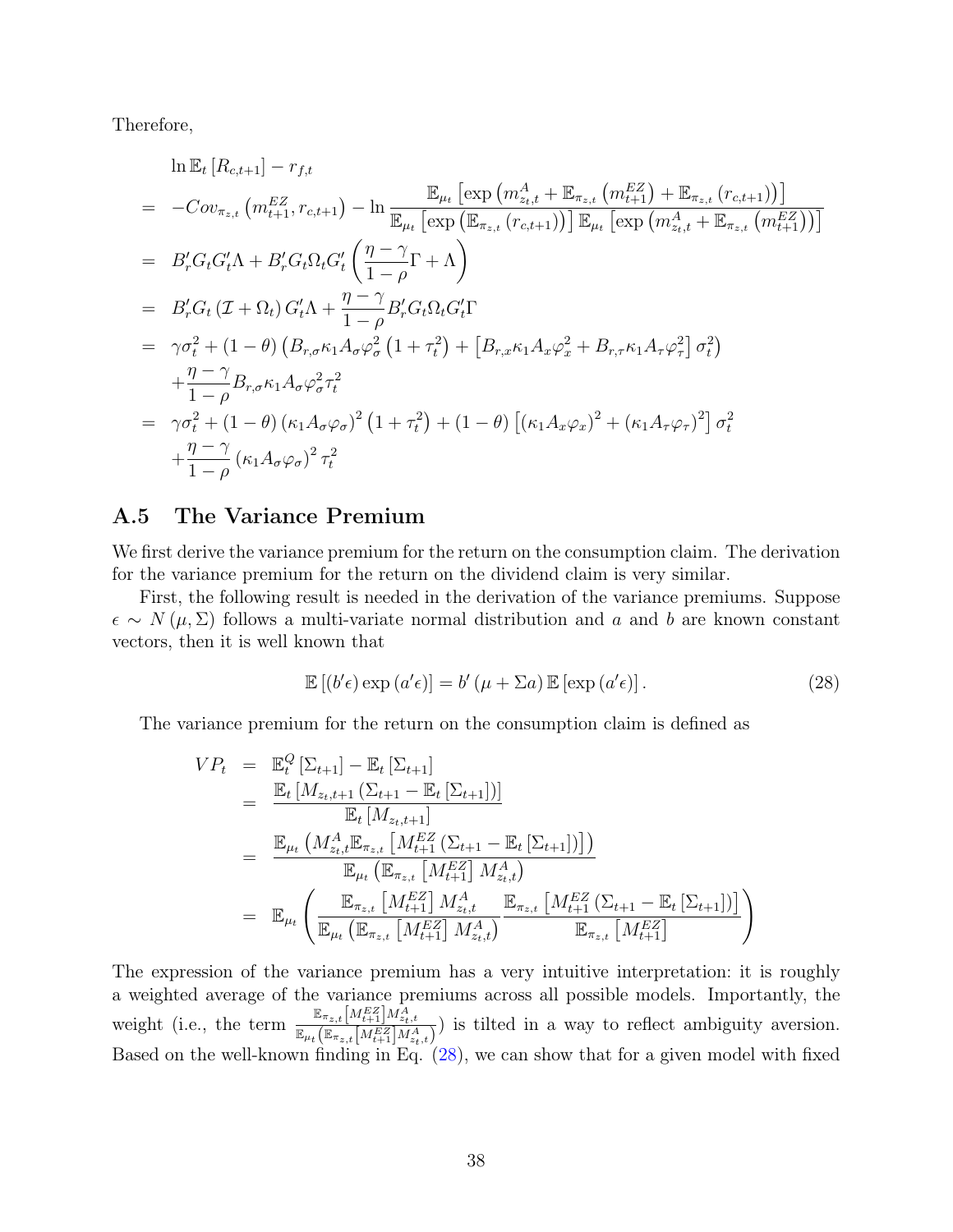$\mu_t$ , the variance premium under this particular model is

$$
\frac{\mathbb{E}_{\pi_{z,t}} \left[ M_{t+1}^{EZ} \left( \Sigma_{t+1} - \mathbb{E}_t \left[ \Sigma_{t+1} \right] \right) \right]}{\mathbb{E}_{\pi_{z,t}} \left[ M_{t+1}^{EZ} \right]}
$$
\n
$$
= \frac{\mathbb{E}_{\pi_{z,t}} \left[ \exp \left( -\Lambda' G_t \epsilon_{t+1} \right) \left( \Sigma_{t+1} - \mathbb{E}_t \left[ \Sigma_{t+1} \right] \right) \right]}{\mathbb{E}_{\pi_{z,t}} \left[ \exp \left( -\Lambda' G_t \epsilon_{t+1} \right) \right]}
$$
\n
$$
= B_{\Sigma}' G_t \left( -G_t' \Lambda + z_t \right) = -B_{\Sigma}' G_t G_t' \Lambda + B_{\Sigma}' \mu_t
$$

and also the corresponding weight function is given by

$$
\frac{\mathbb{E}_{\pi_{z,t}}\left[M_{t+1}^{EZ}\right]M_{z_t,t}^A}{\mathbb{E}_{\mu_t}\left(\mathbb{E}_{\pi_{z,t}}\left[M_{t+1}^{EZ}\right]M_{z_t,t}^A\right)} = \frac{\exp\left(-\left(\frac{\eta-\gamma}{1-\rho}\Gamma + \Lambda\right)'\mu_t\right)}{\mathbb{E}_{\mu_t}\left[\exp\left(-\left(\frac{\eta-\gamma}{1-\rho}\Gamma + \Lambda\right)'\mu_t\right)\right]}
$$

Therefore, the variance premium that takes into account model uncertainty is given by

$$
VP_{t} = \mathbb{E}_{\mu_{t}} \left( \frac{\mathbb{E}_{\pi_{z,t}} \left[ M_{t+1}^{EZ} \right] M_{z_{t,t}}^{A}}{\mathbb{E}_{\mu_{t}} \left( \mathbb{E}_{\pi_{z,t}} \left[ M_{t+1}^{EZ} \right] M_{z_{t,t}}^{A} \right)} \left( -B_{\Sigma}^{\prime} G_{t} G_{t}^{\prime} \Lambda + B_{\Sigma}^{\prime} \mu_{t} \right) \right)
$$
  
\n
$$
= \mathbb{E}_{\mu_{t}} \left( \frac{\mathbb{E}_{\pi_{z,t}} \left[ M_{t+1}^{EZ} \right] M_{z_{t,t}}^{A}}{\mathbb{E}_{\mu_{t}} \left( \mathbb{E}_{\pi_{z,t}} \left[ M_{t+1}^{EZ} \right] M_{z_{t,t}}^{A} \right)} B_{\Sigma}^{\prime} \mu_{t} \right) - B_{\Sigma}^{\prime} G_{t} G_{t}^{\prime} \Lambda
$$
  
\n
$$
= -B_{\Sigma}^{\prime} G_{t} \Omega_{t} G_{t}^{\prime} \left( \frac{\eta - \gamma}{1 - \rho} \Gamma + \Lambda \right) - B_{\Sigma}^{\prime} G_{t} G_{t}^{\prime} \Lambda
$$
  
\n
$$
= -(1 - \theta) \left[ B_{\Sigma, \sigma} \kappa_{1} A_{\sigma} \varphi_{\sigma}^{2} \left( 1 + \tau_{t}^{2} \right) + B_{\Sigma, \tau} \kappa_{1} A_{\tau} \varphi_{\tau}^{2} \sigma_{t}^{2} \right] - \frac{\eta - \gamma}{1 - \rho} B_{\Sigma, \sigma} \kappa_{1} A_{\sigma} \varphi_{\sigma}^{2} \tau_{t}^{2}
$$
  
\n
$$
= -(1 - \theta) \left( 1 + (\kappa_{1} A_{x} \varphi_{x})^{2} + (\kappa_{1} A_{\tau} \varphi_{\tau})^{2} \right) \kappa_{1} A_{\sigma} \varphi_{\sigma}^{2} - \frac{\gamma - \rho}{1 - \rho} (\kappa_{1} A_{\sigma} \varphi_{\sigma})^{2} \kappa_{1} A_{\tau} \varphi_{\tau}^{2} \sigma_{t}^{2}
$$
  
\n
$$
- \frac{\eta - \rho}{1 - \rho} \left( 1 + (\kappa
$$

#### <span id="page-39-0"></span>A.6 Predictability

In this subsection, we derive the expressions for the slope coefficients in the predictive regressions of next period's stock market return on the price-dividend ration or the variance premium. The expressions are similar for the predictive regressions of stock market excess returns and are thus omitted here.

Recall that the (log) price-dividend ration is given by  $v_{m,t} = A_{0,m} + A_{x,m}x_t + A_{\sigma,m}\sigma_t^2 +$  $A_{\tau,m}\tau_t^2$ . Furthermore,

$$
\mathbb{E}_t(r_{m,t+1}) \equiv B_{m,0} + B_{m,x}x_t + B_{m,\sigma}\sigma_t^2 + B_{m,\tau}\tau_t^2,
$$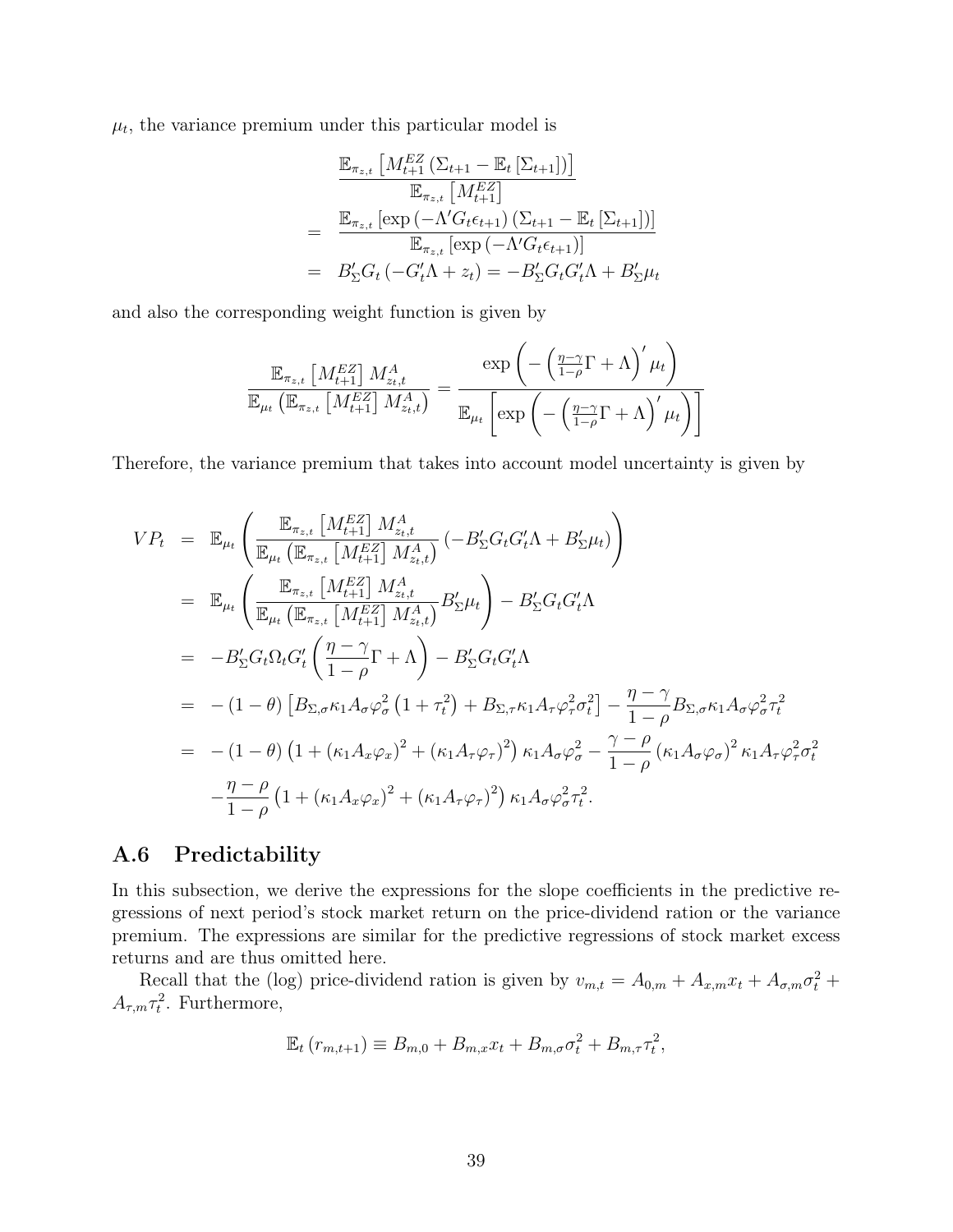where

$$
B_{m,0} \equiv \kappa_{0,m} + (\kappa_{1,m} - 1) (A_{0,m} + A_{\sigma,m}\sigma^2 + A_{\tau,m}\tau^2) + \mu_d + (1 - \rho_{\sigma}\kappa_{1,m}) A_{\sigma,m}\sigma^2 + (1 - \rho_{\tau}\kappa_{1,m}) A_{\tau,m}\tau^2 B_{m,x} \equiv \rho, B_{m,\sigma} \equiv -A_{\sigma,m} (1 - \kappa_{1,m}\rho_{\sigma}), B_{m,\tau} \equiv -A_{\tau,m} (1 - \kappa_{1,m}\rho_{\tau}).
$$

Similar to the expression in the end of Section B.5, the conditional variance premium of the equity return is given by:

<span id="page-40-2"></span>
$$
VP_t^m = -(1 - \theta) \left[ B_{\Sigma,\sigma}^m \kappa_1 A_\sigma \varphi_\sigma^2 + B_{\Sigma,\tau}^m \kappa_1 A_\tau \varphi_\tau^2 \sigma_t^2 \right] - \frac{\eta - \rho}{1 - \rho} B_{\Sigma,\sigma}^m \kappa_1 A_\sigma \varphi_\sigma^2 \tau_t^2
$$
  
\n
$$
\equiv B_{VP,0} + B_{VP,\sigma} \sigma_t^2 + B_{VP,\tau} \tau_t^2, \tag{29}
$$

where

$$
B_{VP,0} = -(1 - \theta) B_{\Sigma,\sigma}^m \kappa_1 A_{\sigma} \varphi_{\sigma}^2,
$$
  
\n
$$
B_{VP,\sigma} = -(1 - \theta) B_{\Sigma,\tau}^m \kappa_1 A_{\tau} \varphi_{\tau}^2,
$$
  
\n
$$
B_{VP,\tau} = -\frac{\eta - \rho}{1 - \rho} B_{\Sigma,\sigma}^m \kappa_1 A_{\sigma} \varphi_{\sigma}^2,
$$

and

$$
B_{\Sigma,0}^m = (\kappa_{1,m} A_{\sigma,m} \varphi_{\sigma})^2,
$$
  
\n
$$
B_{\Sigma,\sigma}^m = \varphi_d^2 + (\kappa_{1,m} A_{x,m} \varphi_x)^2 + (\kappa_{1,m} A_{\tau,m} \varphi_{\tau})^2,
$$
  
\n
$$
B_{\Sigma,\tau}^m = (\kappa_{1,m} A_{\sigma,m} \varphi_{\sigma})^2.
$$

# <span id="page-40-0"></span>B Time Aggregation and Particle-Filter Estimation

#### <span id="page-40-1"></span>B.1 Time Aggregation

We assume a monthly decision interval and use annual data in calibration following [Bansal](#page-26-13) [et al.](#page-26-13)  $(2016)$ . Let j denote the time index for data sampling frequency and therefore j increments annually. Let calendar time  $t$  denote the time index for the agent's monthly decision interval and therefore t increments monthly. We assume that the annual data in year j is observed at the last month of the year, that is, the month of  $12j$ .

First, derive log annual consumption growth rate that accounts for time aggregation. Following [Bansal et al.](#page-26-13) [\(2016\)](#page-26-13) and [Schorfheide et al.](#page-29-1) [\(2018\)](#page-29-1), we define annual consumption in year j as the sum of monthly consumption, denoted by  $C_{12(j-1)+m}$ ,  $m = 1, \dots, 12$  for each month m within the year j. Therefore, the log annual consumption growth in year j, denoted by  $\Delta c_{(j)}$ , can be well approximated as

$$
\Delta c_{(j)} = \log \frac{\sum_{m=1}^{12} C_{12(j-1)+m}}{\sum_{m=1}^{12} C_{12(j-2)+m}} \approx \sum_{k=2}^{24} \frac{12 - |12 - (k-1)|}{12} \Delta c_{t-24+k}.
$$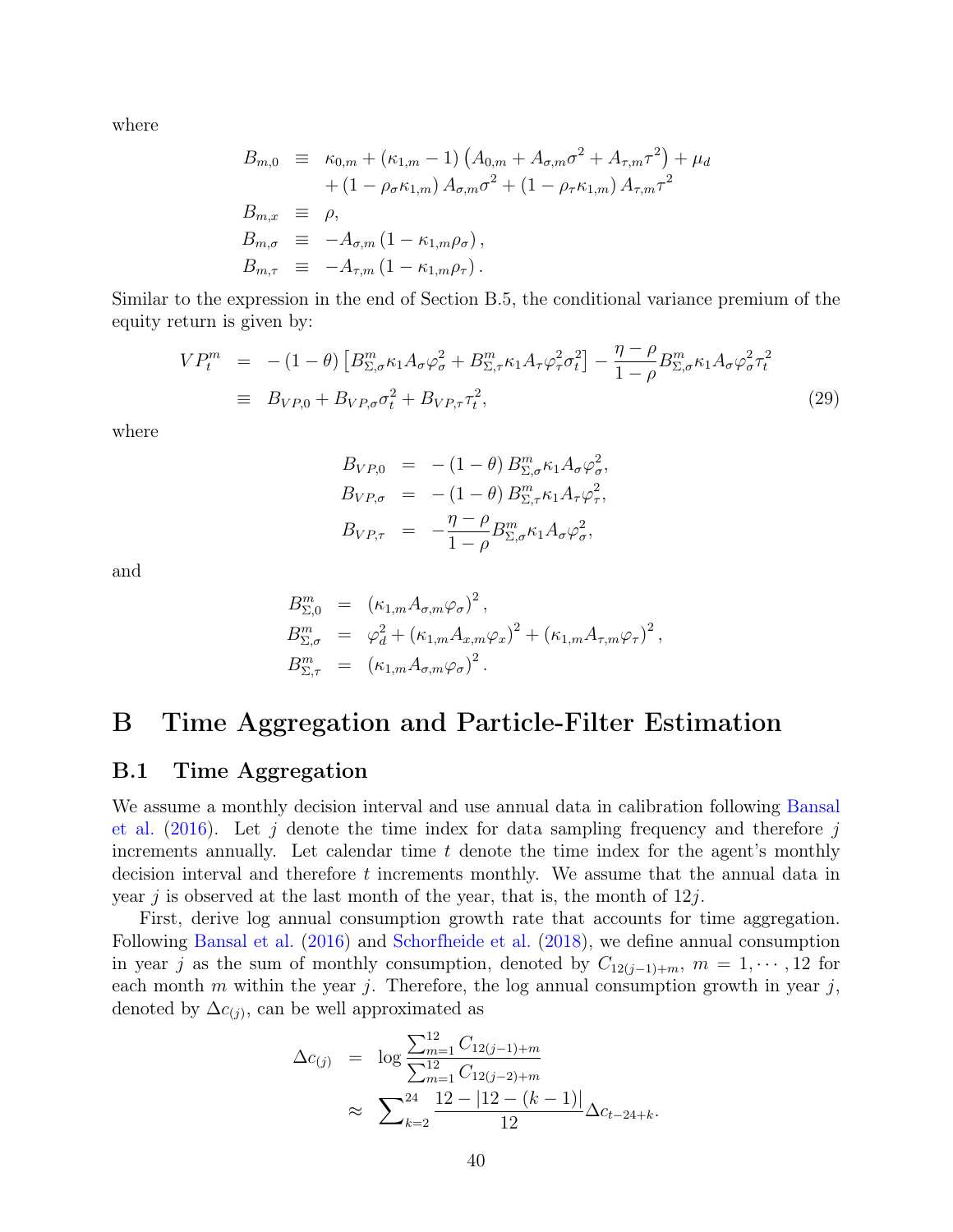Similarly,

$$
\Delta d_{(j)} \approx \sum_{k=2}^{24} \frac{12 - |12 - (k-1)|}{12} \Delta d_{t-24+k}.
$$

Next, we derive the annual time-aggregated market return, the risk-free rate, and the variance premium. Next, recall that  $r_{m,t+1}, r_{f,t}, VP_t^m$  in the time interval between month t and month  $t + 1$  are given in Eqs. [\(27\)](#page-34-1), [\(26\)](#page-34-2), and [\(29\)](#page-40-2). Aggregating over the span of the year  $j$ , we have

$$
r_{f,(j)} = \sum_{k=1}^{M} \left[ \mu_{f,0} + \mu_{f,1} x_{t-k-1} + \mu_{f,2} \sigma_{c,t-k}^2 + \mu_{f,3} \tau_{t-k}^2 \right],
$$
  
\n
$$
r_{m,(j)} = \sum_{k=0}^{M-1} \left[ \mu_{r,0} + \mu_{r,1} x_{t-k} + \mu_{r,2} x_{t-k-1} + \mu_{r,3} \sigma_{t-k-1} \epsilon_{c,t-k} + \mu_{r,4} \sigma_{d,t-k-1} \epsilon_{d,t-k} \right],
$$
  
\n
$$
VP_{(j)}^m = E_t \left[ \sum_{k=0}^{M-1} VP_{t+k}^m \right] = E_t \left[ \sum_{k=0}^{M-1} \left( B_{VP,0} + B_{VP,\sigma} \sigma_{t+k}^2 + B_{VP,\tau} \tau_{t+k}^2 \right) \right]
$$
  
\n
$$
= h B_{VP,0} + B_{VP,\sigma} \left[ h \sigma^2 + \left( \sigma_t^2 - \sigma^2 \right) \frac{1 - \rho_{\sigma}^M}{1 - \rho_{\sigma}} \right] + B_{VP,\tau} \left[ M \tau^2 + \left( \tau_t^2 - \tau^2 \right) \frac{1 - \rho_{\tau}^M}{1 - \rho_{\tau}} \right]
$$
  
\n
$$
\equiv B_{VP,0}^{(a)} + B_{VP,\sigma}^{(a)} \sigma_t^2 + B_{VP,\tau}^{(a)} \tau_t^2.
$$

Lastly, we derive the annual time-aggregated price-dividend ratio.

$$
pd_{(j)} = \log \frac{P_t}{D_t + D_{t-1} + D_{t-2} + \dots + D_{t-11}}
$$
  
\n
$$
\approx \log \frac{P_t}{D_t} - \log M + \log D_t - \frac{1}{12} (\log D_t + \dots + \log D_{t-11})
$$
  
\n
$$
= v_{m,t} - \log M + \sum_{k=1}^{M} \frac{M-k}{M} \Delta d_{t+1-k}
$$
  
\n
$$
= \left[ A_{0,m} - \log M + \frac{1}{2} (M-1) \mu_d \right] + A_{x,m} x_t + \sum_{k=1}^{M} \frac{M-k}{M} \phi x_{t-k} + A_{\sigma,m} \sigma_t^2
$$
  
\n
$$
+ A_{\tau,m} \tau_t^2 + \sum_{k=1}^{M} \frac{M-k}{M} \left[ \rho_d \varphi_d \sigma_{t-k} \epsilon_{c,t+1-k} + \varphi_d \sqrt{1 - \rho_d^2} \sigma_{t-k} \epsilon_{d,t+1-k} \right].
$$

#### <span id="page-41-0"></span>B.2 State Space Representation

We use the general LRR model to provide details about particle-filter-based Bayesian estimation in this appendix. The standard LRR model is a special case and thus entails a very similar implementation.

Stacking the observed annual data into the vector  $y_t^o \equiv \left(\Delta c_{(j)}^o, \Delta d_{(j)}^o, r_{m,(j)}^o, r_{f,(j)}^o, v_{m,(j)}^o, VP_{(j)}^{m,o}\right)',$ where the superscript " $o$ " denotes the corresponding  $observed$  variable.<sup>[8](#page-41-1)</sup> Similarly, we stack the model-implied counterparts into the vector  $y_t \equiv \left(\Delta c_{(j)}, \Delta d_{(j)}, r_{m,(j)}, r_{f,(j)}, v_{m,(j)}, VP^m_{(j)}\right)',$ where we drop the superscript "o" from a variable to refer to its model-implied counterpart. In this appendix, we derive a state-space system for the observables  $y_t^o$  and the underlying latent state.

<span id="page-41-1"></span><sup>8</sup>When estimating the standard LRR model, we do not use the variance premium data since the calibrated model implies a negligible constant variance premium.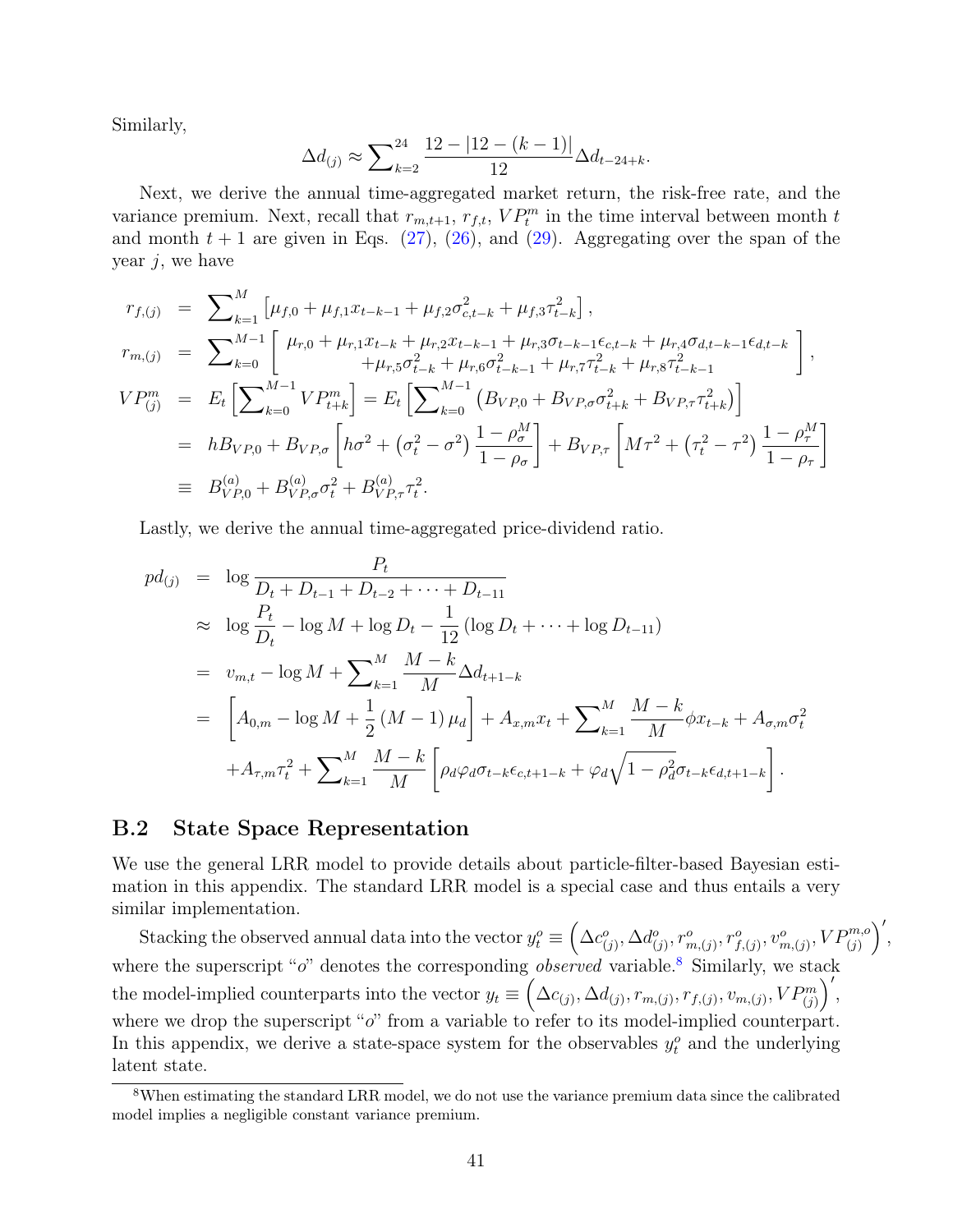First, we make the following assumptions about measurement errors:

$$
\Delta c_{(j)}^o = \Delta c_{(j)} + \sigma_\epsilon^a \left( \epsilon_{(j)}^a - \epsilon_{(j-1)}^a \right),
$$
  
\n
$$
\Delta d_{(j)}^o = \Delta d_{(j)} + \sigma_{d,\epsilon}^a \left( \epsilon_{d,(j)}^a - \epsilon_{d,(j-1)}^a \right),
$$
  
\n
$$
r_{f,(j)}^o = r_{f,(j)} + \sigma_{f,\epsilon}^a \epsilon_{f,(j)}^a,
$$
  
\n
$$
pd_{(j)}^o = pd_{(j)} + \sigma_{pd,\epsilon}^a \epsilon_{pd,(j)}^a,
$$
  
\n
$$
VP_{(j)}^o = VP_{(j)} + \sigma_{vp,\epsilon}^a \epsilon_{vp,(j)}^a,
$$

where  $\epsilon_{(j)}^a$ ,  $\epsilon_{d,(j)}^a$ ,  $\epsilon_{p,d,j}^a$ ,  $\epsilon_{vp,(j)}^a$  are i.i.d. standard normal random variables. Note that the first assumption is the same as in [Schorfheide et al.](#page-29-1) [\(2018\)](#page-29-1) where multiplicative i.i.d. measurement errors are assumed for the level of annual consumption. Similar assumption is made for the dividend process in this paper.

We now derive the measurement equations for each observable before we derive the state equations to complete the construction of the state-space system.

First, note that

$$
\Delta c_{(j)}^o = \Delta c_{(j)} + \sigma_\epsilon^a \left( \epsilon_{(j)}^a - \epsilon_{(j-1)}^a \right)
$$
  
= 
$$
\left[ \frac{\frac{1}{M} \Delta c_t + \frac{2}{M} \Delta c_{t-1} + \dots + \frac{M-1}{M} \Delta c_{t-(M-2)} + \frac{M}{M} \Delta c_{t-(M-1)}}{+ \frac{M-1}{M} \Delta c_{t-M} + \dots + \frac{2}{M} \Delta c_{t-(2M-3)} + \frac{1}{M} \Delta c_{t-(2M-2)} + \sigma_\epsilon^a \left( \epsilon_{(j)}^a - \epsilon_{(j-1)}^a \right) \right].
$$

Denote  $\Xi = \left[\frac{1}{\lambda}\right]$ M 2  $\frac{2}{M}$  ...  $\frac{M-1}{M}$  $\frac{M-1}{M}$  1  $\frac{M-1}{M}$  $\frac{M-1}{M}$  ...  $\frac{2}{M}$ M 1  $\frac{1}{M}$ , then

$$
\Delta c_{(j)}^{o}
$$
\n
$$
= \Xi \begin{bmatrix}\n\Delta c_{t} \\
\Delta c_{t-1} \\
\vdots \\
\Delta c_{t-(2M-2)}\n\end{bmatrix} + \sigma_{\epsilon}^{a} (\epsilon_{(j)}^{a} - \epsilon_{(j-1)}^{a})
$$
\n
$$
= \Xi \left[ \mu_{c} 1_{(2M-1)\times 1} + \left[ 0_{(2M-1)\times 1}, I_{2M-1} \right] s_{t}^{(1)} + I_{2M-1} s_{t}^{(2)} \right] + \left[ 1, 0_{1\times (M-1)}, -1 \right] s_{\epsilon,t}^{(1)}
$$
\n
$$
\equiv D^{(1)} + Z^{(1,1)} s_{t}^{(1)} + Z^{(1,2)} s_{t}^{(2)} + Z_{\epsilon}^{(1,1)} s_{\epsilon,t}^{(1)},
$$

where  $1_{m\times n}$  or  $0_{m\times n}$  denotes a  $n\times 1$  vector of ones or zeros, respectively,  $I_n$  denotes the  $n\times n$ identity matrix, and

$$
S_t^{(1)} = \begin{bmatrix} x_t \\ x_{t-1} \\ \vdots \\ x_{t-(2M-1)} \end{bmatrix}, \quad S_t^{(2)} = \begin{bmatrix} \sigma_{t-1} \epsilon_{c,t} \\ \sigma_{t-2} \epsilon_{c,t-1} \\ \vdots \\ \sigma_{t-(2M-1)} \epsilon_{c,t-(2M-2)} \end{bmatrix},
$$

$$
Z_t^{(1,1)} = \begin{bmatrix} 0_{(M-1)\times(M+1)} \\ [1, 0_{1\times(M-1)}, -1] \\ 0_{(M-1)\times(M+1)} \end{bmatrix}, \quad S_{\epsilon,t}^{(1)} = \begin{bmatrix} \sigma_{\epsilon}^{a} \epsilon_t^{a} \\ \vdots \\ \sigma_{\epsilon}^{a} \epsilon_{t-M}^{a} \end{bmatrix}.
$$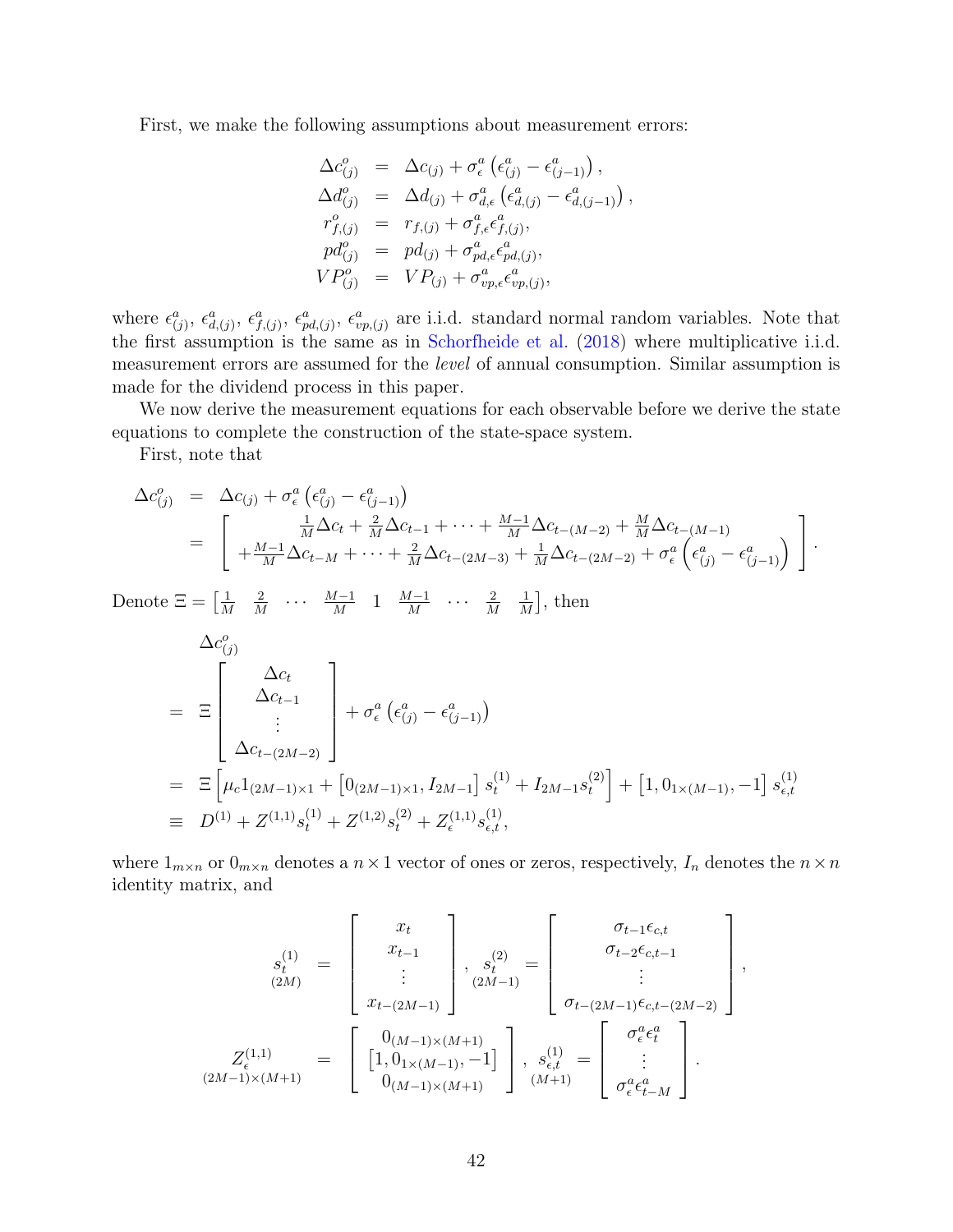Similarly, for the dividend process we have

$$
\Delta d_{(j)}^o = \Delta d_{(j)} + \sigma_{d,\epsilon}^a \left( \epsilon_{d,(j)}^a - \epsilon_{d,(j-1)}^a \right)
$$
  
\n
$$
\equiv D^{(2)} + Z^{(2,1)} s_t^{(1)} + Z^{(2,2)} s_t^{(2)} + Z^{(2,3)} s_t^{(3)} + Z_{\epsilon}^{(2,2)} s_{\epsilon,t}^{(2)},
$$

where  $D^{(2)} = M\mu_d$ ,  $Z^{(2,1)} = [0,\Xi], Z^{(2,2)} = \rho_d\varphi_d\Xi, Z^{(2,3)} = \sqrt{1-\rho_d^2}\Xi, Z^{(2,2)}_{\epsilon} = [1,0_{1\times(M-1)},-1],$ and  $\overline{\Gamma}$ 

$$
s_t^{(3)} = \begin{bmatrix} \varphi_d \sigma_{t-1} \epsilon_{d,t} \\ \varphi_d \sigma_{t-2} \epsilon_{d,t-1} \\ \vdots \\ \varphi_d \sigma_{t-(2M-1)} \epsilon_{d,t-(2M-2)} \end{bmatrix}, \ s_{\epsilon,t}^{(2)} = \begin{bmatrix} \sigma_{d,\epsilon}^a \epsilon_{d,t}^a \\ \vdots \\ \sigma_{d,\epsilon}^a \epsilon_{d,t-M}^a \end{bmatrix}.
$$

Next, note that

$$
\begin{bmatrix}\nr_{m,j}^o \\
r_{f,(j)}^o \\
p d_{(j)}^o \\
V P_{(j)}^m\n\end{bmatrix} = \begin{bmatrix}\nr_{m,j}^o \\
r_{f,(j)}^o \\
p d_{(j)}^o \\
V P_{(j)}^m\n\end{bmatrix} + \begin{bmatrix}\n0 \\
\sigma_{p,d,\epsilon}^a \epsilon_{p,d,j}^a \\
\sigma_{p,p,\epsilon}^a \epsilon_{p,p,j}^a\n\end{bmatrix}
$$
\n
$$
= \begin{bmatrix}\nM \mu_{r,0} \\
M \mu_{f,0} \\
M \mu_{f,0} \\
p d_{(2)} \\
p e^{(2)} \\
P \nu_{p,0}\n\end{bmatrix} + \begin{bmatrix}\n[\mu_{r,1}, \mu_{r,1} + \mu_{r,2}, \dots, \mu_{r,1} + \mu_{r,2}, \mu_{r,2}], 0_{1 \times (M-1)}] \\
[0, \mu_{f,1} 1_{1 \times M}, 0_{1 \times (M-1)}] \\
[0, \mu_{f,1} 1_{1 \times M}, 0_{1 \times (M-1)}] \\
[0, \mu_{f,1} 1_{1 \times M}, 0_{1 \times (M-1)}] \\
[0, \mu_{r,2} 1_{1 \times M}, 0_{1 \times (M-1)}] \\
[0, \mu_{r,3} 1_{1 \times M}, 0_{1 \times (M-1)}] \\
[0, \mu_{r,4} 1_{1 \times M}, 0_{1 \times (M-1)}] \\
[0, \mu_{r,2} 1_{1 \times M}, 0_{1 \times (M-1)}]\n\end{bmatrix} s_t^{(2)}
$$
\n
$$
+ \begin{bmatrix}\n[\mu_{r,3} 1_{1 \times M}, 0_{1 \times (M-1)}] \\
[\mu_{r,4} 1_{1 \times M}, 0_{1 \times (M-1)}] \\
[0, \mu_{r,2} 1_{1 \times M}, 0_{1 \times (M-1)}] \\
[0, \mu_{r,2} 1_{1 \times M}, 0_{1 \times (M-1)}]\n\end{bmatrix} s_t^{(3)}
$$
\n
$$
+ \begin{bmatrix}\n\frac{M - 1}{2} \mu_{r,1}^a \mu_{r,2}^a \epsilon_{f,(j)}^a \\
[0, \mu_{r,2} 1_{1 \times M}, 0_{1 \times (M-1)}] \\
[0, \mu_{
$$

where  $\mu_{pd,0} \equiv A_{0,m} - \log M + \frac{1}{2}$  $\frac{1}{2}$   $(M-1)\,\mu_d$ , and

$$
s_t^v = \begin{bmatrix} \sigma_t^2 \\ \sigma_{t-1}^2 \\ \vdots \\ \sigma_{t-M}^2 \end{bmatrix}, \quad s_t^\tau = \begin{bmatrix} \tau_t^2 \\ \tau_{t-1}^2 \\ \vdots \\ \tau_{t-M}^2 \end{bmatrix}, u^{(3)} = \begin{bmatrix} 0 \\ \sigma_{f,\epsilon}^a \epsilon_{f,(j)}^a \\ \sigma_{p,d,\epsilon}^a \epsilon_{p,d,(j)}^a \\ \sigma_{vp,\epsilon}^a \epsilon_{vp,(j)}^a \end{bmatrix}.
$$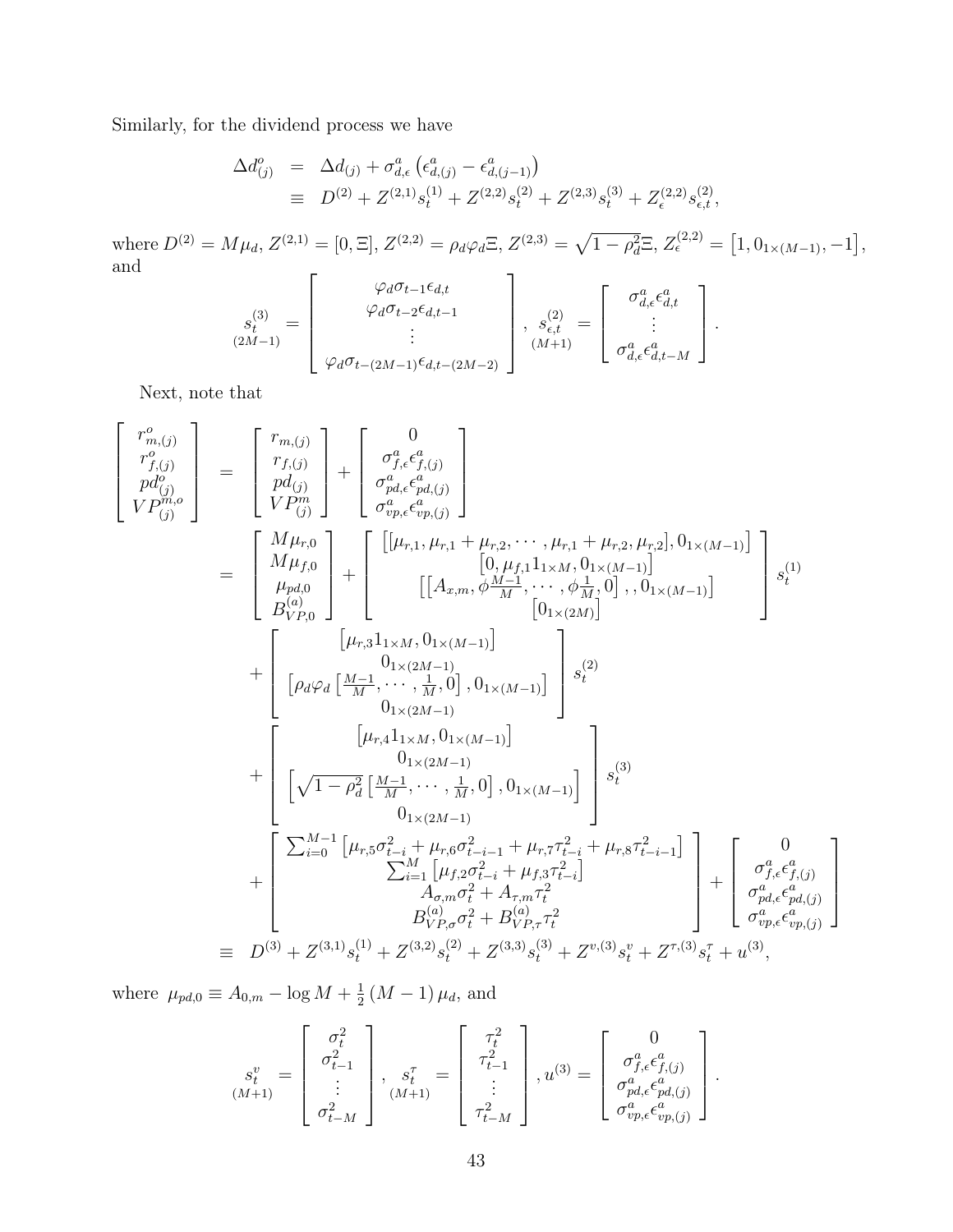Stacking the observed annual data into the vector  $y_t^o$ , we thus derive the following measurement equation:

$$
y_t^o = D + Zs_t + Z^v s_t^v + Z^{\tau} s_t^{\tau} + u_t
$$
, where  $u_t \sim N(0, R)$ .

where  $u_t = \left(0, 0, u_t^{(3)}\right)$  $t_t^{(3)'}$  and  $s_t = (s_t^{(1)'}$  $t^{(1)\prime}, s_t^{(2)\prime}$  $t^{(2)\prime},s_{\epsilon,t}^{(1)\prime},s_{t}^{(3)\prime}$  $t^{(3)'}$ ,  $s_{\epsilon,t}^{(2)'}$  is a  $(8M \times 1)$  vector.

Next, we derive the state equation. It is straightforward to derive the transition equation for the vector of the state variables  $s_t$  as follows:

$$
s_{t+1} = \Phi s_t + v_{t+1}
$$
, where  $v_{t+1} \sim N(0, \Sigma_t^s)$ .

We now derive the transition equation for the volatility terms. Define  $\sigma_t = \sigma \exp(h_{\sigma,t})$  and  $\tau_t = \tau \exp(h_{\tau,t})$ . Recall that

$$
\sigma_{t+1}^2 = \sigma^2 + \rho_\sigma \left(\sigma_t^2 - \sigma^2\right) + \varphi_\sigma \epsilon_{\sigma, t+1}
$$
  
\n
$$
= \sigma^2 + \rho_\sigma \left(\sigma_t^2 - \sigma^2\right) + \varphi_\sigma \left(\tilde{z}_t + \tilde{\epsilon}_{\sigma, t+1}\right)
$$
  
\n
$$
\equiv \sigma^2 + \rho_\sigma \left(\sigma_t^2 - \sigma^2\right) + \tilde{\varphi}_\sigma w_{\sigma, t+1},
$$

where  $\tilde{\varphi}_{\sigma} = \varphi_{\sigma} \sqrt{1 + \tau_t^2}$  and the disturbance term  $(\tilde{z}_t + \tilde{\epsilon}_{\sigma, t+1})$  is expressed equivalently as  $\sqrt{1 + \tau_t^2} w_{\sigma,t+1}$  with  $w_{\sigma,t+1}$  being a standard normal white noise. As a result, by loglinearization, we have

$$
h_{\sigma,t+1} \approx \rho_{\sigma} h_{\sigma,t} + \frac{\varphi_{\sigma}}{2\sigma^2} \sqrt{1 + \tau_t^2} w_{\sigma,t+1}.
$$

A similar expression for ambiguity can be derived as follows:

$$
h_{\tau,t+1} = \rho_\tau h_{\tau,t} + \frac{\varphi_\tau}{2\tau^2} \sigma_t w_{\tau,t+1}.
$$

Stacking  $h_{\sigma,t}$  and  $h_{\tau,t}$  into a vector  $h_t$ , we thus have

$$
h_{t+1} = \begin{bmatrix} h_{\sigma, t+1} \\ h_{\tau, t+1} \end{bmatrix} = \begin{bmatrix} \rho_{\sigma} \\ \rho_{\tau} \end{bmatrix} \begin{bmatrix} h_{\sigma, t} \\ h_{\tau, t} \end{bmatrix} + \begin{bmatrix} \frac{\varphi_{\sigma}}{2\sigma^2} \sqrt{1 + \tau_t^2} \\ \frac{\varphi_{\tau}}{2\tau^2} \sigma_t \end{bmatrix} \begin{bmatrix} w_{\sigma, t+1} \\ w_{\tau, t+1} \end{bmatrix}
$$
  
\n
$$
\equiv \Psi h_t + \Sigma_t^h w_{t+1}
$$

In summary, the state-space representation with stochastic volatilities is given by:

$$
y_{t+1}^o = D + Zs_{t+1} + Z^v s_{t+1}^v + Z^{\tau} s_{t+1}^{\tau} + u_{t+1},
$$
\n(30a)

$$
s_{t+1} = \Phi s_t + v_{t+1}, \tag{30b}
$$

$$
h_{t+1} = \Psi h_t + \Sigma_t^h w_{t+1}, \tag{30c}
$$

where  $u_{t+1} \sim N(0, R)$ ,  $v_{t+1} \sim N(0, \Sigma_t^s)$ , and  $w_{t+1} \sim N(0, I_2)$ . Note that both  $\Sigma_t^s$  and  $\Sigma_t^h$ depends on  $h_t$ .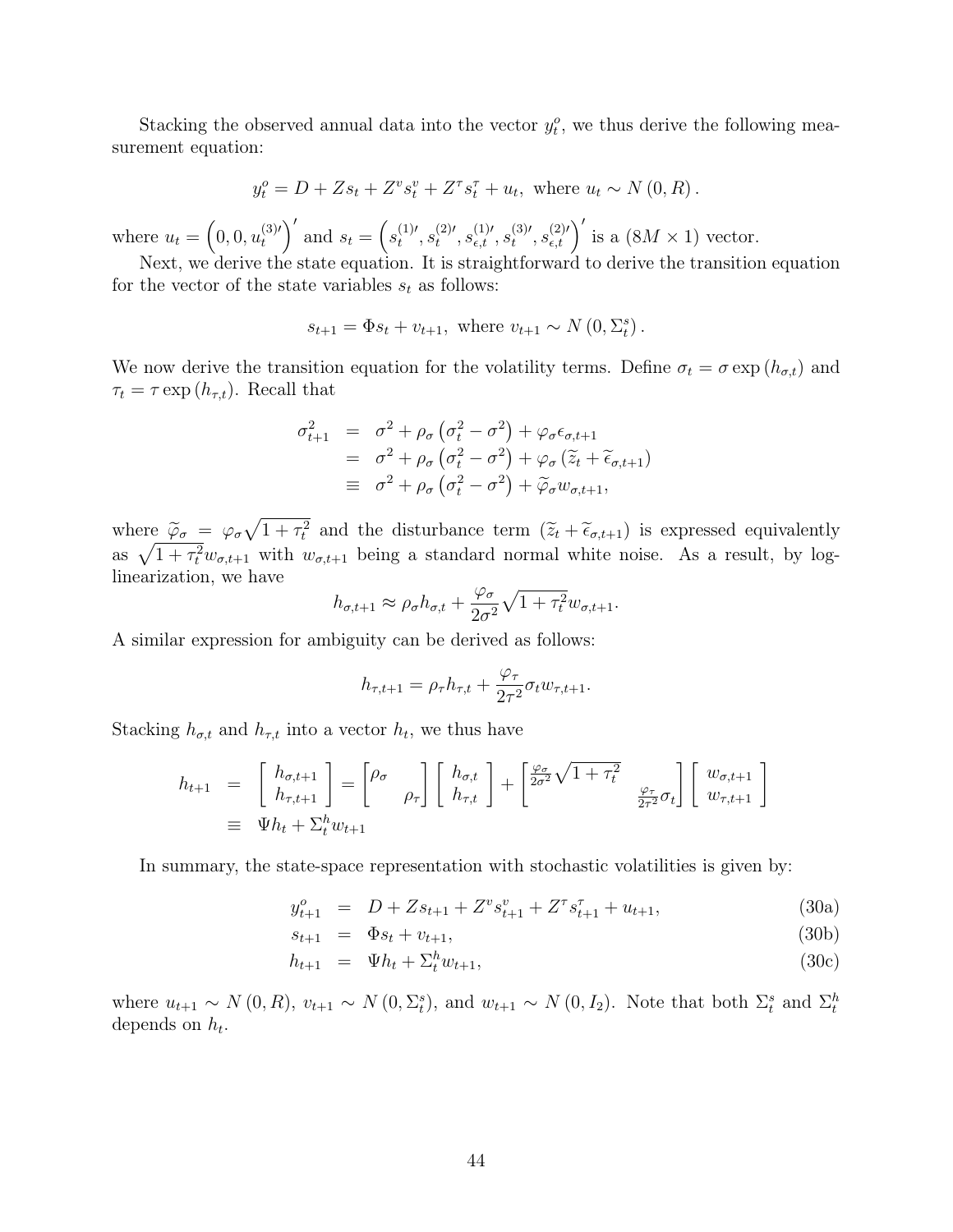### <span id="page-45-0"></span>B.3 Particle Filter

Note that the state-space representation is linear conditional on  $h_t$ . Furthermore, the distribution  $p(s_t | h_t, y_{1:t}^o)$  is normal:

$$
s_t | h_t, y_{1:t}^o \sim N(s_{t|t} (h_t), P_{t|t} (h_t))
$$

We thus abbreviate the density of  $s_t | h_t, y_{1:t}^o$  by  $p_N(s_t | s_{t|t} (h_t), P_{t|t} (h_t)).$ 

Note that the joint distribution of  $(h_t, s_t)$  can be factorized as  $p(h_t, s_t | y_{1:t}^o) = p(h_t | y_{1:t}^o) p(s_t | h_t, y_{1:t}^o)$ . We can approximate  $(h_t, s_t | y_{1:t}^o)$  by the quadruplets  $\left\{ h_t^j \right\}$  $_{t}^{j},s_{t}^{j}$  $\left\{ \frac{j}{t|t}, P_{t|t}^{j}, W_{t}^{j} \right\} \right\}^{J}$  $j=1$ 

The implementation of the particle filter is based on Algorithm 13 in [Herbst and Schorfheide](#page-28-6)  $(2015).$  $(2015).$ 

- 1. Initialization: draw the initial particles  $\{h_{(-M):0}^j, W_0^j\}$ ,  $j = 1, \dots, J$  with  $W_0^j = 1$ , and specify  $s_0^j$  $\frac{j}{0|0}$  and  $P_0^j$ ນ<br>0|0・
- 2. Recursion. For  $t = 1, \cdots, T$ 
	- (a) Forecasting  $h_t$ . Propagate the period  $t-1$  particles  $\{h_t^j\}$  $_{t-1}^{j}$ ,  $W_{t-1}^{j}$ } by iterating the state-transition equation forward:

$$
h_t^j = \Psi h_{t-1}^j + \Sigma^h (h_{t-1}^j) w_t.
$$

Calculate

$$
s_t^{v,j} = \begin{bmatrix} \sigma_t^{2,j} \\ \sigma_{t-1}^{2,j} \\ \vdots \\ \sigma_{t-M}^{2,j} \end{bmatrix} = \begin{bmatrix} \sigma^2 \exp(2h_{\sigma,t}^j) \\ \sigma^2 \exp(2h_{\sigma,t-1}^j) \\ \vdots \\ \sigma^2 \exp(2h_{\sigma,t-M}^j) \end{bmatrix}, s_t^{\tau,j} = \begin{bmatrix} \tau_t^{2,j} \\ \tau_{t-1}^{2,j} \\ \vdots \\ \tau_{t-M}^{2,j} \end{bmatrix} = \begin{bmatrix} \tau^2 \exp(2h_{\tau,t}^j) \\ \tau^2 \exp(2h_{\tau,t-1}^j) \\ \vdots \\ \tau^2 \exp(2h_{\tau,t-M}^j) \end{bmatrix}.
$$

Forecasting  $s_t$  and  $y_t$ :

$$
\begin{array}{rcl} s^j_{t|t-1} & = & \Phi s^j_{t-1|t-1}\,,\\ P^j_{t|t-1} & = & \Phi P^j_{t-1|t-1} \Phi' + \Sigma^s (h^j_{t-1}) \Sigma^s (h^j_{t-1})',\\ y^j_{t|t-1} & = & D + Z s^j_{t|t-1} + Z^v s^{v,j}_t + Z^\tau s^{r,j}_t,\\ F^j_{t|t-1} & = & Z P^j_{t|t-1} Z' + RR'. \end{array}
$$

Calculate predictive distribution:

$$
p_N\left(y_t^o \left| y_{t|t-1}^j, F_{t|t-1}^j\right) \right)
$$
  
=  $(2\pi)^{-n/2} \left| F_{t|t-1}^j \right|^{-1/2} \exp\left\{-\frac{1}{2} \left(y_t^o - y_{t|t-1}^j\right)' \left(F_{t|t-1}^j\right)^{-1} \left(y_t^o - y_{t|t-1}^j\right) \right\}$ 

and the incremental weights

$$
w_t^j = p_N\left(y_t^o \left| y_{t|t-1}^j, F_{t|t-1}^j\right)\right)
$$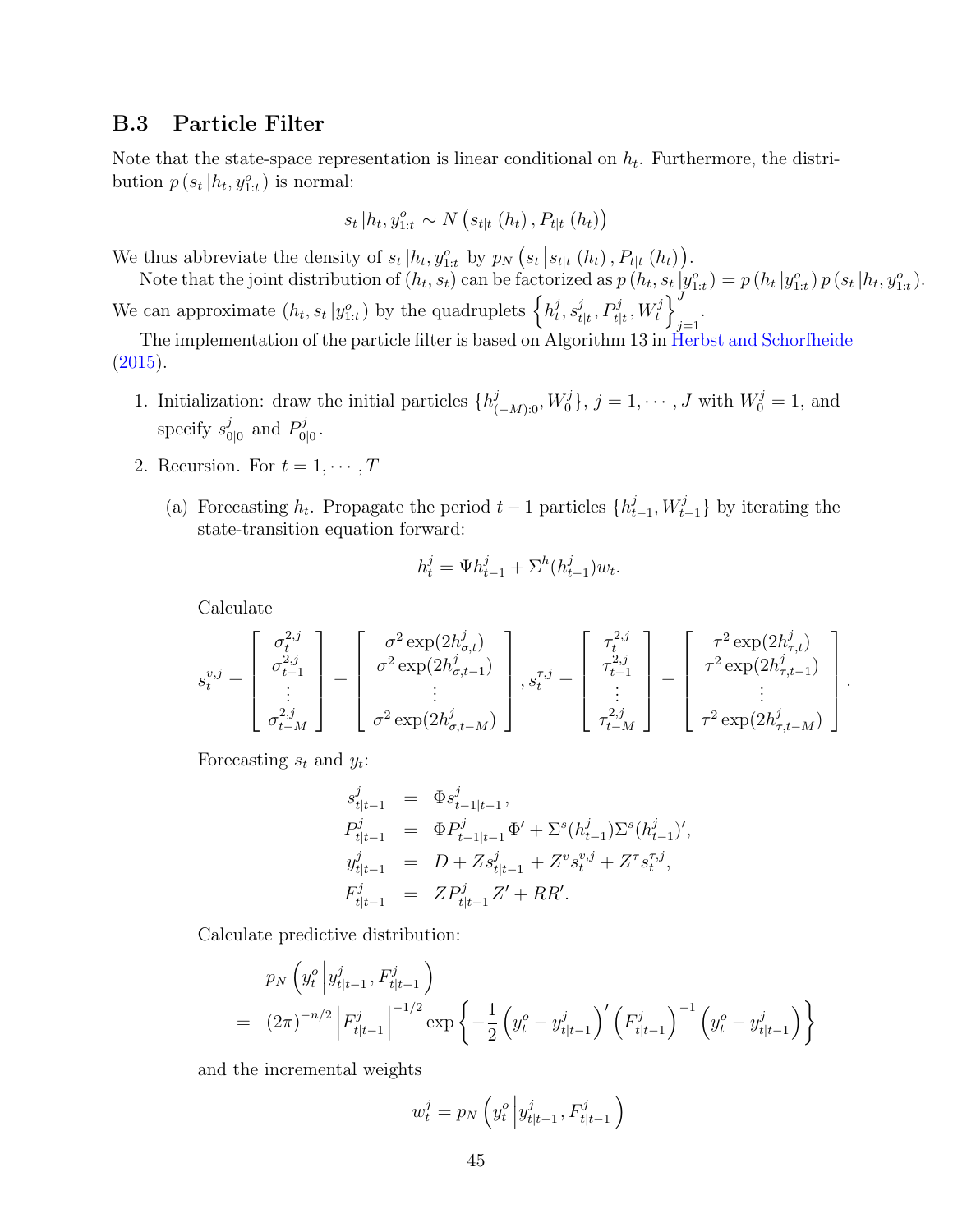(b) Updating. Compute

$$
s_{t|t}^j = s_{t|t-1}^j + P_{t|t-1}^j Z' \left( F_{t|t-1}^j \right)^{-1} \left( y_t^o - y_{t|t-1}^j \right)
$$
  

$$
P_{t|t}^j = P_{t|t-1}^j - P_{t|t-1}^j Z' \left( F_{t|t-1}^j \right)^{-1} Z P_{t|t-1}^j
$$

and define the normalized weights:

$$
W_t^j = \frac{w_t^j}{\sum_{j=1}^J w_t^j}
$$

- (c) Selection. Resample the particles via multinomial resampling using normalized weights  $W_t^j$  $(t_i^j, t_i^j)$  and let  $\{h_t^j\}_{j=1}^J$  denote the resampled draws and set  $W_t^j = 1$  for  $j = 1, \dots, J$ . Therefore, an approximation of  $E[f(h_t, s_t) | Y_{1:t}]$  can be obtained by  $\big\{ h_t^j$  $_{t}^{j},s_{t}^{j}$  $\left\{ \frac{j}{t|t}, P_{t|t}^j, W_t^j \right\}^J$  $j=1$
- 3. Likelihood Approximation. The approximation of the log likelihood function is given by

$$
\ln \widehat{p}(Y_{1:T} | \Theta) = \sum_{t=1}^{T} \ln \left( \frac{1}{J} \sum_{j=1}^{J} w_t^j \right)
$$

In our implementation, we set  $J = 1000$  and use 1000 rounds of simulations. In addition, following [Schorfheide et al.](#page-29-1) [\(2018\)](#page-29-1), we assume that variances of the measurement errors are one percent of variances of the corresponding moments in the data. Accordingly, we set  $\sigma_{\epsilon}^{a} = 0.0015, \sigma_{d,\epsilon}^{a} = 0.0080, \sigma_{f,\epsilon}^{a} = 0.0028, \sigma_{pd,\epsilon}^{a} = 0.0450, \sigma_{vp,\epsilon}^{a} = 0.61.$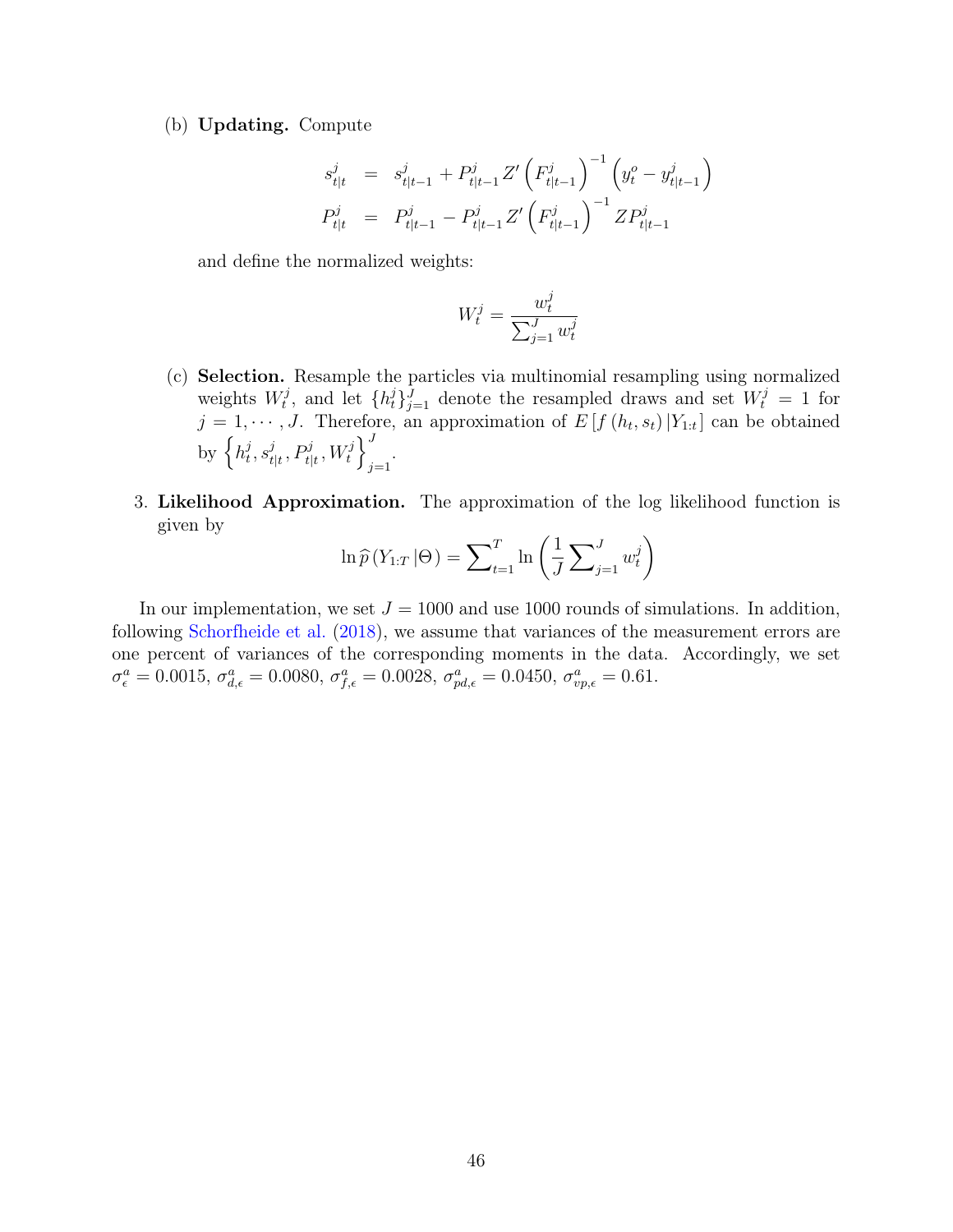# <span id="page-47-0"></span>Figures & Tables

-

| Panel A: Benchmark Parameter Specification |                     |          |                         |                |                    |             |
|--------------------------------------------|---------------------|----------|-------------------------|----------------|--------------------|-------------|
| Preferences                                | $\gamma$            | 7.13     | $\rho$                  | 0.481          | $\beta$            | 0.999       |
| Consumption & Dividends                    | $\mu_c$             | 0.0016   | $\rho_d$                | 0.43           |                    |             |
|                                            | $\mu_d$             | 0.0016   | $\phi$                  | 3.83           | $\varphi_d$        | 4.49        |
| Expected Cons. Growth                      | $\rho_x$            | 0.9822   | $\varphi_x$             | 0.0293         |                    |             |
| Economic Volatility                        | $\sigma$            | 0.0073   | $\rho_{\sigma}$         | 0.9987         | $\varphi_{\sigma}$ | $2.05E - 6$ |
| Panel B: Moments                           |                     |          |                         |                |                    |             |
|                                            |                     | Data     |                         | BKY            |                    |             |
|                                            |                     |          | Consumption & Dividends |                |                    |             |
| $\sigma(\Delta c)$                         |                     | 0.021    |                         | 0.024          |                    |             |
| $AC1(\Delta c)$                            |                     | 0.473    |                         | 0.430          |                    |             |
| $AC2(\Delta c)$                            |                     | 0.115    |                         | 0.205          |                    |             |
| $\sigma(\Delta d)$                         |                     | 0.114    |                         | 0.105          |                    |             |
| $AC1(\Delta d)$                            |                     | 0.198    |                         | 0.391          |                    |             |
| $corr(\Delta c, \Delta d)$                 |                     | 0.589    |                         | 0.573          |                    |             |
|                                            | <b>Asset Prices</b> |          |                         |                |                    |             |
| $E$ (pd)                                   |                     | 3.377    |                         | 3.377          |                    |             |
| $\sigma$ (pd)                              |                     | 0.450    |                         | 0.390          |                    |             |
| $AC1$ (pd)                                 |                     | 0.948    |                         | 0.913          |                    |             |
| $E(R_m - R_f)$                             |                     | 0.077    |                         | 0.058          |                    |             |
| $\sigma(r_m)$                              |                     | 0.196    |                         | 0.177          |                    |             |
| $E(r_f)$                                   |                     | 0.005    |                         | 0.013          |                    |             |
|                                            | Predictability      |          |                         |                |                    |             |
| $corr(r_m, pd_{-1})$                       |                     | $-0.236$ |                         | $-0.056$       |                    |             |
| $corr(\Delta c, pd_{-1})$                  |                     | 0.202    |                         | 0.317          |                    |             |
|                                            | Variance Premium    |          |                         |                |                    |             |
| E(vp)                                      |                     | 8.285    |                         | 0.781          |                    |             |
| $\sigma(vp)$                               |                     | 6.128    |                         | $\overline{0}$ |                    |             |

Table 1: Benchmark Calibration

NOTE: This table reports the benchmark parameter specification in Panel A, which is based on the estimation results in [Bansal et al.](#page-26-13) [\(2016\)](#page-26-13) (see Column "Monthly" in Table VI). In Panel B, Columns "Data" and "BKY" report moments of the cash flow processes and asset prices in the data and implied by the standard LRR model using the benchmark parameter specification in [Bansal et al.](#page-26-13) [\(2016\)](#page-26-13), respectively. Furthermore,  $E(\cdot)$ ,  $\sigma(\cdot)$ ,  $AC1(\cdot)$ , and  $corr(\cdot, \cdot)$  denote the mean, standard deviation, first-order autocorrelation, and correlation, respectively.  $\Delta c$  and  $\Delta d$  denote the annual log consumption and dividend growth rates, respectively. pd is the log of the annual price-dividend ratio,  $r_m \equiv \log R_m$  is the continously compounded annual market return, and  $r_f \equiv \log R_f$  is the logarithm of the annual riskfree rate. vp denotes the variance premium of the market return, annualized and in basis points.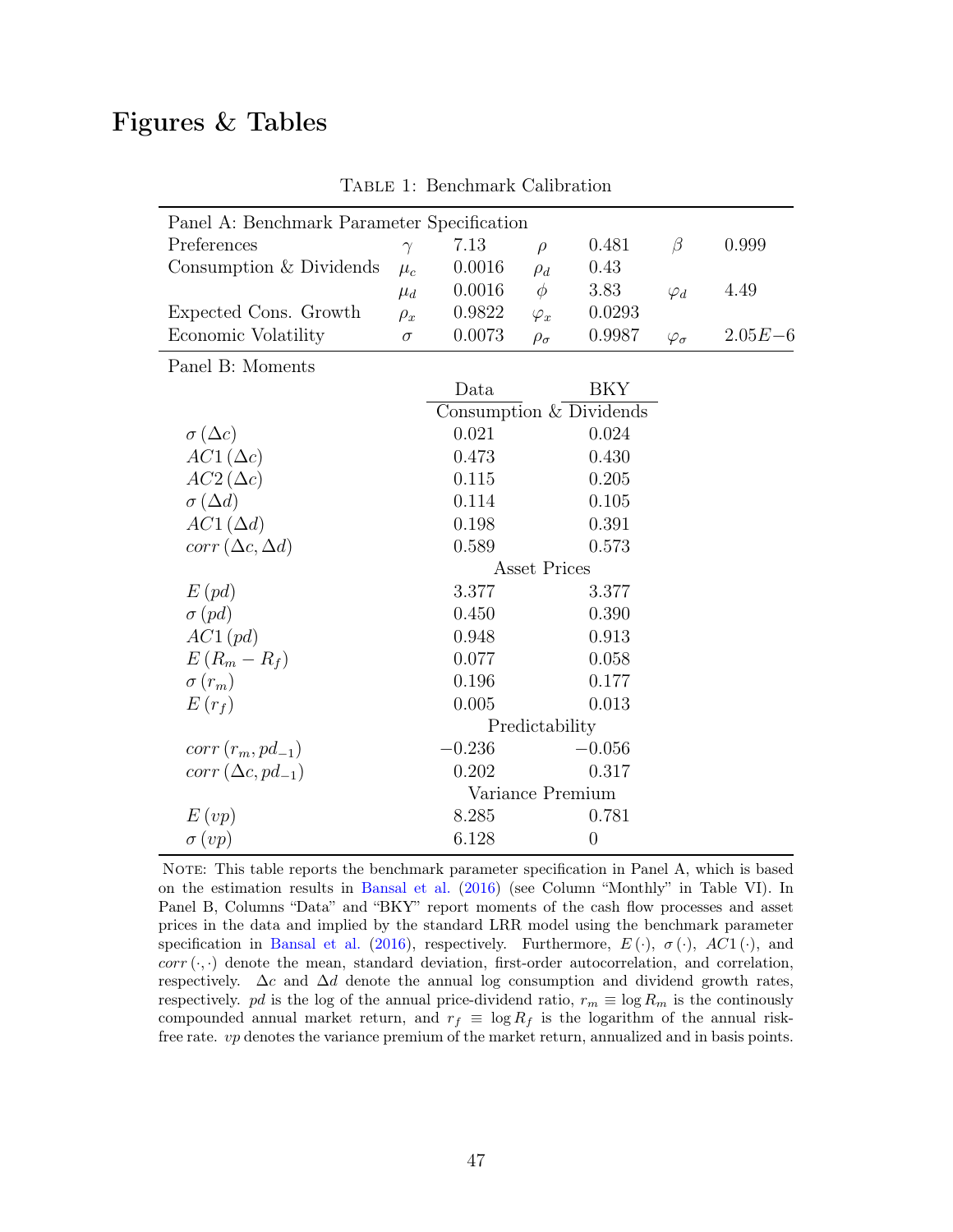<span id="page-48-0"></span>

| Panel A: Calibrated Parameter Values |                     |                |                         |          |  |  |
|--------------------------------------|---------------------|----------------|-------------------------|----------|--|--|
|                                      |                     | <b>LRR</b>     | gLRR1                   | gLRR2    |  |  |
| Risk Aversion                        | $\gamma$            | 8.548          | 4.700                   | 4.576    |  |  |
| <b>IES</b>                           | $1/\rho$            | 2.976          | 2.079                   | 2.033    |  |  |
| Ambiguity Aversion                   | $\eta$              |                | 32.508                  | 30.807   |  |  |
| Persistence of Ambiguity             | $\rho_{\tau}$       |                |                         | 0.985    |  |  |
| Volatility of Ambiguity              | $\varphi_{\tau}$    |                |                         | 25       |  |  |
| Panel B: Moments                     |                     |                |                         |          |  |  |
|                                      | Data                | <b>LRR</b>     | gLRR1                   | gLRR2    |  |  |
|                                      |                     |                | Consumption & Dividends |          |  |  |
| $\sigma (\Delta c)$                  | 0.021               | 0.024          | 0.024                   | 0.024    |  |  |
| $AC1(\Delta c)$                      | 0.473               | 0.430          | 0.430                   | 0.430    |  |  |
| $AC2(\Delta c)$                      | 0.115               | 0.205          | 0.205                   | 0.205    |  |  |
| $\sigma(\Delta d)$                   | 0.114               | 0.105          | 0.105                   | 0.105    |  |  |
| $AC1(\Delta d)$                      | 0.198               | 0.391          | 0.391                   | 0.391    |  |  |
| $corr(\Delta c, \Delta d)$           | 0.589               | 0.573          | 0.573                   | 0.573    |  |  |
|                                      | <b>Asset Prices</b> |                |                         |          |  |  |
| $E$ $(pd)$                           | 3.377               | 3.124          | 3.083                   | 3.086    |  |  |
| $\sigma$ (pd)                        | 0.450               | 0.424          | 0.320                   | 0.322    |  |  |
| $AC1$ (pd)                           | 0.948               | 0.924          | 0.884                   | 0.885    |  |  |
| $E(R_m - R_f)$                       | 0.077               | 0.077          | 0.077                   | 0.077    |  |  |
| $\sigma(r_m)$                        | 0.196               | 0.179          | 0.169                   | 0.170    |  |  |
| $E(r_f)$                             | 0.005               | 0.005          | 0.005                   | 0.005    |  |  |
|                                      |                     | Predictability |                         |          |  |  |
| $corr(r_m, pd_{-1})$                 | $-0.236$            | $-0.092$       | $-0.042$                | $-0.046$ |  |  |
| $corr(\Delta c, pd_{-1})$            | 0.202               | 0.293          | 0.373                   | 0.370    |  |  |
|                                      | Variance Premium    |                |                         |          |  |  |
| E(vp)                                | 8.285               | 1.107          | 8.285                   | 8.285    |  |  |
| $\sigma(vp)$                         | 6.128               | $\overline{0}$ | $\theta$                | 1.498    |  |  |

Table 2: Moments in the Data and Models

NOTE: This table reports calibrated values for key parameters in Panel A, and sample- and model-based moments of the cash flow processes and asset prices in Panel B. To generate model-based moments, we use the calibrated values for the parameters in Panel A in this table and the values in the benchmark specification from Panel A in Table 1 for the rest of the parameters. Furthermore,  $E(\cdot)$ ,  $\sigma(\cdot)$ ,  $AC1(\cdot)$ , and  $corr(\cdot)$  denote the mean, standard deviation, first-order autocorrelation, and correlation, respectively. ∆c and ∆d denote the annual log consumption and dividend growth rates, respectively. pd is the log of the annual price-dividend ratio,  $r_m \equiv \log R_m$  is the continuously compounded annual market return, and  $r_f \equiv \log R_f$  is the logarithm of the annual risk-free rate. vp denotes the variance premium of the market return, annualized and in basis points. Columns under "LRR", "gLRR1", and "gLRR2" contain results for the standard and generalized LRR models with constant and stochastic ambiguity, respectively.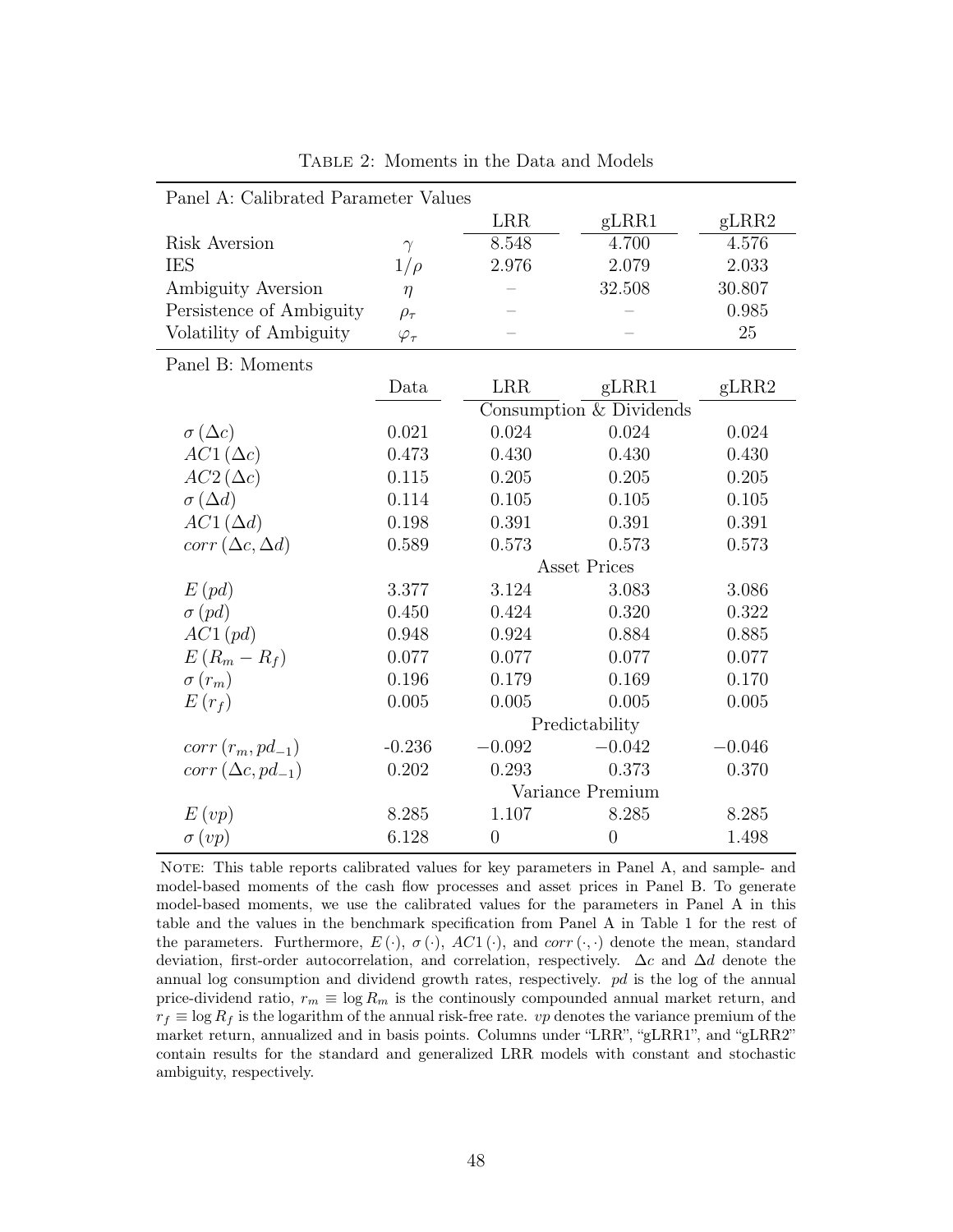Table 3: Risk Premium vs. Ambiguity Premium under the Generalized LRR Model

<span id="page-49-0"></span>

| Moment         | Ambiguity-Neutral | Ambiguity-Averse |
|----------------|-------------------|------------------|
| $E(R_m - R_f)$ | 0.046             | 0.077            |
| E(vp)          | 1.921             | 8.285            |

NOTE: This table reports both the equity premium and the variance premium implied by Case II of the generalized LRR model (i.e., gLRR2). Column "Ambiguity-Averse" reports the model-implied equity and variance premiums using the calibrated parameter values in Column "gLRR2" in Table 2 for an ambiguity-averse agent with  $\eta = 30.807$  and  $\gamma = 4.576$ . To report the moments for an ambiguityneutral agent, we set the coefficient of ambiguity aversion to be the same as the coefficient of risk aversion (i.e.,  $\eta = \gamma = 4.576$ ), and then report the model-implied equity and variance premiums in Column "Ambiguity-Neutral" in this table. The difference in the equity or variance premiums between these two cases represents the ambiguity-premium component.

<span id="page-49-1"></span>

|         |       | <b>LRR</b> |       | gLRR2 |       |
|---------|-------|------------|-------|-------|-------|
|         | $x_t$ |            | $x_t$ | U+    |       |
| $r_m$   | 1.3   | 24.5       | 1.6   | 2.2   | 2.5   |
| $r_{f}$ | 37.2  | 62.8       | 76.1  | 13.9  | 10.0  |
| pd      | 20.7  | 79.3       | 74.8  | 22.9  | 2.3   |
| vp      | $-$   |            | 0.0   | 0.0   | 100.0 |

TABLE 4: Variance Decomposition

NOTE: This table reports the contribution of the fluctuations in growth prospects,  $x_t$ , economic volatility  $\sigma_t^2$ , and ambiguity  $\tau_t^2$  to the volatility of the stock market return,  $r_m$ , the risk-free rate,  $r_f$ , the pricedividend ratio, pd, and the variance premium, vp, for both the standard LRR model (see Column "LRR") and the generalized LRR model (see Column "gLRR2").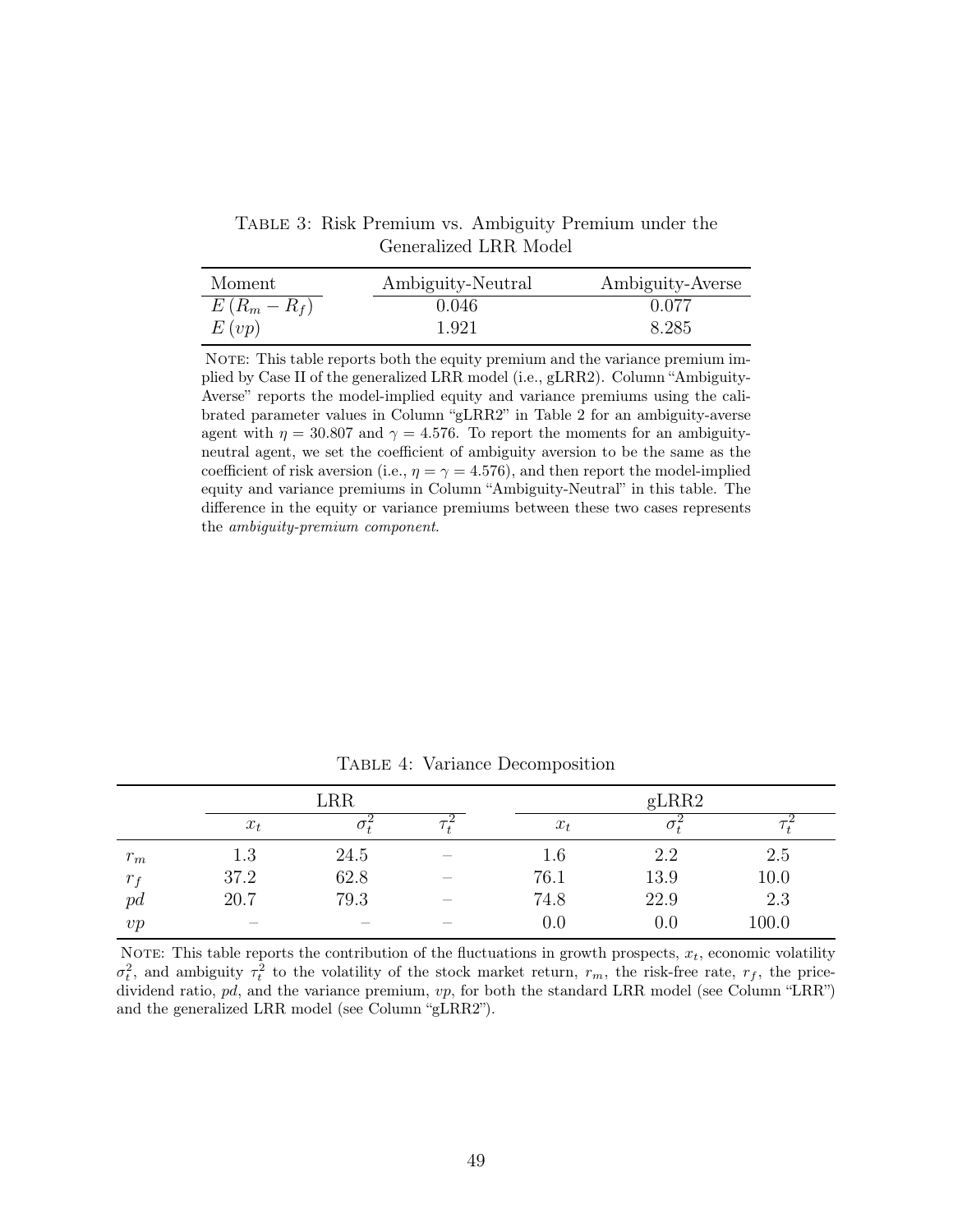

<span id="page-50-0"></span>

NOTE: This figure plots time series of the filtered latent variables with solid lines for the generalized LRR model and dashed lines for the standard LRR model, such as the long-run risks,  $x_t$ , in Panel A, economic volatility,  $\log(\sigma_t/\sigma)$ , in Panel B, and ambiguity,  $\log(\tau_t/\tau)$ , in Panel C. The latent variables are inferred from a non-linear state-space system via particle filtering (see Appendix [B.2](#page-41-0) for details).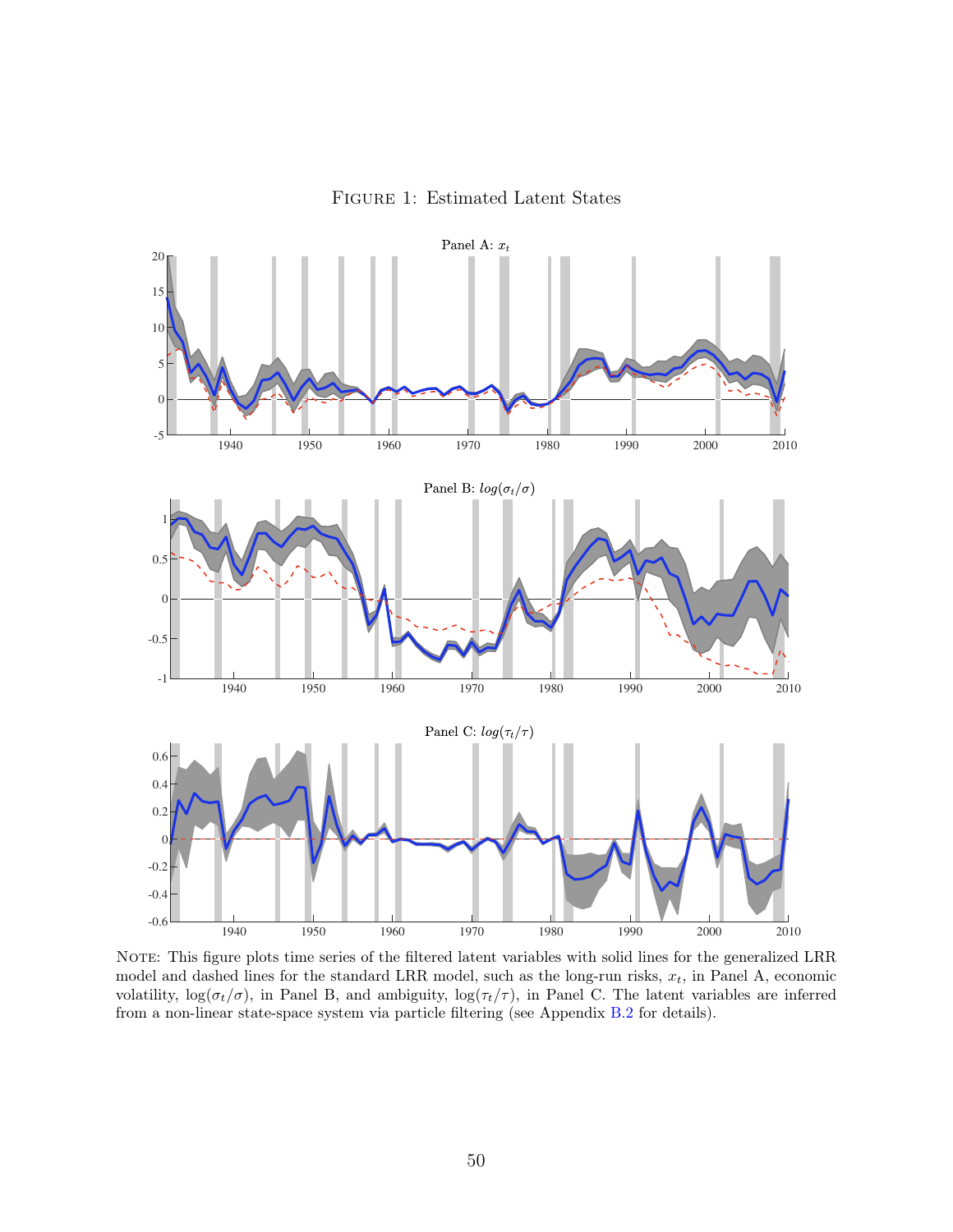Figure 2: The Variance Premium in the Data and Models

<span id="page-51-0"></span>

NOTE: This figure plots filtered time series of the variance premium between 1931 and 2009 with solid lines for the generalized LRR model, dashed lines for the standard LRR model, and dotted lines for the data.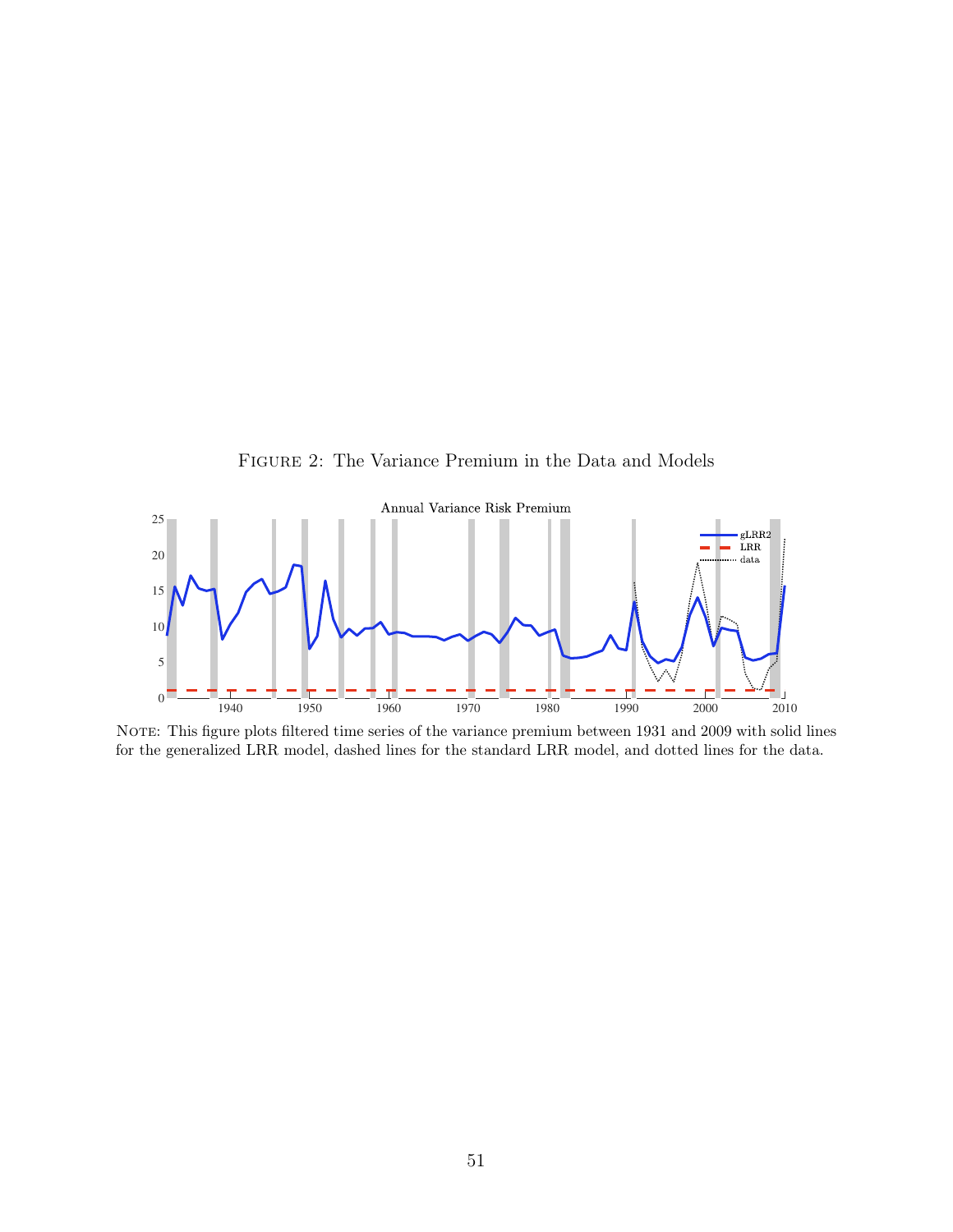

<span id="page-52-0"></span>

Panel A: Annual Market Return

NOTE: This figure plots filtered time series of the stock market return (Panel A), the risk-free rate (Panel B), and the price-dividend ratio (Panel C) between 1931 and 2009 with solid lines for the generalized LRR model, dashed lines for the standard LRR model, and dotted lines for the data. The stock market return and the risk-free rate are expressed in percentages.